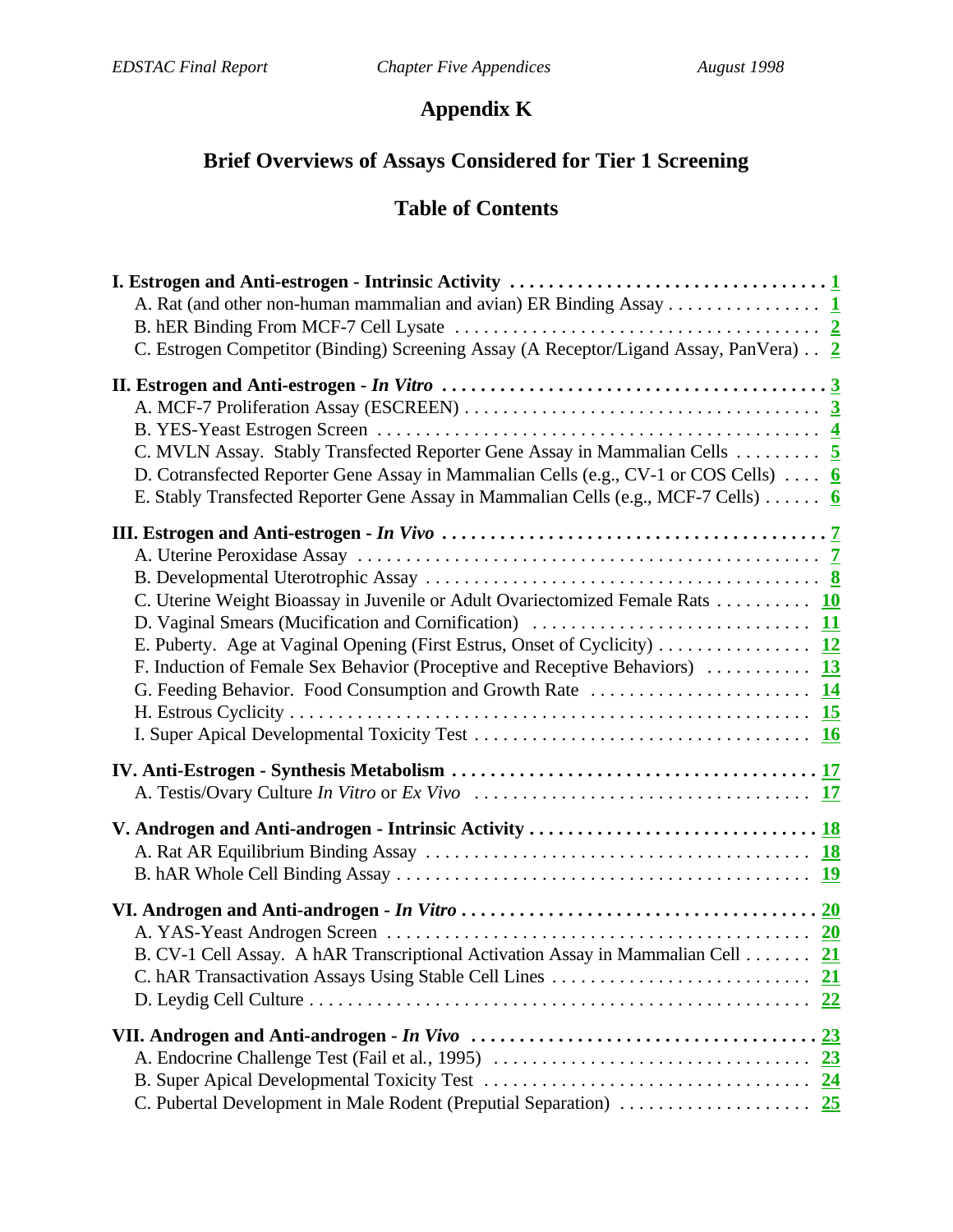| A. Procedures Using Birds and Reptiles to Determine Endocrine Disruptive Action 37<br>B. Overview of Endocrine Disruptor Relevant Screens to the Lower Vertebrates and |                 |
|------------------------------------------------------------------------------------------------------------------------------------------------------------------------|-----------------|
|                                                                                                                                                                        |                 |
|                                                                                                                                                                        |                 |
|                                                                                                                                                                        | 41              |
| D. Vitellogenin Production in Female Japanese Quail                                                                                                                    | 42<br>43<br>43  |
| E. Vitellogenin Production in Adult Male Birds: Japanese Quail, Chickens.                                                                                              | 44<br>44<br>45  |
|                                                                                                                                                                        | <u>45</u><br>46 |
|                                                                                                                                                                        | 47              |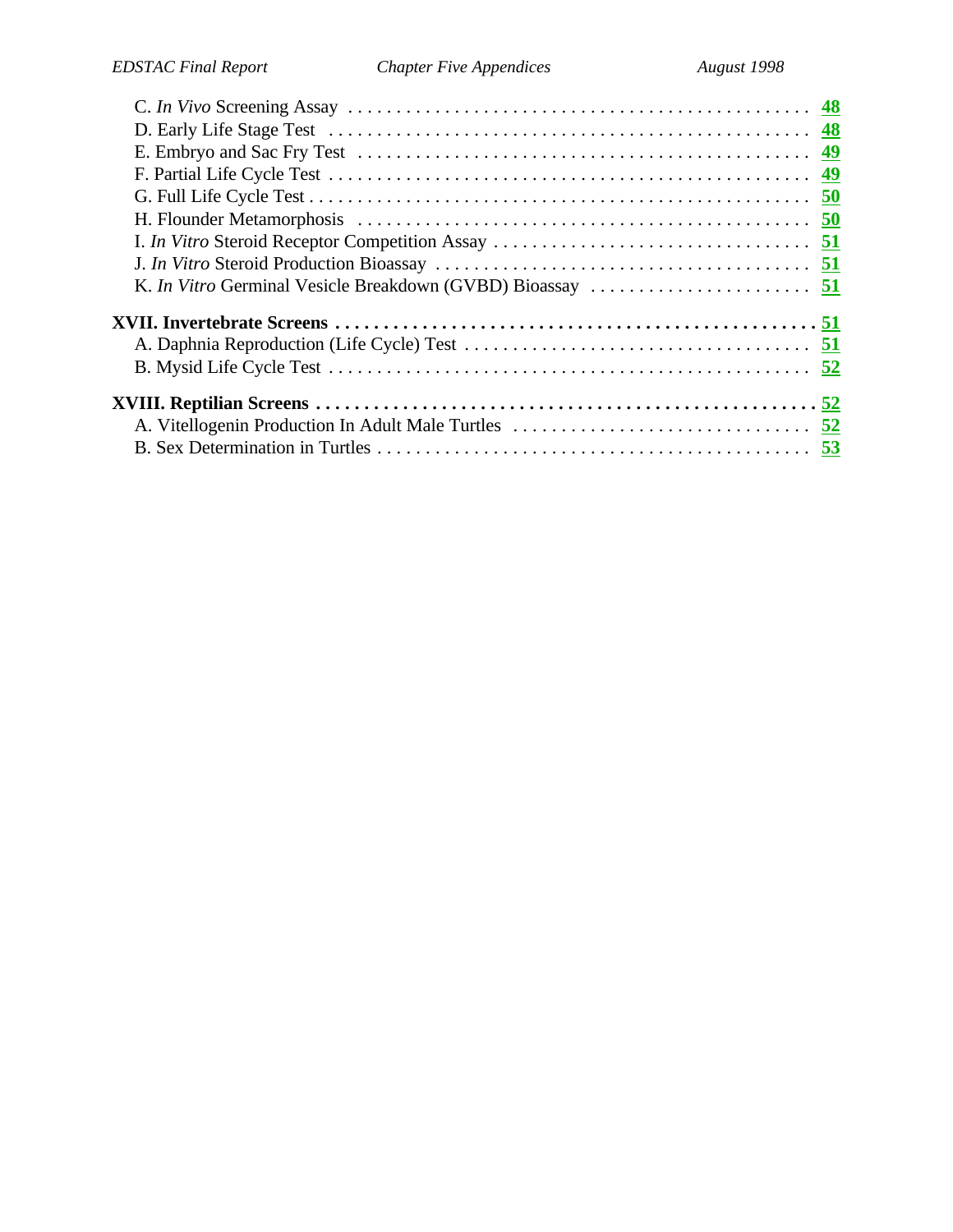This Appendix contains judgments about the utility and level of "validation" of specific assays that were discussed in varying levels of detail by the Screening and Testing Work Group (STWG) members. The summaries should not be considered "consensus" materials, but rather submissions, from various members of the STWG, developed to assist the full group in arriving at their final set of recommendations, which were subsequently forwarded to the full Endocrine Disruptor Screening and Testing Advisory Committee for further discussion.

# **Estrogen and Anti-estrogen - Intrinsic Activity I.**

### **A. Rat (and other non-human mammalian and avian) ER Binding Assay DESCRIPTION**

*In vitro* affinity of toxicants for rER.

DEGREE OF USE

Extensive, for 20 years, largest *in vitro* database, fairly easy *in vitro* assay.

DURATION

24 hours.

### ASSAY STABILITY

Good at low temperatures, receptor degradation at higher temperatures.

### DOES IT METABOLIZE TOXICANTS

No

# ARE SPECIAL EQUIPMENT/REQUIREMENTS MANDATED

Yes

ARE SPECIAL SKILLS/TRAINING NEEDED

Yes, but can be trained in short time.

# HAS IT BEEN OR CAN IT BE STANDARDIZED EASILY

It could easily be standardized, most labs run it at  $4^{\circ}$  C for 18 hours.

# SENSITIVITY TO LOW DOSES OR WEAKLY ACTIVE CHEMICALS

Very sensitive for high to moderate affinity ligands, can be run over a wide range of log doses. ARE THERE KNOWN FALSE POSITIVES

To the degree that it and all other *in vitro* assays cannot account for ADME, things that bind ER may not be active *in vivo*. Other than this, no false positives.

# OR FALSE NEGATIVES

Yes, if assay is conducted at low temp, which is generally true, some things fail to bind ER under these conditions, but work *in vivo* and activate ER in proliferation assays and transfected cells (and effect can be blocked with anti-estrogen). In other cases, solubility at low temperature of lipophilic toxicants may preclude detection.

# SPECIFICITY-ARE THERE OTHER MECHANISMS TO PRODUCE THIS EFFECT (FALSE POSITIVES)

No

# **COMMENTS**

Both agonists and antagonists bind ER, good for screening but additional information is required to determine if it is estrogenic or anti-estrogenic *in vitro*.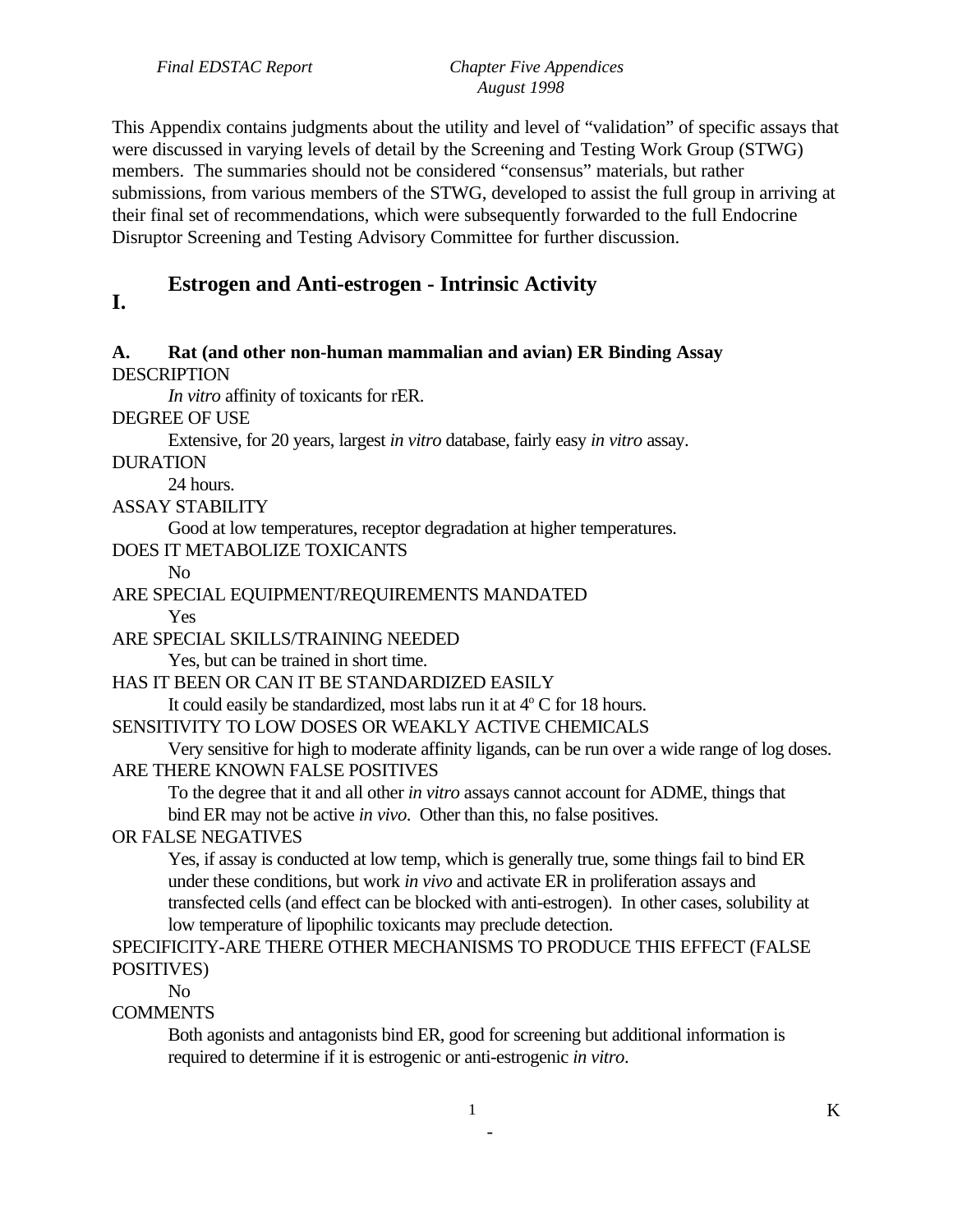Requires radioactivity. Toxicant solubility and degradation are a problem in this and all other *in vitro* assays. GLP requirements should be established to verify culture conditions to the same degree that we verify dosing solutions for *in vivo* tests.

# **B. hER Binding From MCF-7 Cell Lysate**

#### **DESCRIPTION**

Competitive binding of toxicants to hER in human cell lysate.

#### DEGREE OF USE

Widespread since 1973.

### DURATION

A few days.

# **COMMENTS**

Problems similar to rat or other mammalian RBA assays for ER.

# **C. Estrogen Competitor (Binding) Screening Assay (A Receptor/Ligand Assay, PanVera**)

# DESCRIPTION

The assay utilizes recombinant, human estrogen receptor and an autofluorescent, high affinity estrogen ligand. Competitors are identified by their ability to disrupt binding of the ER and fluorescent estrogen. Binding is quantified by fluorescence polarization. This technique allows for the direct measurement of the bound to free ratio of the ligand at equilibrium, in solution, with no precipitation, dialysis, extraction, or any other separation of bound and free ligand required.

# DEGREE OF USE

This assay is currently in use in drug discovery as both a primary screen to search for new estrogen ligands and as a secondary screen to characterize lead compounds.

# DURATION

Receptor/ligand equilibrium is the rate limiting step. Including a one-hour room temperature equilibration, it should take about two hours from sample prep to measurement of polarization.

# ASSAY STABILITY

Recombinant ER is stable at room temperature for at least six hours.

# DOES IT METABOLIZE TOXICANTS

No

# ARE SPECIAL EQUIPMENT REQUIREMENTS MANDATED

A fluorescence polarimeter is required (\$18.5K for single tube instrument, \$30K for 96- to 384-well instrument).

# ARE SPECIAL SKILLS/TRAINING NEEDED

No, only basic lab skills and GLP training is needed.

HAS IT BEEN OR CAN IT BE STANDARDIZED EASILY

Yes, typically use estradiol as a standard for IC50 values comparison. Assay has been used to determine IC50 values and Ki values for tamoxifen, estradiol, estrone, estriol, estrone, chlordane, and others. Because assay is at true equilibrium, Ki values can be calculated.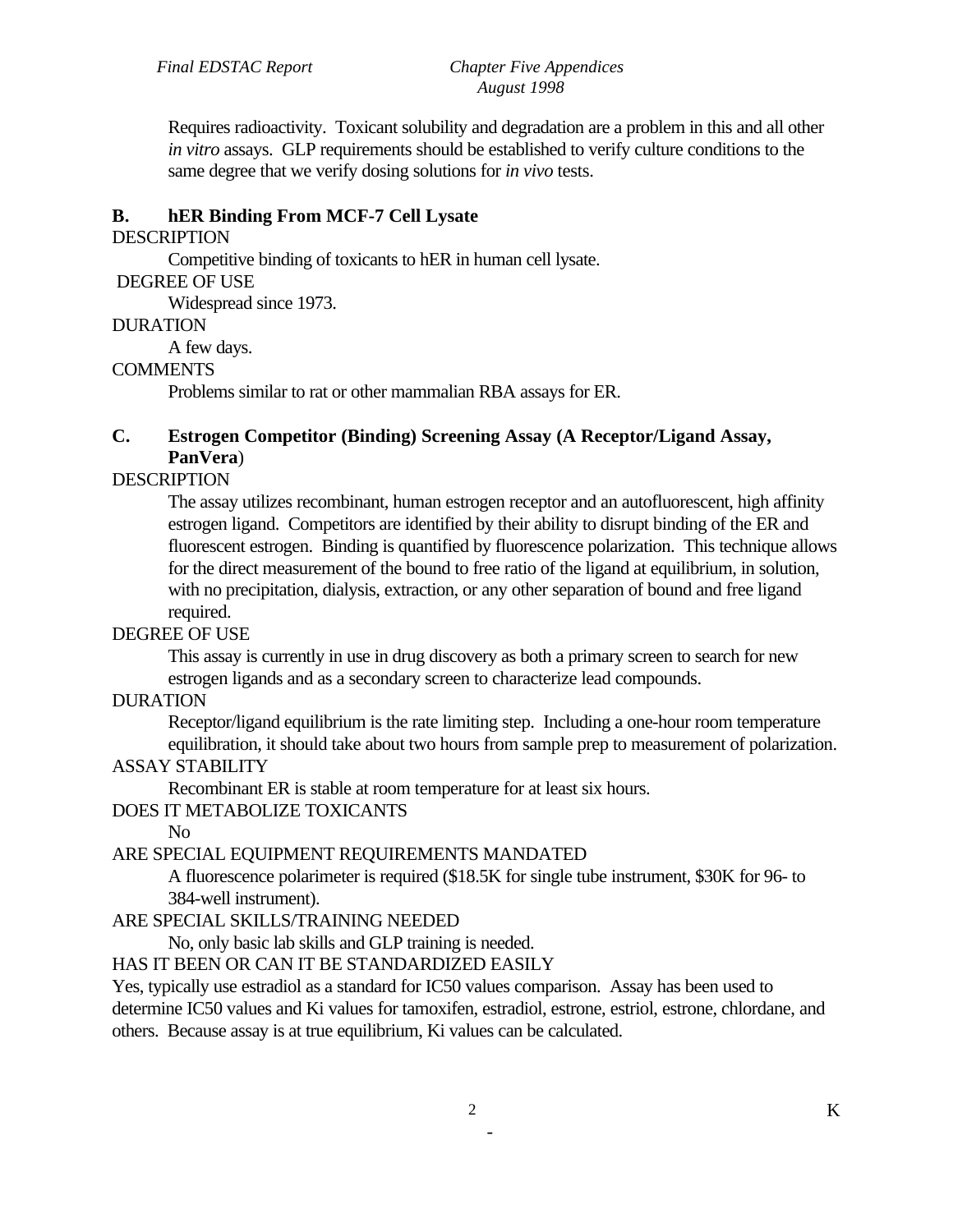# SENSITIVITY TO LOW DOSES OR WEAKLY ACTIVE CHEMICALS

Similar to other receptor/ligand binding assays. Sensitivity dependent not on assay, but on solubility of the test compound. For example, to determine an IC50 value of 50 mM, the test compound would have to be soluble in the test matrix at least 50mM.

# ARE THERE KNOWN FALSE POSITIVES

As with other receptor binding assays, non-competitive inhibition is possible, but rare.

# OR FALSE NEGATIVES

Probably less than receptor/ligand assays performed at lower temperatures. This assay can be performed at 4° to 37° C.

# SPECIFICITY-ARE THERE OTHER MECHANISMS TO PRODUCE THIS EFFECT (FALSE POSITIVES)

No

# **COMMENTS**

Purified receptor is well characterized and therefore activity is more reproducible than lysates. No radioactivity. Assay is performed at true equilibrium. Technique is non-destructive. Reactions in disposable tubes can be remeasured under various conditions. For example, competition curve can be measured at  $4^{\circ}$  C, incubated at  $20^{\circ}$  C and then measured at  $20^{\circ}$  C. Assay can be performed in a multi-well format and automated. Technique should be applicable to multiple species ER to determine relative potency in those species. Assay is very simple: (1) add ER and fluorescent estrogen to test compound, (2) incubate, and (3) measure polarization.

# **Estrogen and Anti-estrogen -** *In Vitro*

# **II.**

# **A. MCF-7 Proliferation Assay (ESCREEN)**

# **DESCRIPTION**

Measures growth of cells *in vitro* in response to ER modulators.

# DEGREE OF USE

Thousands of chemicals studied, several toxicants.

# DURATION

One rep takes a week

# ASSAY STABILITY

Varies with serum batch, MCF-7 cell subclone, passage number, etc.

# DOES IT METABOLIZE TOXICANTS

Relatively unknown, has aromatase activity, but much less than kidney or liver cells. Reports about metabolic activation of methoxychlor have not been verified.

# ARE SPECIAL EQUIPMENT/REQUIREMENTS MANDATED

Yes, cell culture and cell counting equipment.

# ARE SPECIAL SKILLS/TRAINING NEEDED

Yes, cells must be maintained the same, week after week.

# HAS IT BEEN OR CAN IT BE STANDARDIZED EASILY

Has not been standardized. Some factors could be (subclone type), while others (serum variability) would be difficult. Competent labs appear to get similar qualitative, if not quantitative results.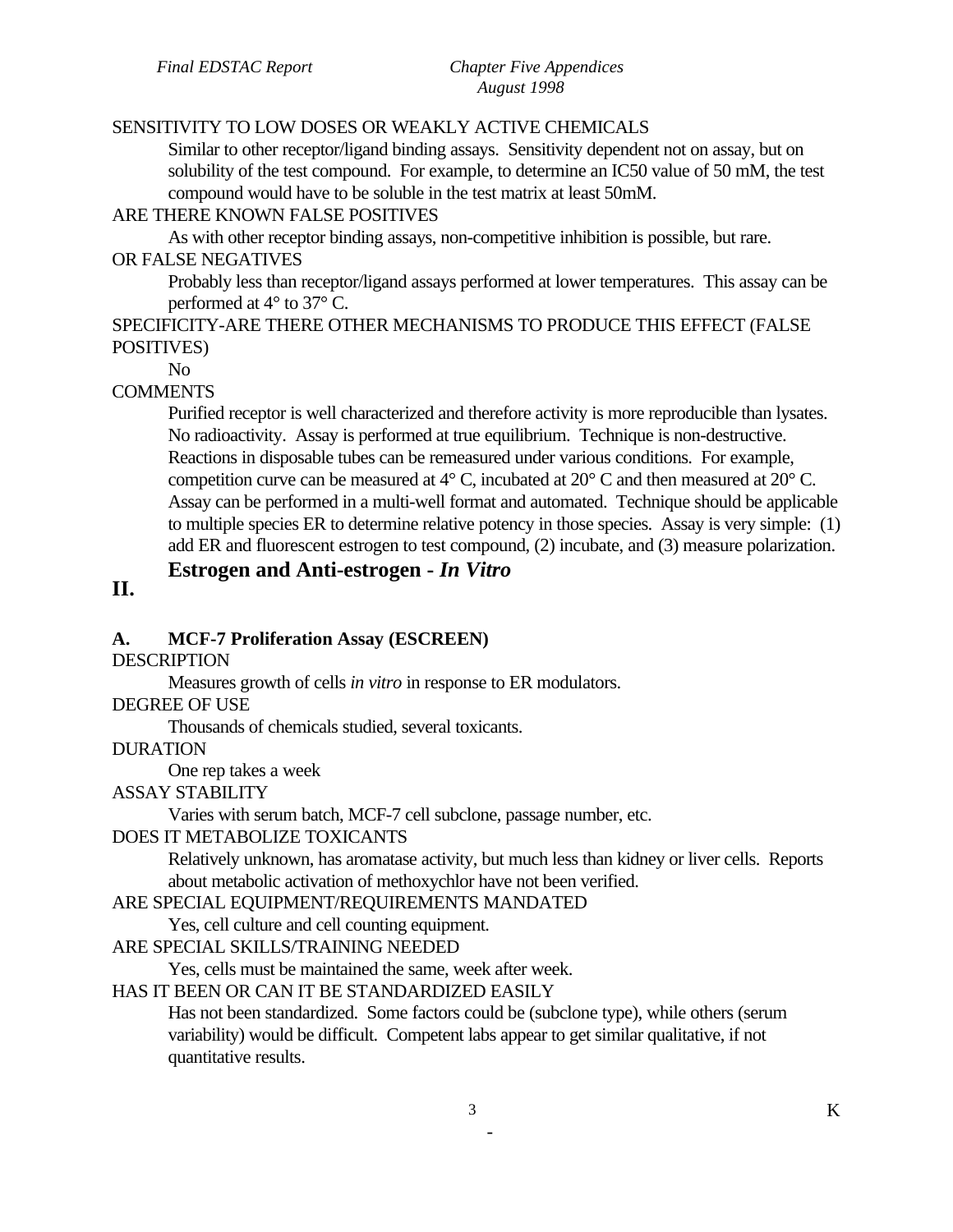#### SENSITIVITY TO LOW DOSES OR WEAKLY ACTIVE CHEMICALS

Very sensitive, one of the most sensitive assays.

# ARE THERE KNOWN FALSE POSITIVES

Yes, some growth factors, other steroids may TCDD, etc., can influence proliferation assay, or kill cells or make them "sick" (would appear anti-estrogenic).

#### OR FALSE NEGATIVES

Things that require metabolic activation may be missed in this and all other *in vitro* assays. SPECIFICITY-ARE THERE OTHER MECHANISMS TO PRODUCE THIS EFFECT (FALSE POSITIVES)

As above, this is a complex response of an unknown number of genes that can be influenced by other mechanisms. Could also be false negatives if something binds ER and activates different genes.

#### COMMENTS.

Best assay of the '70s and '80s. Controls needed for cell viability, health and run with antiestrogen to reverse effect in order to confirm that proliferation was mediated via ER.

#### **B. YES-Yeast Estrogen Screen**

### **DESCRIPTION**

*In vitro* assay using yeast cells transformed with hER (whole or fragment), VIT promoter and reporter (luc or CAT) construct.

#### DEGREE OF USE

Widespread in industry for drugs, a handful of papers on use with toxicants. Results quite mixed.

#### DURATION

Short-term, 24 hours.

#### ASSAY STABILITY

Response varies greatly from subclone to subclone for certain types of xenoestrogens. Yeast have a cell wall and some strains have transport systems that render them drug resistant (i.e. dexamethasone). Other strains even appear to transport estradiol out of the cell. Response varies greatly, depending upon the type of hER gene construct (whole versus fragment).

#### DOES IT METABOLIZE TOXICANTS

Unknown

#### ARE SPECIAL EQUIPMENT/REQUIREMENTS MANDATED

Cell culture equipment and techniques.

#### ARE SPECIAL SKILLS/TRAINING NEEDED

Permanently transformed so may be easier than transient transfections, but *in vitro* training required.

#### HAS IT BEEN OR CAN IT BE STANDARDIZED EASILY

Has not been standardized at present. Standardization could be achieved if the "best" subclone and gene/reporter construct could be determined. May be premature to standardize without further development as a research tool.

### SENSITIVITY TO LOW DOSES OR WEAKLY ACTIVE CHEMICALS

Good for some (alkylphenols), some strains are very insensitive to chlorinated pesticides.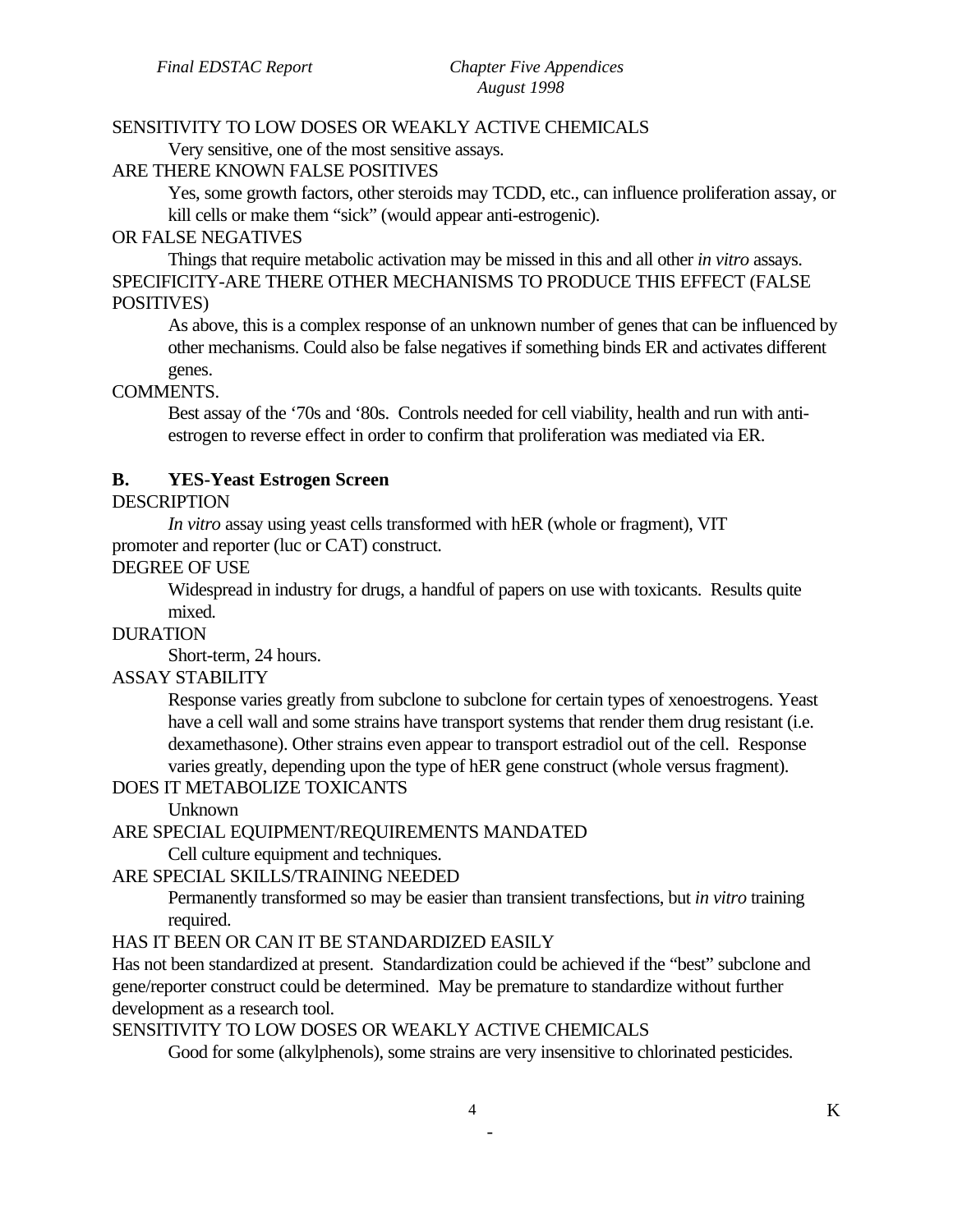# ARE THERE KNOWN FALSE POSITIVES OR FALSE NEGATIVE

Depends upon specificity of reporter construct, but as good as any ER-binding assay. Several false negatives noted for some strains.

SPECIFICITY-ARE THERE OTHER MECHANISMS TO PRODUCE THIS EFFECT (FALSE POSITIVES)

Depends on gene construct employed.

#### **COMMENTS**

As employed by some, is more like a binding assay because it fails to discriminate between agonist and antagonists. Given limitations of transport, is a curious choice given the minimal information provided and high potential false negatives.

#### **C. MVLN Assay. Stably Transfected Reporter Gene Assay in Mammalian Cells**  DESCRIPTION

The assay utilizes a mammalian cell line (MCF-7 with endogenous human ER) that has been stably transfected with an ER specific reporter gene (Vit-Luc).

DEGREE OF USE

Used in various labs for pharmaceutical and environmental research.

DURATION

From plating cells to harvesting lysate and Luc activity takes two to three days.

#### ASSAY STABILITY

Stably transfected cells maintain same level of activity for at least 30 passages. Activity is maintained after typical cell culture freezing storage cycles.

#### DOSE IT METABOLIZE TOXICANTS

May have aromatase and other limited metabolic capacities of other MCF-7 subclones.

#### ARE SPECIAL EQUIPMENT REQUIREMENTS MANDATED

Typical cell culture equipment as well as a luminometer to measure Luc activity.

#### ARE SPECIAL SKILLS/TRAINING NEEDED

Tissue culture, basic lab skills GLP training is needed.

#### HAS IT BEEN OR CAN IT BE STANDARDIZED EASILY

Yes, activity for various steroids and nonsteroids are comparable to other transient reporter assays. Stably transfected cells can be easily distributed.

SENSITIVITY TO LOW DOSES OR WEAKLY ACTIVE COMPOUNDS

Highly sensitive. EC50 for E2 in the pM range.

#### ARE THERE KNOWN FALSE POSITIVES

No, hypothetically ER could be activated by phosphorylation pathways.

#### OR FALSE NEGATIVES

No, would expect only very specific activation of ER.

SPECIFICALLY - ARE THERE OTHER MECHANISMS TO PRODUCE THE EFFECT (FALSE POSITIVES)

Hypothetically ER could be activated by phosphorylation pathways.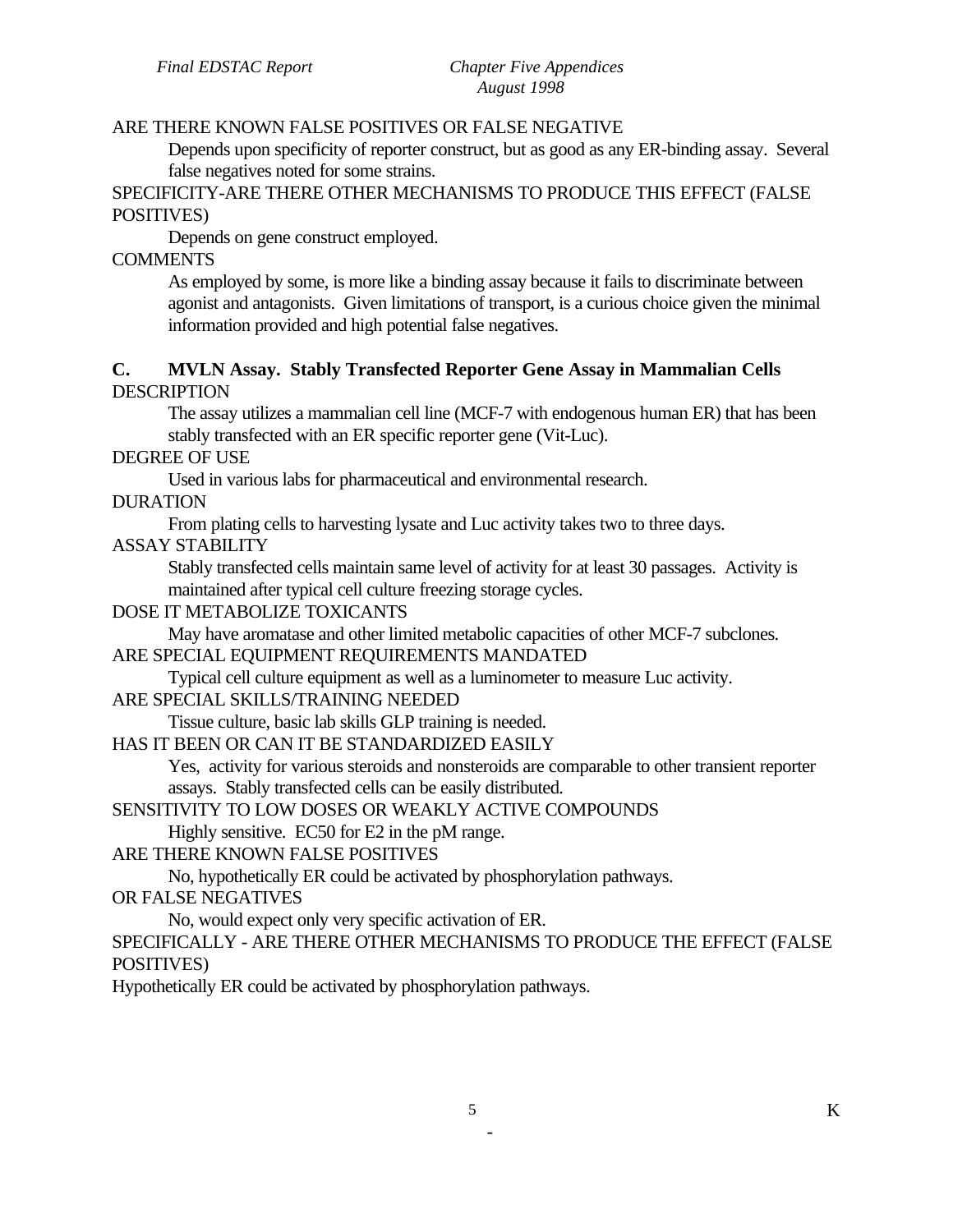#### **COMMENTS**

Specific for ER transcription activation. Done in mammalian cells. Utilizes human ER. Easy assay, no transactions. High assay signal due to all cells expressing reporter. Can be done in dishes, 12, 24 or 96 well plates. Can be automated.

#### **D. Cotransfected Reporter Gene Assay in Mammalian Cells (e.g., CV-1 or COS Cells)**  DESCRIPTION

The assay utilizes a mammalian cell line (CV-1, COS) that has been transiently transfected with ER as well as an ER specific reporter gene (Vit-Luc).

DEGREE OF USE

Used widely in various labs for pharmaceutical and environmental research.

DURATION

From plating cells to harvesting lysate and Luc activity determination takes two to three days. ASSAY STABILITY

Stability depends on transfection efficiency between experiments.

DOSE IT METABOLIZE TOXICANTS

May have limited metabolic capacities.

ARE SPECIAL EQUIPMENT REQUIREMENTS MANDATED

Typical cell culture equipment as well as a luminometer to measure Luc activity.

### ARE SPECIAL SKILLS/TRAINING NEEDED

Tissue culture, transfection, basic lab skills and GLP training is needed.

HAS IT BEEN OR CAN IT BE STANDARDIZED EASILY

Yes, when standardized relative to % activity of E2, results are comparable from assay to assay.

#### SENSITIVITY TO LOW DOSES OR WEAKLY ACTIVE COMPOUNDS

Sensitive. EC50 for E@ in the 10pM range.

#### ARE THERE KNOWN FALSE POSITIVES

No, hypothetically ER could be activated by phosphorlyation pathways.

OR FALSE NEGATIVES

No, would expect only very specific activation of ER.

SPECIFICALLY - ARE THERE OTHER MECHANISMS TO PRODUCE THE EFFECT (FALSE POSITIVES)

Hypothetically ER could be activated by phosphorylation pathways.

COMMENTS

Specific for ER transcription activation. Done in mammalian cells. Can utilize ER from any cloned source (any species). Requires transfections. Can be done in dishes or 12 well plates. Can transfect in different reporter constructs to compare ligand selective gene regulation.

### **E. Stably Transfected Reporter Gene Assay in Mammalian Cells (e.g., MCF-7 Cells) DESCRIPTION**

The assay utilizes a mammalian cell line (MCF-7 with endogenous human ER) that has been stably transfected with an ER specific reporter gene (Vit-Luc).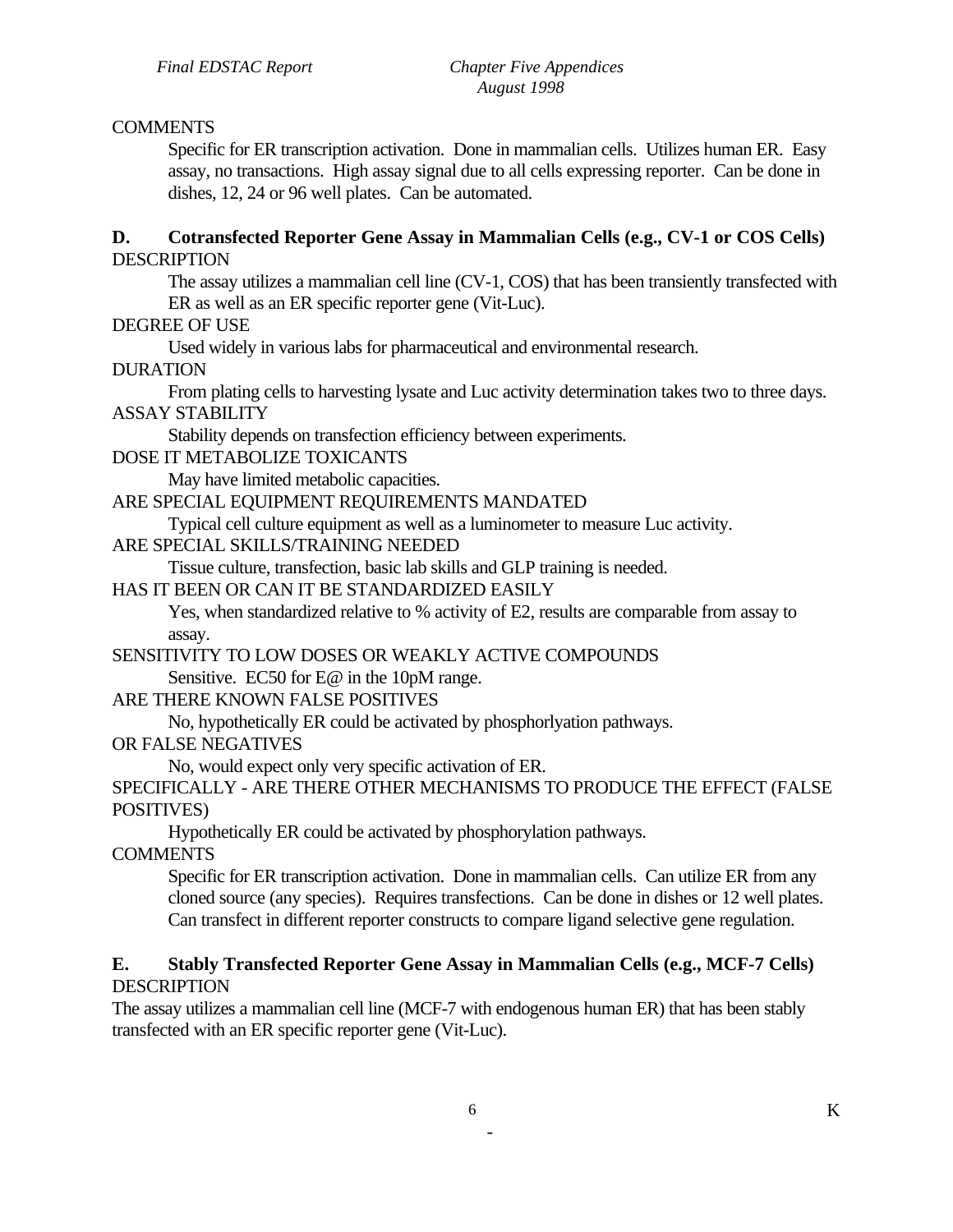#### DEGREE OF USE

Used in various labs for pharmaceutical and environmental research.

DURATION

From plating cells to harvesting lysate and Luc activity determination takes two to three days. ASSAY STABILITY

Stably transfected cells maintain same level of activity for at least 30 passages. Activity is maintained after typical cell culture freezing storage cycles.

#### DOSE IT METABOLIZE TOXICANTS

May have aromatase and other limited metabolic capacities of other MCF-7 subclones.

# ARE SPECIAL EQUIPMENT REQUIREMENTS MANDATED

Typical cell culture equipment as well as a luminometer to measure Luc activity.

#### ARE SPECIAL SKILLS/TRAINING NEEDED

Tissue culture, basic lab skills and GLP training is needed.

#### HAS IT BEEN OR CAN IT BE STANDARDIZED EASILY

Yes, activity for various steroids and nonsteroids are comparable to other transient reporter assays. Stably transfected cells can be easily distributed.

#### SENSITIVITY TO LOW DOSES OR WEAKLY ACTIVE COMPOUNDS

Highly sensitive. EC50 for E2 in the pM range.

#### ARE THERE KNOWN FALSE POSITIVES

No, hypothetically ER could be activated by phosphorylation pathways.

#### OR FALSE NEGATIVES

No, would expect only very specific activation of ER.

SPECIFICALLY - ARE THERE OTHER MECHANISMS TO PRODUCE THE EFFECT (FALSE POSITIVES)

Hypothetically ER could be activated by phosphorylation pathways.

**COMMENTS** 

Specific for ER transcription activation. Done in mammalian cells. Utilizes human ER. Easy assay, no transaction. High assay signal due to all cells expressing reporter. Can be done in dishes, 12, 24 or 96 well plates. Can be automated.

# **Estrogen and Anti-estrogen -** *In Vivo*

# **III.**

#### **A. Uterine Peroxidase Assay**

**COMMENTS** 

Uterine peroxidase activity is thought to be estrogen regulated, therefore monitoring its levels may serve as a means to determine the estrogenicity of chemicals. Johri et al. used this method to determine estrogenic/anti-estrogenic potential of anti-fertility substances. In this assay Charles Foster rats where given either oral doses ranging from 1.5-10.0 mg/kg or subcutaneous injections (e.g. estradiol) of 0.1-1.0 mg/rat/day. After 3 days (or longer) of dosing the animals were sacrificed 24 hours after the last dose. Uteri were excised and homogenized in sodium acetate. Peroxidase activity was determined (by the Alexander Method) and reaction rates were monitored and enzyme activity expressed as D A353/mg protein/min.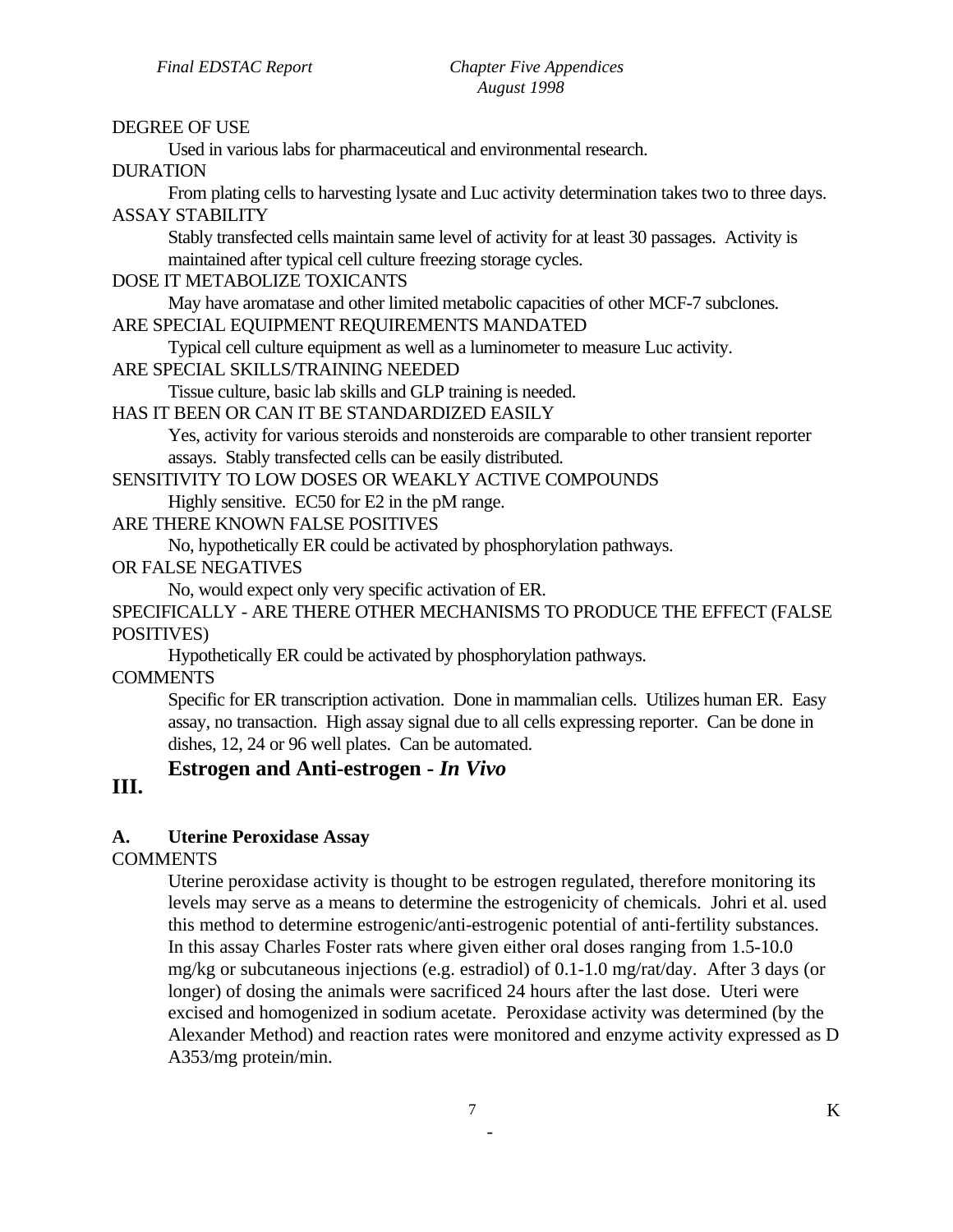#### **B. Developmental Uterotrophic Assay**

#### DESCRIPTION

Rat; treatment on postnatal days (pnd) 10-14 with a variety of estrogens/antiestrogens inhibits uterine gland appearance and increases uterine weight and luminal epithelial height measured on pnd 14 or in adults. D-R curves; replicated in mice.

#### ARE SPECIAL EQUIPMENT REQUIREMENTS MANDATED

Balance; ocular micrometer; standard histology equipment for H&E staining of sections. ARE SPECIAL SKILLS/TRAINING NEEDED

Animal handling and dosing; tissue removal and weighing; slide preparation including vertical placement of uteri in paraffin; simple microscopy.

#### AVAILABILITY

Available in open literature.

### HAS IT BEEN OR CAN IT BE STANDARDIZED EASILY

Standardization; use of positive controls; stable values for control and max responses over ten years and  $\sim$  ten estrogens.

#### SENSITIVITY TO LOW DOSES OR WEAKLY ACTIVE CHEMICALS

Sensitivity: DES, EE2~1ug/Kg/day ED50 for luminal epithelial height (3x increase max) or for doubling uterine weight,  $\sim 0.3$  ug/Kg/day ED50 for gland inhibition ( $\sim 4$ ) glands/section inhibited down to 0 glands/section.

# SPECIFICITY-ARE THERE OTHER MECHANISMS TO PRODUCE THIS EFFECT (FALSE POSITIVES)

Estrogens and antiestrogens; need to examine other hormones to establish specificity. **COMMENTS** 

General and specific suggestions today for the estrogens/antiestrogens. General: (1) Use a pure antiestrogen such as ICI 182,780 to confirm specificity of agonist/antagonist activity *in vitro*/*in vivo*?; (2) All tasks- should we eventually consider standardizing assays so data can be compared/modeled and quality control checked?, include positive/negative controls?; (3) Are we assuming multipoint assays or (hopefully not) single point assays?; (4) Where there are choices sensitivity should be considered; all other things being equal a chemical with, for example, low solubility, would be more likely to be detected in the more sensitive assay, what should the lower limits be on the hormonal activity relative to a standard such as E2?; (5) Do cell assays need cytotoxicity measures to help interpretation of data?

# Specific:

For *in vivo* detection of estrogenicity/antiestrogenicity/steroidogenesis effects, consider the following. On postnatal days (PND) 10-14, the rat ovary actively makes estrogens which increase uterine weight (normalized to body weight) by 30% on PND14. After about PND 16, estrogen levels drop to the lower but still detectable values found in immature rats. Ovariectomy or ICI 182,780 reduces uterine weight to control or lower values on PND 14 or beyond. Treatment with agonists on PND 10-14 increases uterine weight several fold, increases the height of the luminal epithelium (LEH) three-fold and inhibits the appearance of uterine glands. Glands begin to appear on PND 9 by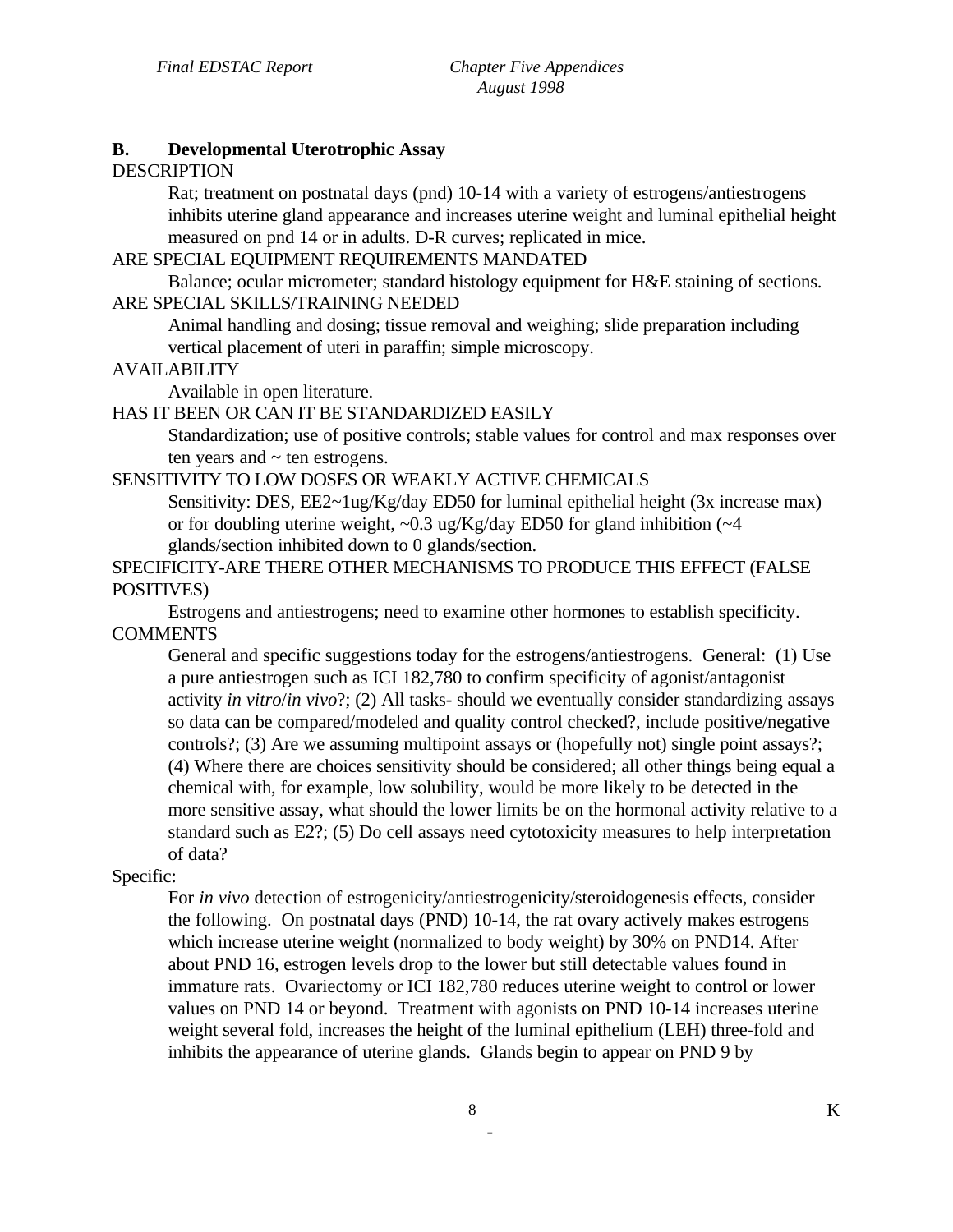#### *Final EDSTAC Report Chapter Five Appendices August 1998*

invagination from the luminal epithelium and the process is over by PND 16-17. The later two measures are done on cross-sections of paraffin embedded uteri by ocular micrometer or image analysis for LEH and gland counts per section. Gland numbers are 4-5 in controls and decrease to almost zero from agonist treatment. So agonists increase uterine weight and LEH and decrease gland numbers. The triphenylethylene partial agonists/ partial antagonists such as tamoxifen, clomiphene, toremifine, etc. show marginal uterine weight gain, increase LEH three-fold and inhibit gland genesis. This pattern contrasts with the complete agonists. ICI 182,780, a complete antagonist, reduces uterine weight but has no effect on gland genesis or LEH, a different pattern than those above. Important here is that the patterns of responses in a single experiment distinguishes these pharmacological classes rather than depending on sequential experiments each with a different design. Additionally, one endpoint, gland genesis, is a classical developmental toxicity endpoint; there is a defined ontogenic pattern, a sensitive period, and an adverse outcome (gland numbers are reduced or absent in adults following PND10-14 treatment). We don't have experience with other mixed agonists/antagonists with the possible exception of some phytoestrogens for which the verdict is not yet in. An additional, but untested feature, is that chemicals which interfere with steroidogenesis should be active in this system; chemicals which increase steroidogenesis will act like an agonist but fail to bind to the ER, while those that decrease steroidogenesis will act like a pure antagonist (or ovariectomy) but fail to bind to the ER. Any nominations for chemicals in this category for us to look at? Virtues of the assay are that there are an average of six female pups per dam which can be randomized to different dams versus waiting for animals to mature or the need for ovariectomy and waiting for ten days; the pups stay with dams in a single cage throughout the experiment. Arrival of dams on GD 2 and completion of the study on PND 14 results in an average of five to six cage days per animal, while providing multiple endpoints and the ability to distinguish the pharmacological activity, and includes an endpoint for developmental toxicity. These features should be compared to the animal numbers, cage costs, personnel time and length of time to conduct the sequential experiments as suggested in the outline.

Comments on metabolism:

Because only the *in vivo* assays have the potential to detect prohormone metabolism to an active hormone, this property should be included in the rationale for the Tier 1 battery including an *in vivo* component.

Comments on use of cell constructs/cultures:

These, along with the ER binding should, if positive, be seen as providing high priority for moving into Tier 1 and Tier 2 *in vivo* tests. Likewise, chemicals in the prescreens that are "positive" should be moved immediately into the tiers. This sequence is differentiated from one that would move a group of chemicals lockstep through the prescreen and Tier 1steps with no priority (urgency) to move to higher tiers. With lockstep testing, market and regulatory decisions on chemicals that are a problem would ultimately be delayed to some unknown extent while exposure continues. In particular, the *in vivo* assays could be seen as inducing significant delays.

REFERENCES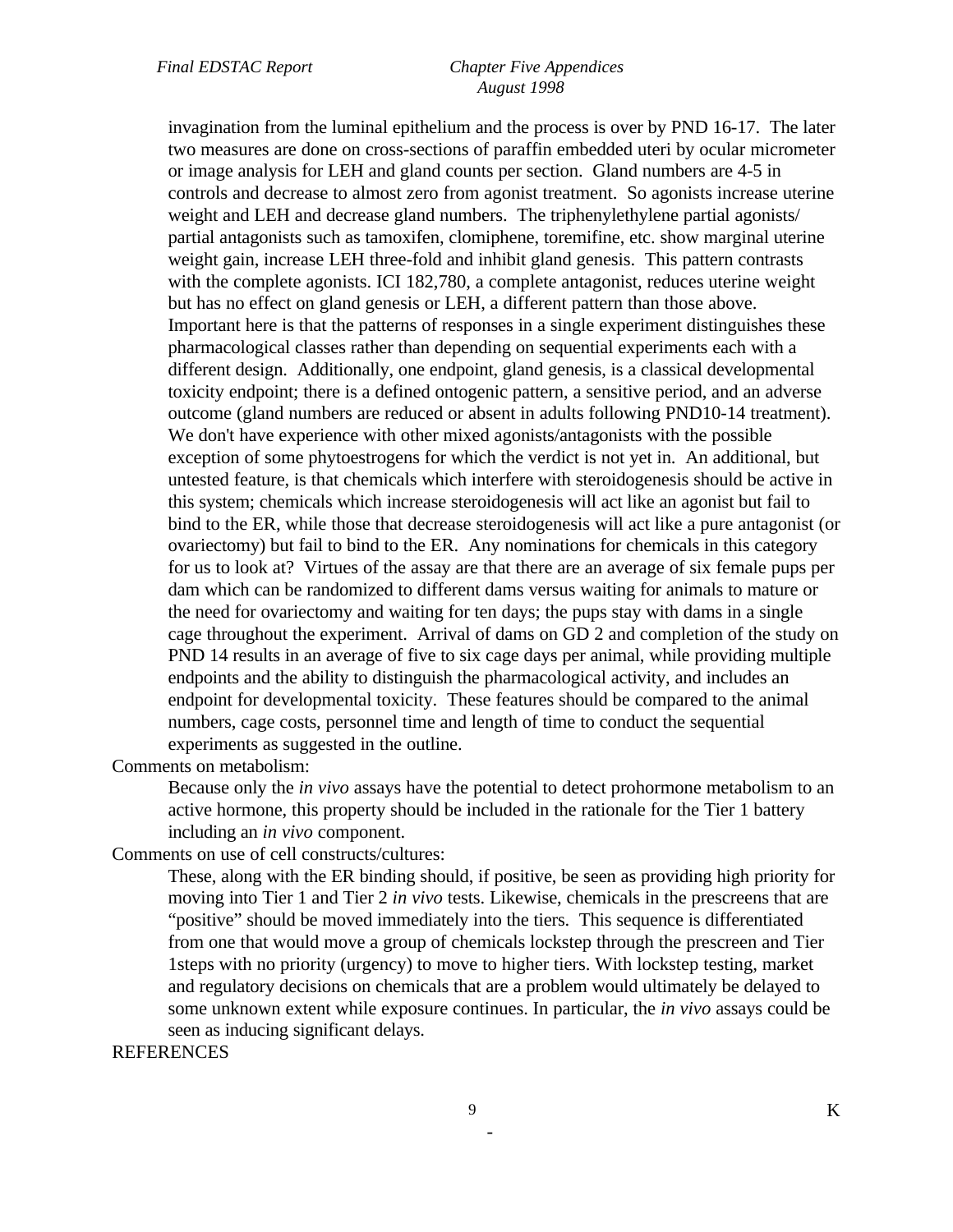- Branham, W.S., D.M. Sheehan, D.R. Zehr, E. Ridlon and C.J. Nelson, "The postnatal ontogeny of rat uterine glands and age-related effects of 17ss-estradiol," *Endocrinology*, CXVII(V), 1985, pp. 2229-2237.
- Branham, W.S., D.M. Sheehan, D.R. Zehr, K.L. Medlock, C.J. Nelson and E. Ridlon, "Inhibition of uterine gland genesis by tamoxifen," *Endocrinology*, CXVII(V), 1985, pp. 2238-2248.
- Branham, W.S., D.R. Zehr, J.J. Chen, and D.M. Sheehan, "Postnatal uterine development in the rat: Estrogen and antiestrogen effects on luminal epithelium," *Teratology*, XXXVIII, 1988, pp. 29-36.
- Branham, W.S., D.R. Zehr, J.J. Chen, and D.M. Sheehan, "Alterations in developing rat uterine cell populations after neonatal exposure to estrogens and antiestrogens," *Teratology*, XXXVIII, 1988, pp. 271-279.
- Branham, W.S., D.R. Zehr, and D.M. Sheehan, "Differential sensitivity of rat uterine growth and epithelium hypertrophy to estrogens and antiestrogen," *Proc. Soc. Exp. Biol. Med*., CCIII, 1993, pp. 297-303.
- Branham, W.S. and D.M. Sheehan, "Ovarian and adrenal contributions to postnatal growth and differentiation of the rat uterus," *Biol. Reprod*., LIII, 1995, pp. 862-872.
- Branham, W.S., R. Fishman, R.S. Streck, K.L. Medlock, J.J. DeGeorge, and D.M. Sheehan, "ICI 182,780 inhibits endogenous estrogen-dependent rat uterine growth and tamoxifen-induced developmental toxicity," *Biol. Reprod*., LIV, 1996, pp. 160-167.
- Medlock, K.L., W.S. Branham, and D.M. Sheehan, "The effects of phytoestrogens on neonatal rat uterine growth and development," *Proc. Soc. Exp. Biol. Med.*,CCVIII, 1995, pp*.* 307-313, 1995.
- Medlock, K.L., W.S. Branham, and D.M. Sheehan, "Effects of coumestrol and equol on the developing reproductive tract of the rat," *Proc. Soc. Exp. Biol. Med*., CCVIII, 1995, pp. 67-71.
- Medlock, K.L., W.S. Branham, and D.M. Sheehan, "Effects of toremifene on neonatal rat uterine growth and differention," *Biol. Reprod*., LVI, 1997, pp. 1239-1244.

### **C. Uterine Weight Bioassay in Juvenile or Adult Ovariectomized Female Rats**  DESCRIPTION

One to three oral or injected doses of toxicant to immature female rat (18-21 d), longer in adult ovx'ed female.

#### DEGREE OF USE

One of original "gold" standards for screening for estrogenicity, used for about 80 years. Extensive database on toxicants.

#### DURATION

One to three days, or weeks in adult.

#### ASSAY STABILITY

Very stable unless juvenile females older than 24 days at necropsy, or sloppily designed at weaning.

#### DOES IT METABOLIZE TOXICANTS

Yes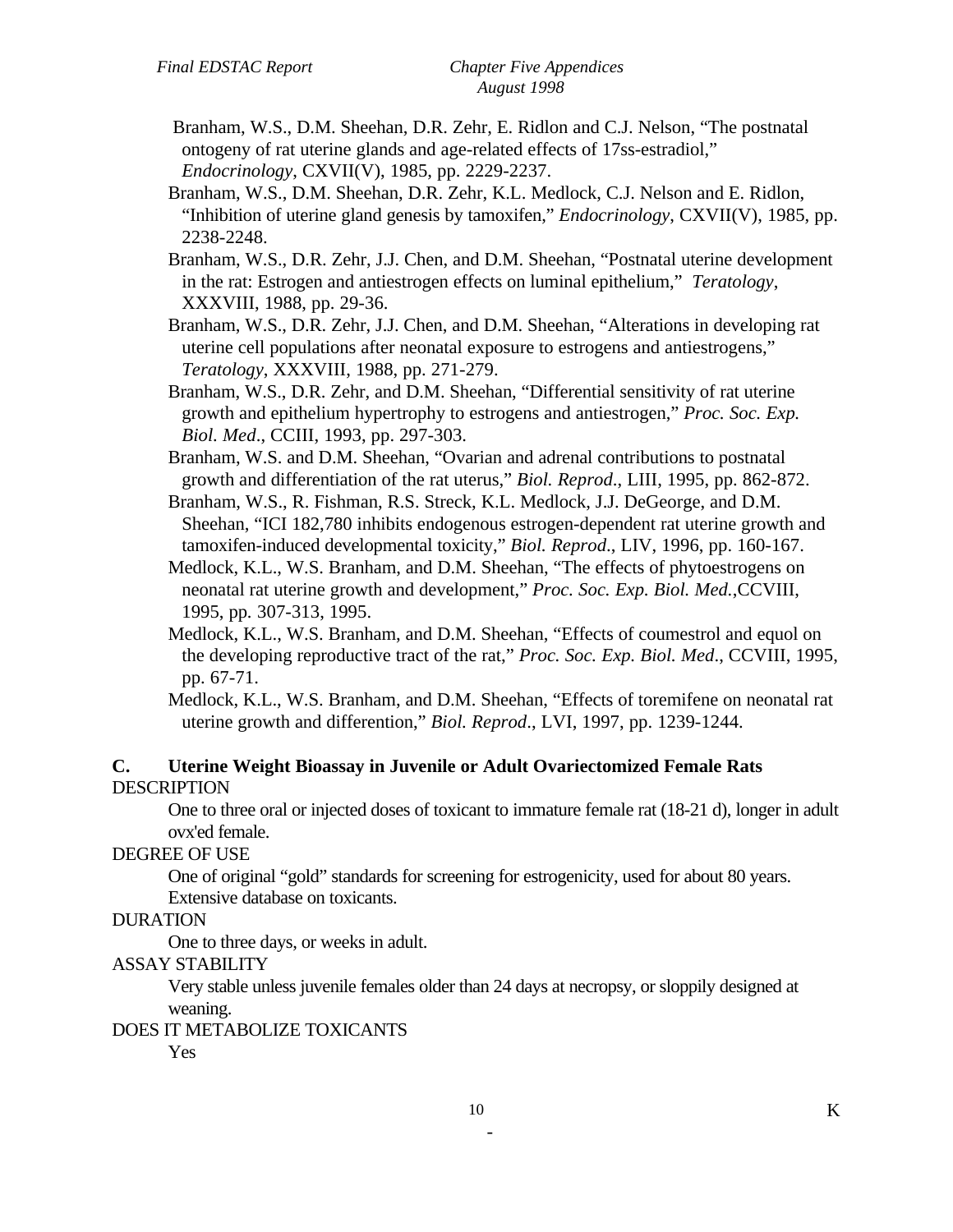#### ARE SPECIAL EQUIPMENT/REQUIREMENTS MANDATED

Good balance and scissors.

ARE SPECIAL SKILLS/TRAINING NEEDED

Necropsy skills.

#### HAS IT BEEN OR CAN IT BE STANDARDIZED EASILY

Standardized to some degree. Could be improved (trim fat, weigh with and without fluid). SENSITIVITY TO LOW DOSES OR WEAKLY ACTIVE CHEMICALS

One of the most sensitive *in vivo* short-term assays using immature or adult females. (Rank #1). Nonylphenol, octylphenol, bisphenol A, methoxychlor, estradiol 17 I, kepone, etc. are positive.

### ARE THERE KNOWN FALSE POSITIVES

Yes, intact female is used, hence, effects on hypothalamic-pit axis, and GH or prolactin alterations could affect this process. In addition, aromatizable and nonaromatizable (via AR) can affect weight. Even a few false positives in ovariectomized adult females.

#### OR FALSE-NEGATIVES

Some potential, as some chemicals are poorly absorbed interaperitoneal and are more effective when given orally, while many others are less effective after oral administration. As with any *in vivo* assay, chemicals that are estrogenic in binding or cell assays may be negative, albeit not falsely so, if they are not absorbed, are metabolically inactivated or excreted such that the active material never reaches the targets.

#### SPECIFICITY-ARE THERE OTHER MECHANISMS TO PRODUCE THIS EFFECT (FALSE POSITIVES)

Yes, as indicated above.

#### COMMENTS

Necropsy of animals six hours after last dose, of three, is more effective than 24 hours later in detection of weak estrogens. In adult female, this endpoint can be coupled with several others.

# **D. Vaginal Smears (Mucification and Cornification)**

#### **DESCRIPTION**

Noninvasive measurement of estrogenicity in intact or ovariectomized female rat. Vaginal lavages are examined for cell types.

#### DEGREE OF USE

Extensive use for over 80 years (Allen-Doisy Assay).

#### DURATION

Moderate to long duration screen requires daily examination of vaginal cells by microscopy. At least one week in duration can dose for months at low dosage levels.

#### ASSAY STABILITY

Very stable across and within labs.

#### DOES IT METABOLIZE TOXICANTS

Yes

ARE SPECIAL EQUIPMENT/REQUIREMENTS MANDATED Microscope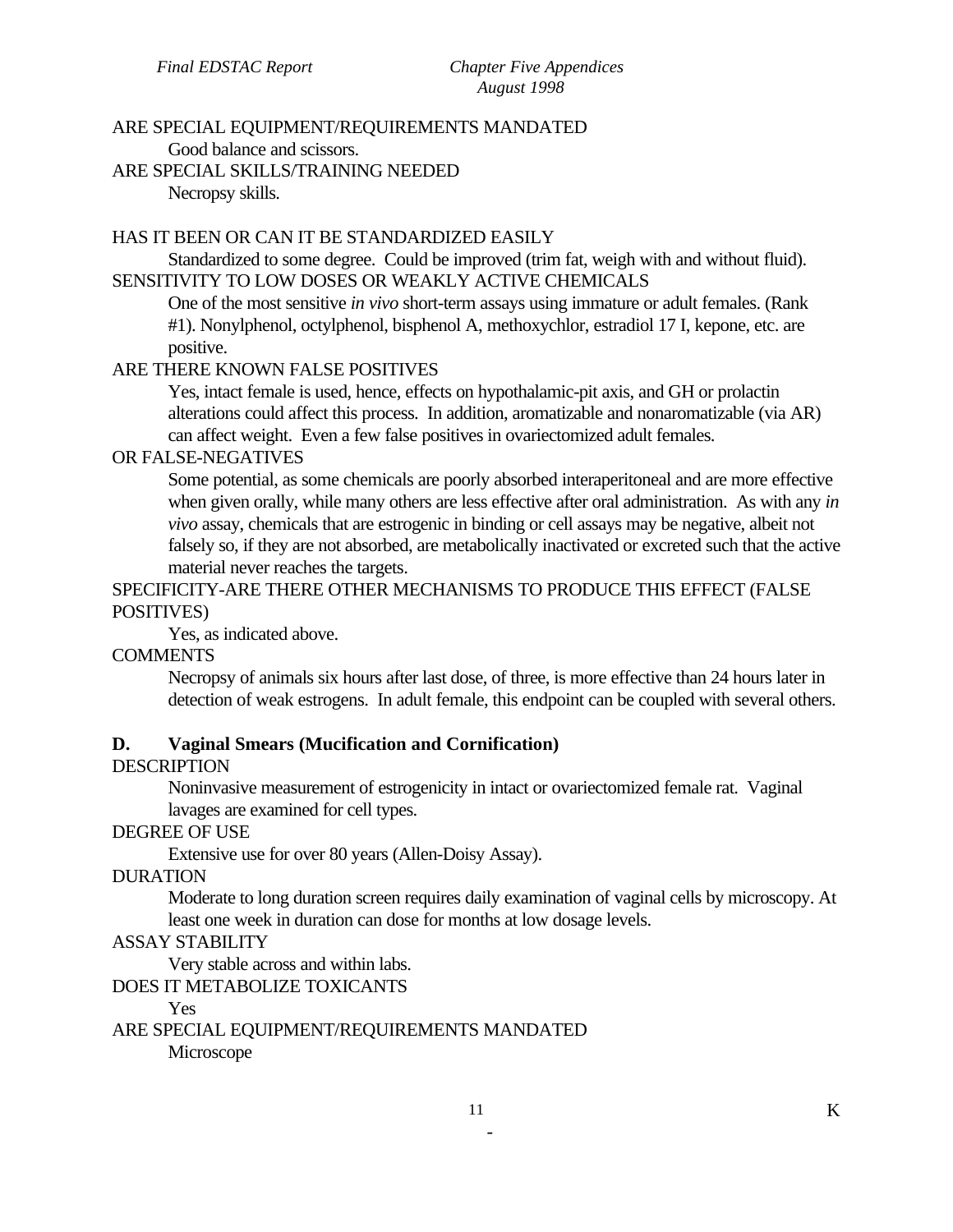#### ARE SPECIAL SKILLS/TRAINING NEEDED

Not difficult, but requires more expertise than determination of vaginal opening or uterine weight. Data analysis can also be relatively complicated.

#### HAS IT BEEN OR CAN IT BE STANDARDIZED EASILY

Not standardized with regard to a number of factors (staining versus no staining, read and discard wet sample or save dry and read later, data recording and classification, method of data analysis). In spite of the lack of standardization, this is a robust measure as I am not aware of a case where different labs, using different methods, did not get the same results. Could be easily standardized.

#### SENSITIVITY TO LOW DOSES OR WEAKLY ACTIVE CHEMICALS

Xenoestrogen toxicant and pesticide data indicate clearly that vaginal cornification is less sensitive that a number of other screens for estrogenicity (Cluster Rank #4) below uterine weight, uterine histology, uterine biochemical measures, vaginal histology, vaginal mucification, vaginal opening, induction of mating behavior, etc. However, one data set with estrogenic PCBs reported vaginal cornification in the absence of an increase in uterine weight. Mucification of smears occurs before or at lower dosage levels than cornification.

### ARE THERE KNOWN FALSE POSITIVES

As is the case with most of these screens, when intact animals are utilized, there are many treatments that alter vaginal cornification via nonestrogenic mechanisms. Conducting the test in an ovariectomized female enhances the specificity of the screen. Still, there are false positives, but the likelihood is greatly reduced.

#### OR FALSE NEGATIVES

Yes. Toxicants that accelerate or delay hypothalamic pituitary development, affect the reproductive tract directly, alter GH, or prolactin can alter VO in the intact juvenile female. SPECIFICITY-ARE THERE OTHER MECHANISMS TO PRODUCE THIS EFFECT (FALSE POSITIVES)

Yes, especially in intact animals.

## **COMMENTS**

Good assay that can be used in conjunction with several other endpoints. For example, dose ovx'ed (long-term) female for three weeks, take vaginal lavage daily, observe lordosis behavior, necropsy female and weight uterus, vaginal and do histology on tract. Could also add biochemical measures.

# **E. Puberty. Age at Vaginal Opening (First Estrus, Onset of Cyclicity)**

#### DESCRIPTION

*In vivo* test of estrogenicity in intact juvenile female rats or mice. One major advantage over other assays is that this one can detect estrogens and antiestrogens (delayed VO).

Acceleration and delay of VO, age at first estrus and onset of estrous cycles can occur after *in utero* exposure to xenoestrogens and other toxicants (TCDD-which also produces a permanent anomaly of VO).

# DEGREE OF USE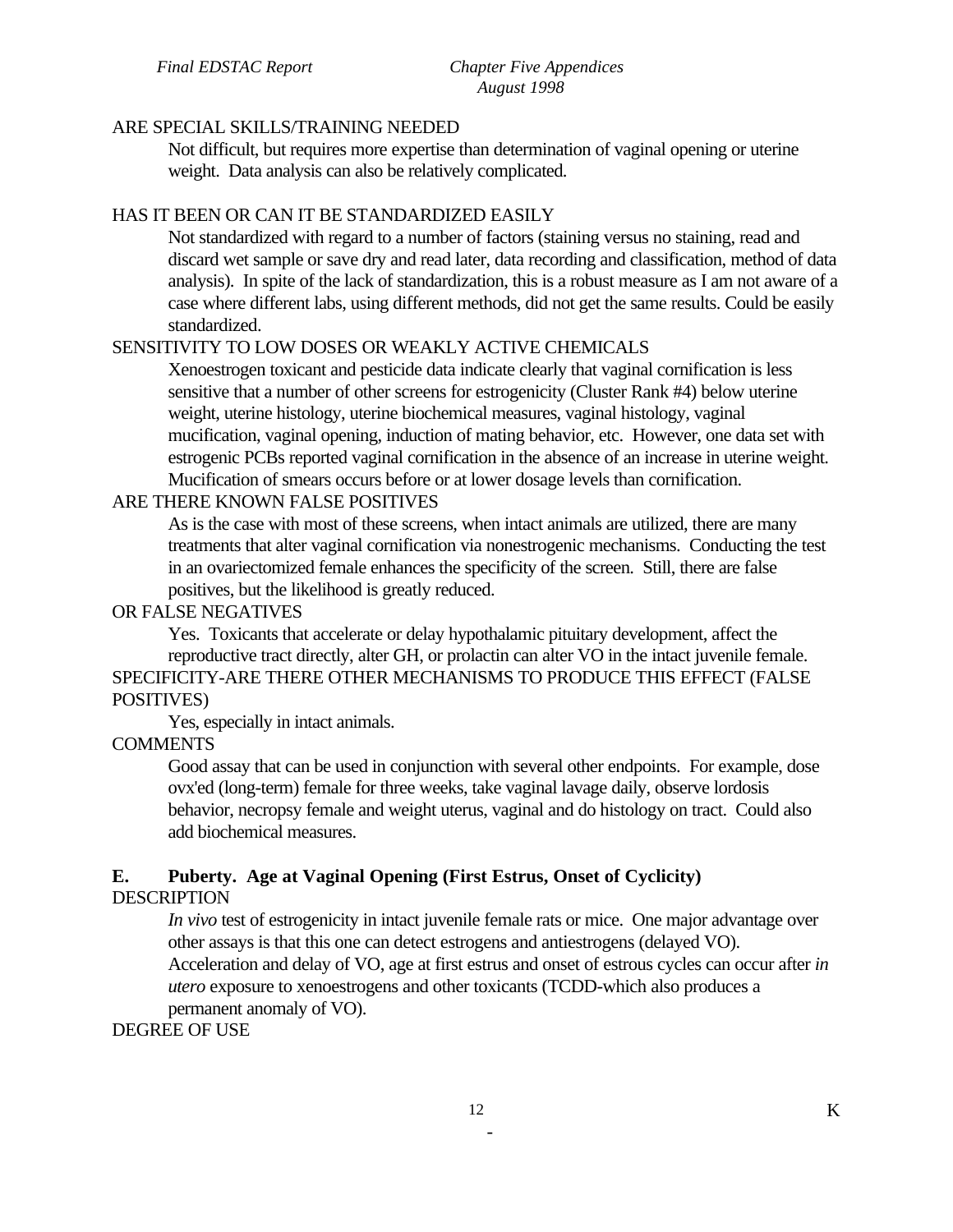One of original indices used to screen for estrogens 80 years ago. Included in most new multigenerational tests. Fair amount of xenoestrogen data. Methoxychlor, octylphenol, nonlyphenol are all positive.

#### DURATION

Acceleration of VO takes from 2-3 days to about a week, after which the process begins to occur normally at puberty in controls.

# ASSAY STABILITY

Strains vary slightly (except Fischer rat). Age at VO has changed considerably since the 1930's due to improvements in diet.

# DOES IT METABOLIZE TOXICANTS

Yes

### ARE SPECIAL EQUIPMENT/REQUIREMENTS MANDATED

None

# ARE SPECIAL SKILLS/TRAINING NEEDED

Ability to follow a simple protocol. Absolutely the easiest assay and the animals do not need to be killed. Response is relatively uniform, such that fairly small differences can be detected with modest sample sizes.

HAS IT BEEN OR CAN IT BE STANDARDIZED EASILY

Yes

# SENSITIVITY TO LOW DOSES OR WEAKLY ACTIVE CHEMICALS

Falls into Cluster #1 or 2 for sensitivity below uterine weight, etc., but more sensitive than is vaginal cornification for most pesticides and toxic substances. Rivals uterine weight in juvenile rat for some chemicals if oral dosing is employed in uterotropic assay.

# ARE THERE KNOWN FALSE POSITIVES

An apical test, several mechanisms can lead to accelerated or delays in VO.

SPECIFICITY-ARE THERE OTHER MECHANISMS TO PRODUCE THIS EFFECT (FALSE POSITIVES)

Yes.

# **COMMENTS**

Can be coupled with several other assays if dosing is continued like vaginal cornification, and for Ah-receptor, and thyroid hormone effects. If VO is delayed, ovary can be studied *ex vivo*  for inhibition of steroid hormone synthesis. However, cannot be conducted along with uterotropic assay as some have tried.

# **F. Induction of Female Sex Behavior (Proceptive and Receptive Behaviors)**

# **DESCRIPTION**

*In vivo* behavioral test of lordosis induction (lordosis quotient) provides a quantitative screen for estrogenicity.

# DEGREE OF USE

One of original, 80 year-old, tests for estrogenicity, used less extensively at present, as compared to uterine weight or vaginal cornification. Several xenoestrogens have been tested. Methoxychlor, nonylphenol, octylphenol, bisphenol A and o,p' DDT are positive, while chlordecone is negative.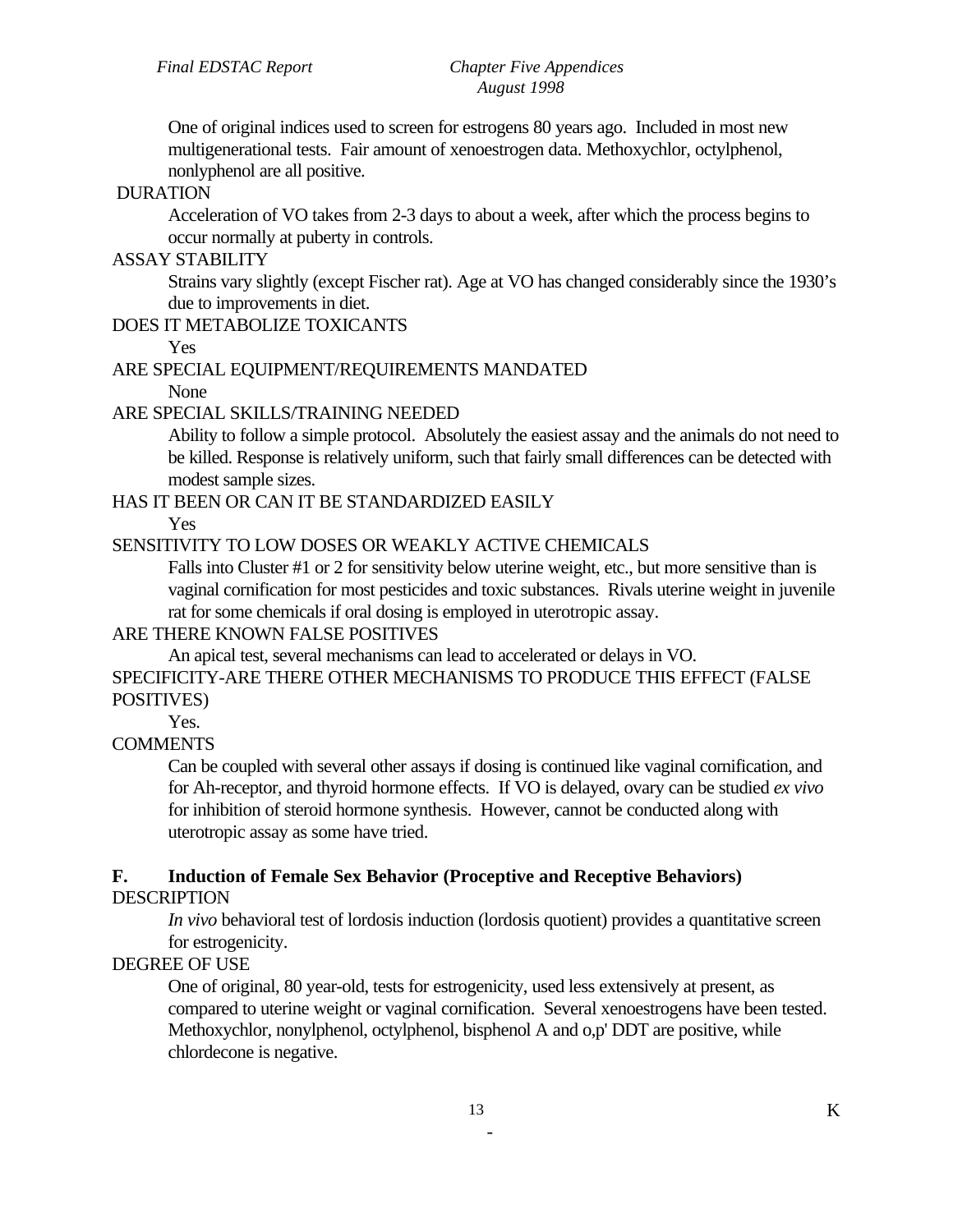DURATION Three days ASSAY STABILITY Stable, little variability in data from lab to lab, or block to block. DOES IT METABOLIZE TOXICANTS Yes ARE SPECIAL EQUIPMENT/REQUIREMENTS MANDATED Yes, need reverse photoperiod (or willingness to work nights) with dim lights. Minimal equipment requirements. ARE SPECIAL SKILLS/TRAINING NEEDED Some training required, but rather simple noninvasive observation. HAS IT BEEN OR CAN IT BE STANDARDIZED EASILY Yes, most protocols are quite similar and could be easily put in standard SOP. SENSITIVITY TO LOW DOSES OR WEAKLY ACTIVE CHEMICALS One of the most sensitive assays, equivalent to, or better than (due to zero variance in controls) uterine weight and histology. ARE THERE KNOWN FALSE POSITIVES None, clearly the most specific test for an estrogenic response *In Vivo*. OR FALSE NEGATIVES Yes, one is known, chlordecone blocks rather than induces lordosis (likely through the effect of the progesterone receptor, or as a result of the general neurotoxicity). SPECIFICITY-ARE THERE OTHER MECHANISMS TO PRODUCE THIS EFFECT (FALSE POSITIVES) None known COMMENTS Can be coupled with other assays. For example, dose animal, observe sex behavior, necropsy female, weigh uterus and vagina and use tissue for histology and/or biochemical measures (i.e., ODC). **G. Feeding Behavior. Food Consumption and Growth Rate DESCRIPTION** Simple *in vivo* assay which estrogens specifically retard via CNS action. DEGREE OF USE Everyone measures it, and widely recognized as a sensitive effect in the toxicology of estrogens in the male rat. Methoxychlor, nonlyphenol, octylphenol are positive. Bisphenol A is likely positive. DURATION

Appearance of estrogen-inhibited food consumption and growth are dose-related. At high dosage levels the effects are immediate, while at lower dosage levels the effects take months to be manifest.

#### ASSAY STABILITY

**Stable** 

#### DOES IT METABOLIZE TOXICANTS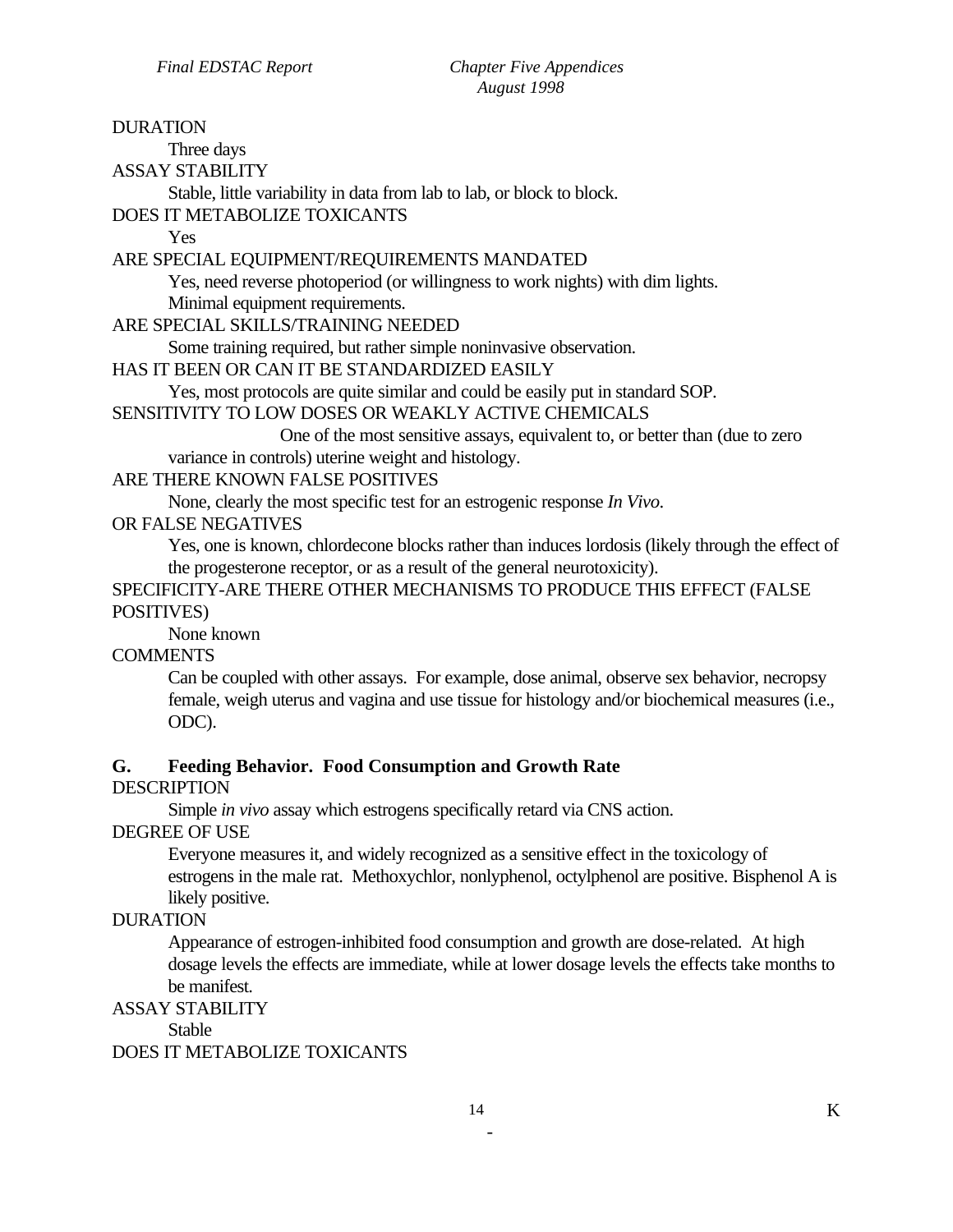Yes

# ARE SPECIAL EQUIPMENT/REQUIREMENTS MANDATED

Balances

# ARE SPECIAL SKILLS/TRAINING NEEDED

No

#### HAS IT BEEN OR CAN IT BE STANDARDIZED EASILY

Yes

### SENSITIVITY TO LOW DOSES OR WEAKLY ACTIVE CHEMICALS

Likely the most sensitive response in weanling/adult male rat but much less sensitive in intact female rat, and very good in ovariectomized female.

#### ARE THERE KNOWN FALSE POSITIVES

Obviously, this endpoint can be affected by a multiplicity of mechanisms, so although sensitive it is very nonspecific.

SPECIFICITY-ARE THERE OTHER MECHANISMS TO PRODUCE THIS EFFECT (FALSE POSITIVES)

Yes

# **COMMENTS**

Always collected, but rarely recognized in a multigen study as an estrogenic effect. Lack of recognition of body weight as sensitive endpoint leads to serious misinterpretation of multigen data.

# **H. Estrous Cyclicity**

#### DESCRIPTION

Repeated daily observation of vaginal smears allows for determination of alterations of estrous cyclicity in rat. Can be done in other rodents, but mouse is more variable. Hamster is more regular, but rarely used and technique is quite different from rat or mouse.

# DEGREE OF USE

Very widespread in reproductive physiology, required in most new multigen studies. Current database for xenobiotics modest, but growing.

# DURATION

An absolute minimum of 10 days is needed. Guidelines typically require 15 days or longer. More useful if animals are dosed for some time period prior to treatment rather than initiating treatment with onset of observation.

#### ASSAY STABILITY

Some variability between females (4, 5 versus 4/5 d cyclers normal. Not unusual to see 6-7 day cycles right after puberty). Some strain variability, possibly seasonal (hypothesized, but not proven), and social influences (especially in mouse).

# DOES IT METABOLIZE TOXICANTS

Yes

ARE SPECIAL EQUIPMENT/REQUIREMENTS MANDATED

Microscope

#### ARE SPECIAL SKILLS/TRAINING NEEDED

Collecting and evaluating smears takes a little practice, data analysis is more difficult.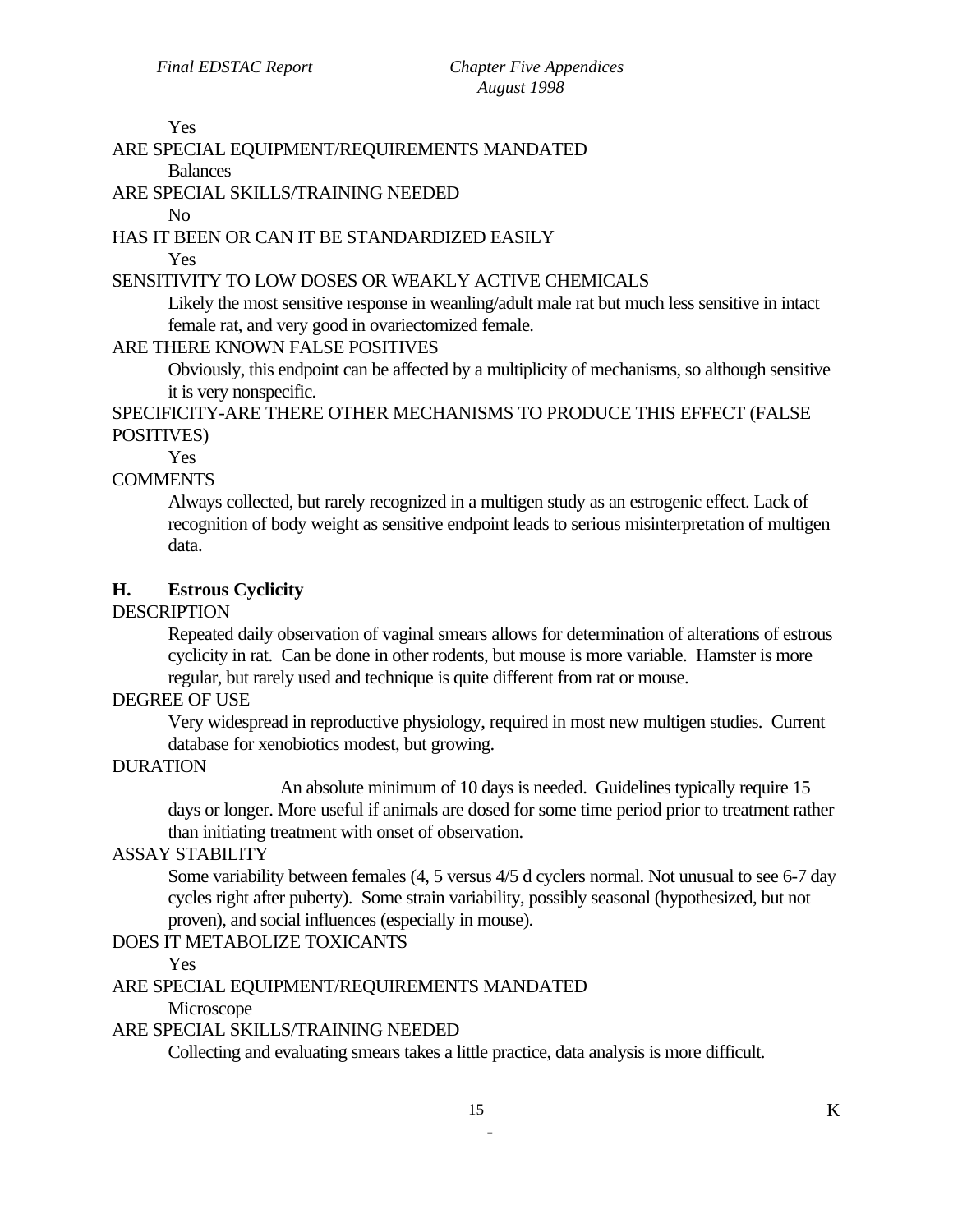#### HAS IT BEEN OR CAN IT BE STANDARDIZED EASILY

Methods of smear collection, staining (if any), preservation of sample (not required by EPA, if any) and methods of recording data and analyzing data vary from investigator to investigator. However, competent labs usually get similar results despite variable methodologies.

#### SENSITIVITY TO LOW DOSES OR WEAKLY ACTIVE CHEMICALS

With exposure to adult or juvenile female, this assay is less sensitive to xenoestrogens than: (1) uterine weight and histological behavior; (2) vaginal opening; and (3) vaginal mucification and cornification. Less sensitive than ovarian measures to alterations of steroid hormone synthesis and ovarian morphology, due to compensation within ovary. Sensitive to disruption by hypothalamic-pituitary endocrine alterations (i.e., atrazine) of LH, FSH, GnRH, or prolactin.

In developmental studies, loss of estrous cyclicity is a sensitive response to perinatal xenoestrogen exposure via CNS defeminization. Appearance of anovulation is dose-related, can take six to nine months to appear. Too long for "screening", but all xenoestrogens that have been studied produce this affect.

# ARE THERE KNOWN FALSE POSITIVES

As indicated above, this is an apical measure that responds to many mechanisms of action besides estrogenicity.

#### OR FALSE NEGATIVES

Weak estrogens may produce many other effects without altering estrous cyclicity. SPECIFICITY-ARE THERE OTHER MECHANISMS TO PRODUCE THIS EFFECT (FALSE POSITIVES)

Estrogens, androgens, steroid hormone synthesis inhibitors and toxicants that alter LH, FSH, GnRH, or prolactin.

#### COMMENTS

Good apical test, but unfortunately less sensitive by about ten-fold to xenoestrogens (i.e. methoxychlor).

#### **I. Super Apical Developmental Toxicity Test**

#### **DESCRIPTION**

Expose pregnant/lactating dam and examine hormone (AR, ER, SIS, Ah, and T3) sensitive endpoints in progeny up to puberty.

# DEGREE OF USE

Such a protocol has been used at EPA, CIIT, NIEHS for xenoestrogens, environmental

antiandrogens, Ah receptor agonists, phthalates and antithyroidal toxicants (PCBs and PTU). DURATION

Relatively long (two to three months) as compared to other "screens," would need to determine if it is quicker and cheaper to run this as opposed to several more focused, shorterterm assays.

#### ASSAY STABILITY

Unknown, but should be as good as any developmental test.

### DOES IT METABOLIZE TOXICANTS

Yes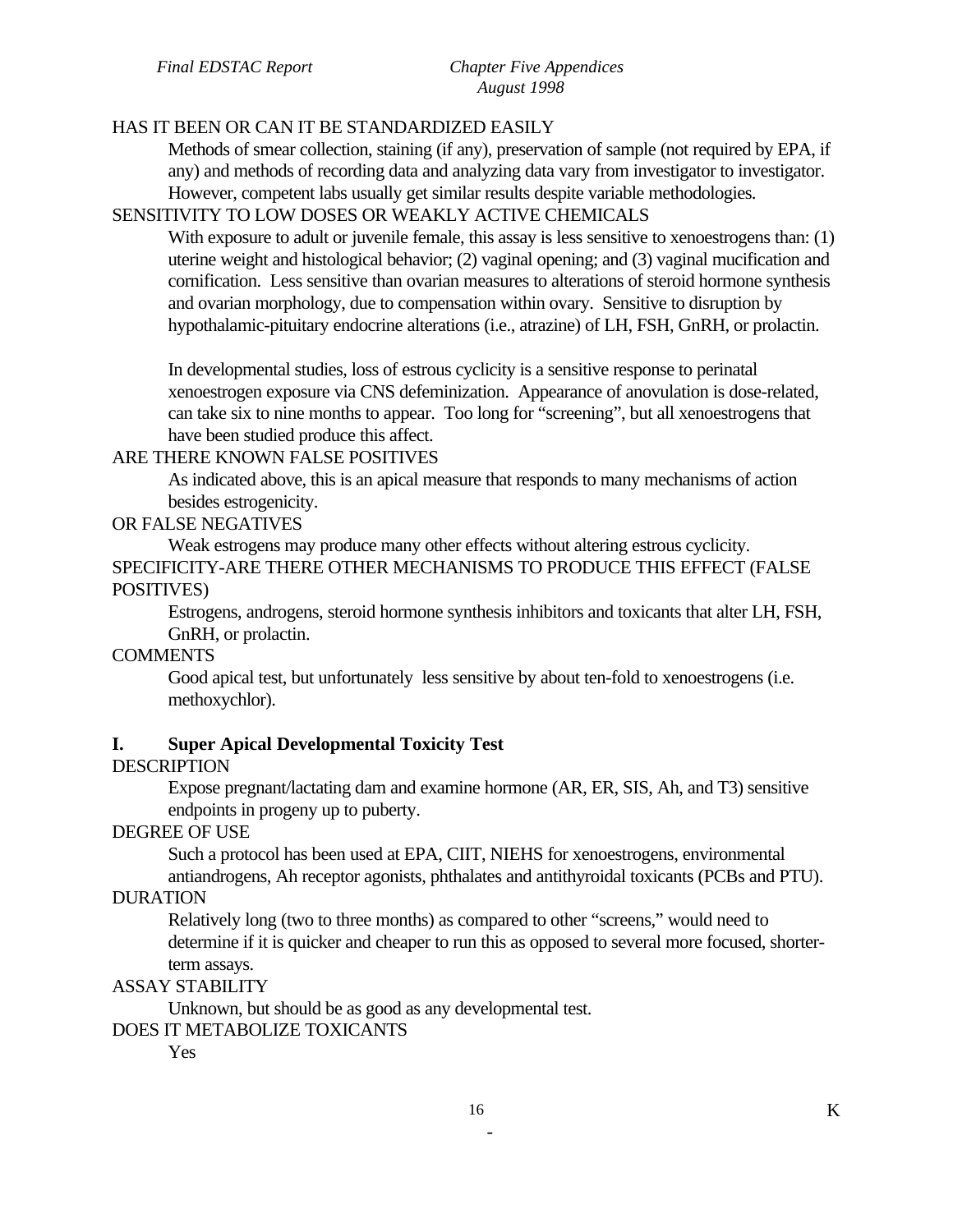# ARE SPECIAL EQUIPMENT/REQUIREMENTS MANDATED

Yes, similar to needs for new multigen tests.

### ARE SPECIAL SKILLS/TRAINING NEEDED

Multiplicity of *in vivo* techniques are required that are currently not used in toxicology labs, but they should be coming up to speed to implement new test guidelines.

# HAS IT BEEN OR CAN IT BE STANDARDIZED EASILY

Not standardized as used in different labs with respect to dosing or some of the assessments. Some standardization is now taking place between different labs.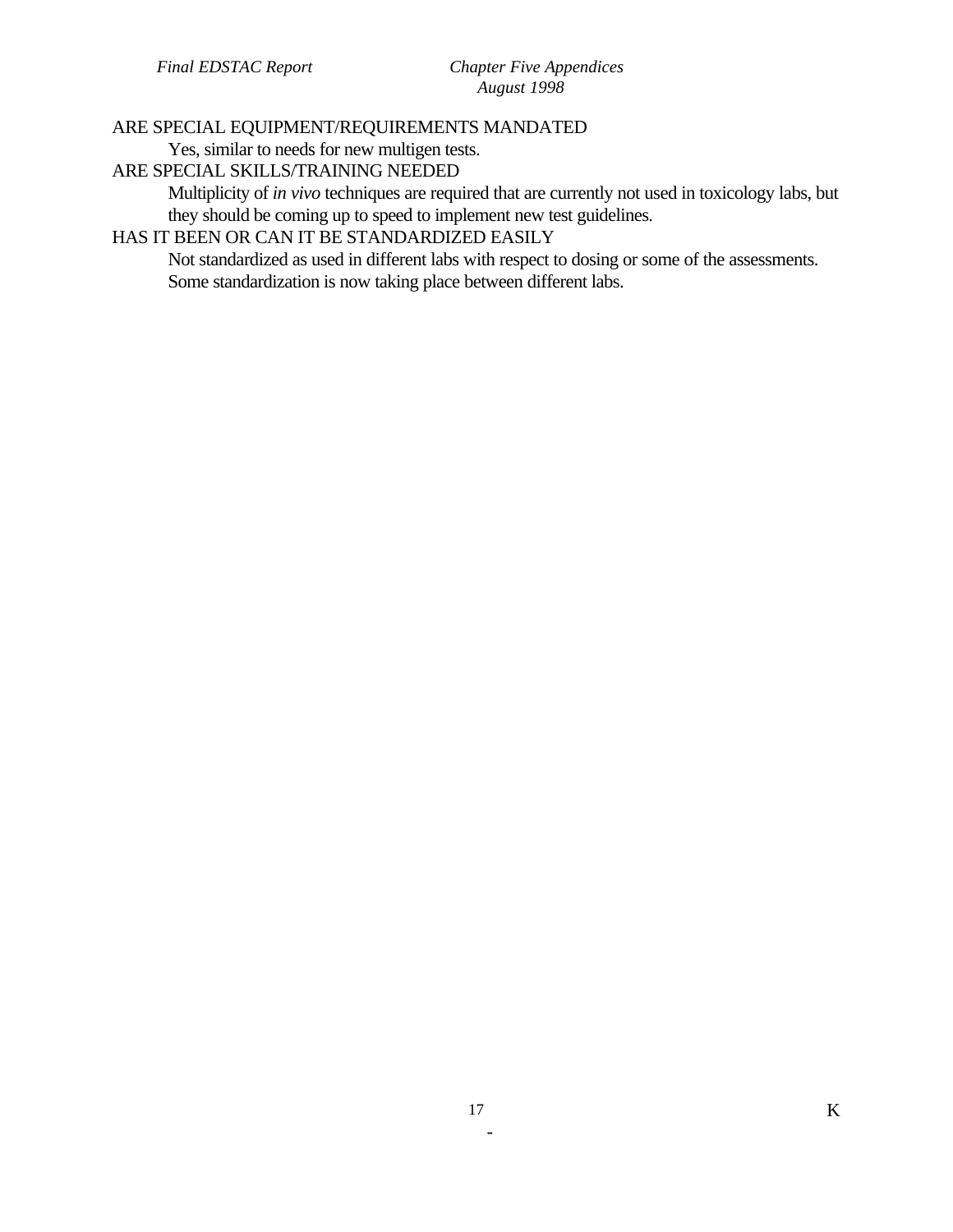### SENSITIVITY TO LOW DOSES OR WEAKLY ACTIVE CHEMICALS

Antiandrogencity via AR, or SIS. In male progeny, AGD, areolas, nipples, reduced weight of prostate. Higher doses of AR-mediated, but not SIS, produce agenesis of prostate, undescended testis and agenesis of epididymis. Altered T production by testis, *ex vivo*.

Estrogenicity. Neonatal uterine weight and gland development (?), vaginal opening, age at first estrus, vaginal cornification. Prostate size in male (?), and sperm production (at high dosage levels). SIS or Antiestrogenicity. Pregnancy loss, delay in deliver by dam, delay in VO and possible altered ovarian hormone production *ex vivo*.

Antithyroid. Reduced perinatal growth and brain size. Lower serum T4 and possibly T3, elevated TSH. Also detects functional developmental alterations induced by phthalates, TCDD, etc. The following endpoints are considered to be insensitive because they take too long to assess in a screen and/or have never been detected with a pesticide or toxic substance following developmental exposure (i.e. for ER-mediated: cancer, reduced AGD, hypospadias in male of female, undescended testes or any malformations).

#### ARE THERE KNOWN FALSE POSITIVES.

Very Apical Test used to screen for several mechanisms at once.

#### OR FALSE NEGATIVES.

Not likely, if designed properly.

# **Anti-Estrogen - Synthesis Metabolism IV.**

#### **A. Testis/Ovary Culture** *In Vitro* **or** *Ex Vivo*

#### **DESCRIPTION**

Determination of testosterone production from testicular tissue from animals treated *in vivo* (*ex vivo*) or using *in vitro* dosing. Used for EDS, estrogens, antiandrogens, several other testicular toxicants, substances that inhibit steroidogenesis. In female, minced ovary culture can be used *ex vivo* from pregnant (i.e., GD 14-16) or cycling females (proestrus for estradiol production).

#### DEGREE OF USE

A few hundred publications over the last 25 years since the advent of RIAs for testosterone. Used in other vertebrates, as well as mammals. Used by several toxicology laboratories in addition to NHEERL-EPA.

#### DURATION

One day for *in vitro*, longer for *ex vivo* (duration depends upon dosing).

#### ASSAY STABILITY

Depends on methodology.

DOES IT METABOLIZE TOXICANTS

Yes, for *Ex Vivo*, little or no metabolism for *in vitro*. ARE SPECIAL EQUIPMENT/REQUIREMENTS MANDATED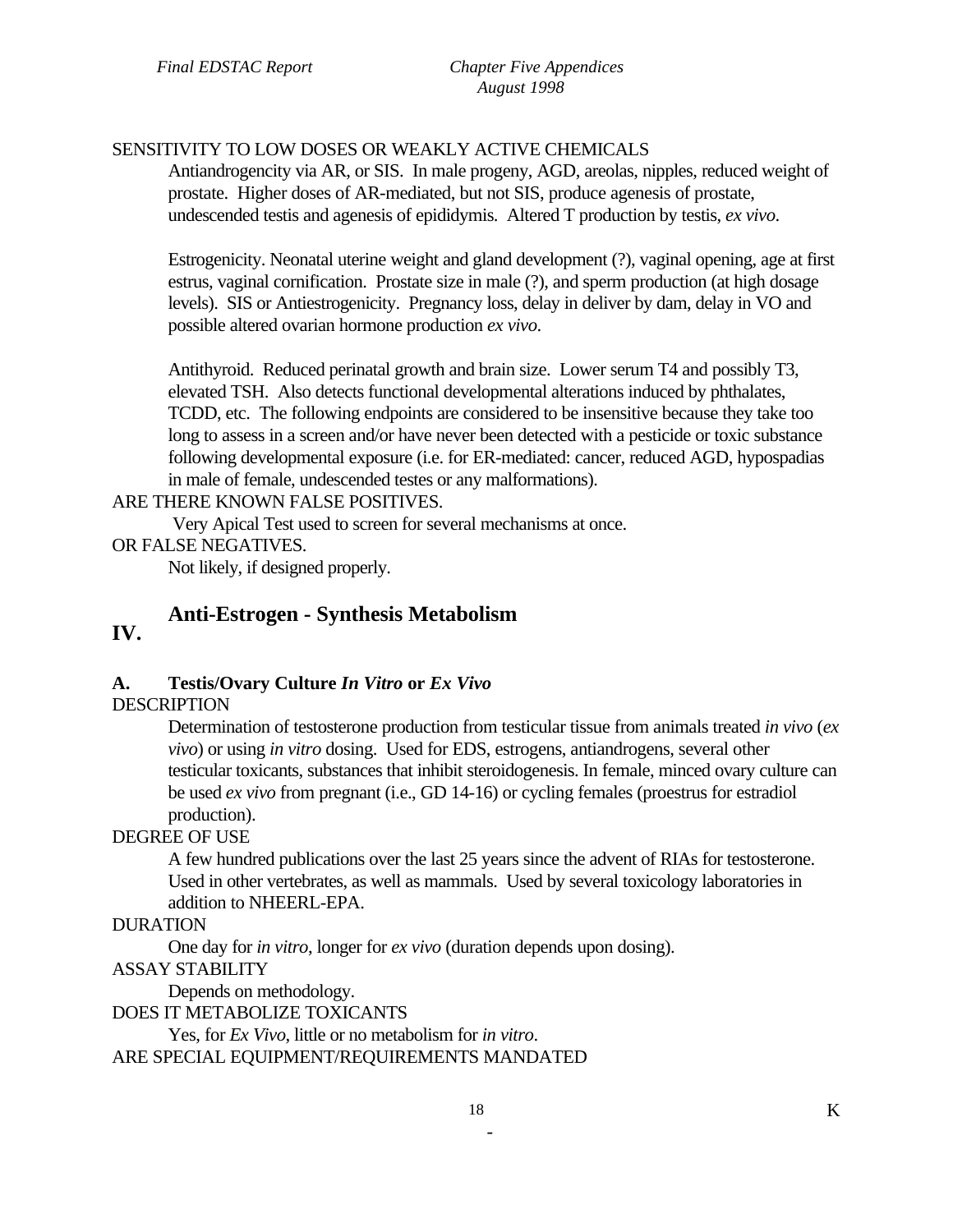Incubator, freezer, necropsy equipment.

### ARE SPECIAL SKILLS/TRAINING NEEDED

Some practice, but a rather simple assay that can be learned by competent technicians in a week or less. Need to be able to conduct RIAs for T, estradiol, and progesterone.

# HAS IT BEEN OR CAN IT BE STANDARDIZED EASILY

Has not been standardized between labs, but could be without too much difficulty.

# SENSITIVITY TO LOW DOSES OR WEAKLY ACTIVE CHEMICALS

Fairly sensitive.

ARE THERE KNOWN FALSE POSITIVES

Cell toxicants.

# OR FALSE NEGATIVES

If metabolic activation is required then *in vitro* may not work.

### COMMENTS.

These assays could be used rapidly to screen chemicals for ability to inhibit steroidogenesis.

# **Androgen and Anti-androgen - Intrinsic Activity V.**

# **A. Rat AR Equilibrium Binding Assay**

DESCRIPTION

*In vitro* affinity of toxicants for rAR.

DEGREE OF USE

Extensive, for 20 years, large *in vitro* data base, with about 20 xenoantiandrogens identified to date, easiest *in vitro* assay.

DURATION

24 hours

ASSAY STABILITY

Acceptable at low temperatures, receptor degradation at higher temps.

# DOES IT METABOLIZE TOXICANTS

No

ARE SPECIAL EQUIPMENT/REQUIREMENTS MANDATED

Yes

ARE SPECIAL SKILLS/TRAINING NEEDED

Yes, but can be trained in short time.

HAS IT BEEN OR CAN IT BE STANDARDIZED EASILY

It could easily be standardized.

SENSITIVITY TO LOW DOSES OR WEAKLY ACTIVE CHEMICALS

Sensitive, can be run over a wide range of log doses.

# ARE THERE KNOWN FALSE POSITIVES

To the degree that it and all other *in vitro* assays cannot account for ADME, things that bind AR may not be active *in vivo*. Other than this, no false positives.

OR FALSE NEGATIVES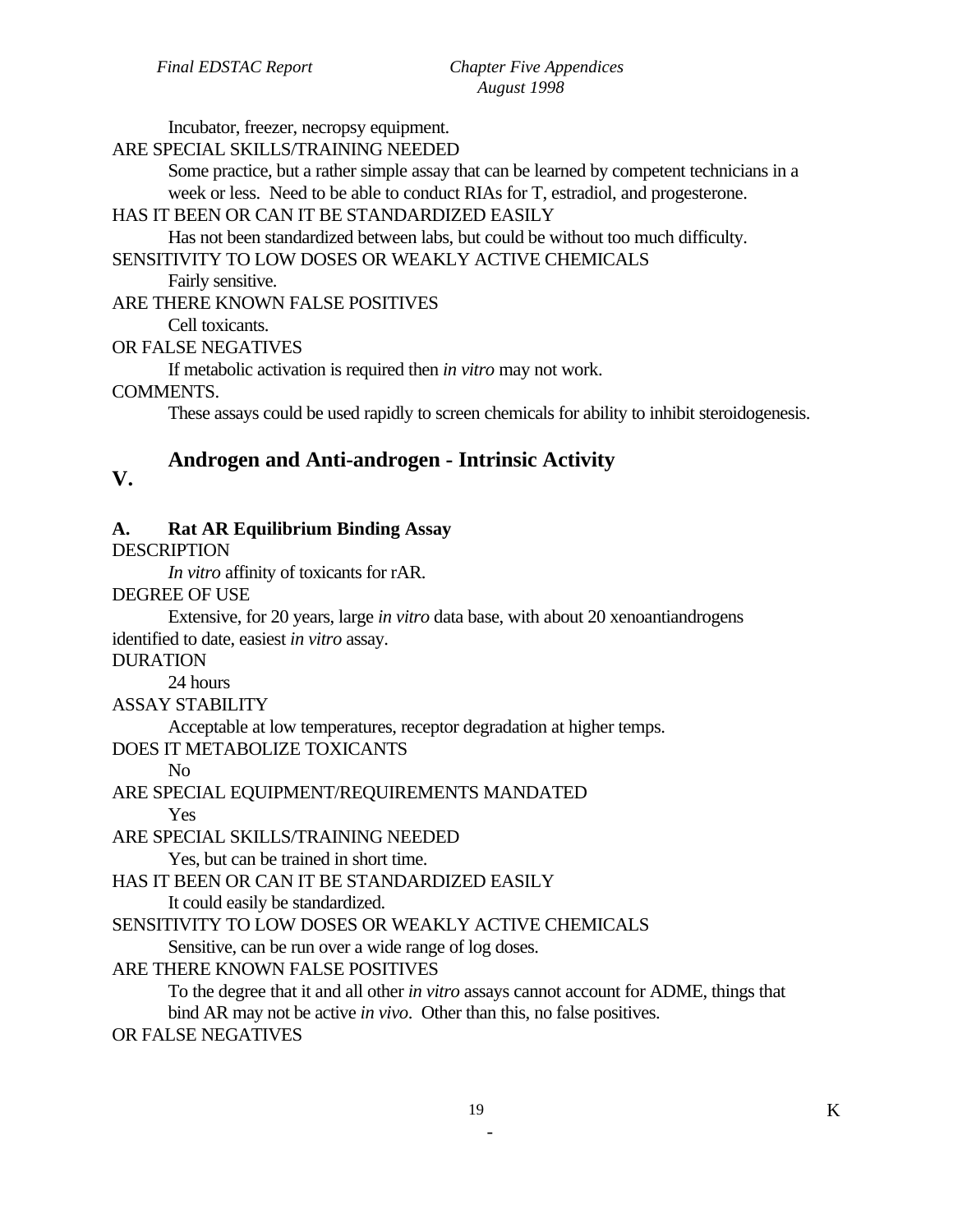Yes, assay is conducted at low temp and some things fail to bind AR under these conditions, due to low solubility at low temperatures.

SPECIFICITY-ARE THERE OTHER MECHANISMS TO PRODUCE THIS EFFECT (FALSE POSITIVES)

No

# **COMMENTS**

Both agonists and antagonists bind AR, good for screening but additional information is required to determine if it is androgenic or anti-androgenic *in vitro*. Requires radioactivity. Toxicant solubility and degradation are a problem in this and all other *in vitro* assays. GLP requirements should be established to verify incubation conditions to the same degree that we verify dosing solutions for *in vivo* tests. Should be simple, as labs are already set up to do the chemistry for *in vivo* studies.

### **B. hAR Whole Cell Binding Assay**

#### **DESCRIPTION**

*In vitro* whole cell binding assay with human AR transiently transfected in a monkey kidney cell line (COS).

#### DEGREE OF USE

Extensive use in reproductive medical field. Several publications now with fungicides and pesticides.

#### DURATION

A few days for entire assay, including cell culture preparation .

ASSAY STABILITY

Quite stable.

DOES IT METABOLIZE TOXICANTS

These cells can activate some antiandrogenic fungicides.

#### ARE SPECIAL EQUIPMENT/REQUIREMENTS MANDATED

Yes, cell culture equipment and luminometer, robot optional.

#### ARE SPECIAL SKILLS/TRAINING NEEDED

Need to transfect cells.

#### HAS IT BEEN OR CAN IT BE STANDARDIZED EASILY

Can be standardized fairly easily, especially with stable cell lines expressing hAR.

SENSITIVITY TO LOW DOSES OR WEAKLY ACTIVE CHEMICALS

Sensitive, or more sensitive, than rat AR cytosolic binding assays.

#### ARE THERE KNOWN FALSE POSITIVES

Theoretically, chemical cytotoxicity may reduce radioligand binding to hAR, this could be interpreted as a false positive in the absence of appropriate controls.

#### OR FALSE NEGATIVES

Some toxicants requiring activation may not be detected.

SPECIFICITY-ARE THERE OTHER MECHANISMS TO PRODUCE THIS EFFECT (FALSE POSITIVES)

Cell death.

## **COMMENTS**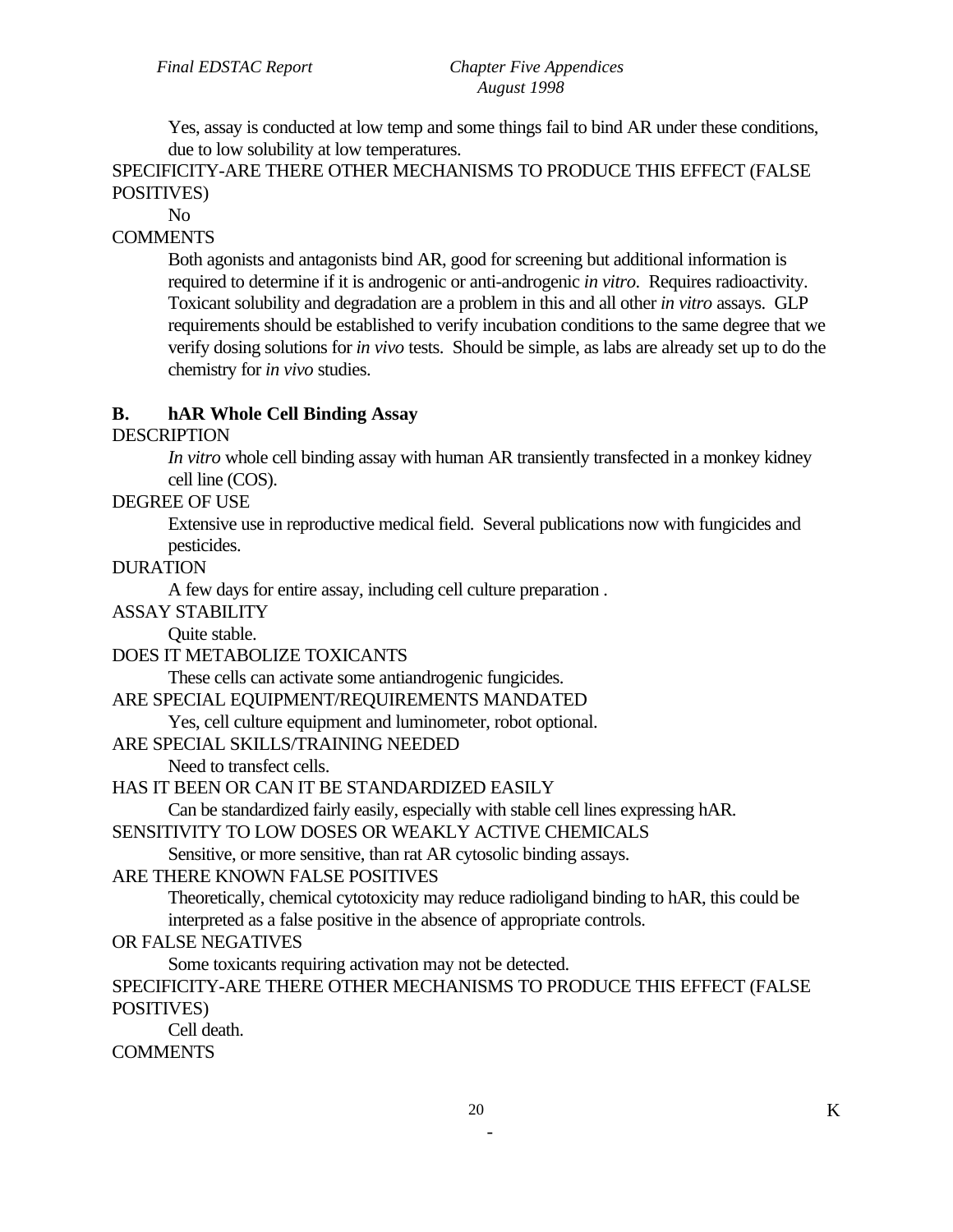Need controls in this and other similar assays for cell viability, and health. Must verify toxicant stability in media.

#### **Androgen and Anti-androgen -** *In Vitro*  **VI.**

# **A. YAS-Yeast Androgen Screen**

#### DESCRIPTION

*In vitro* assay using yeast cells transformed with AR (whole or fragment), and a reporter (luc, J-gal, or etc.) construct.

### DEGREE OF USE

Little use, one paper on use with toxicants. Results for sole xenoantiandrogen yielded a false negative.

#### DURATION

Short-term, 24 hours.

# ASSAY STABILITY

Response likely varies greatly from subclone to subclone for certain types of xenoandrogens. Reservations same as for YES.

# DOES IT METABOLIZE TOXICANTS

Unknown

# ARE SPECIAL EQUIPMENT/REQUIREMENTS MANDATED

Cell culture equipment and techniques.

# ARE SPECIAL SKILLS/TRAINING NEEDED

Permanently transformed so may be easier than transient transfections, but *in vitro* training required.

# HAS IT BEEN OR CAN IT BE STANDARDIZED EASILY

Has not been standardized.

# SENSITIVITY TO LOW DOSES OR WEAKLY ACTIVE CHEMICALS

Insensitive to p,p' DDE.

# ARE THERE KNOWN FALSE POSITIVES OR FALSE NEGATIVE

Detects antiandrogens as agonists, not as good as an AR-binding assay due to false negatives. SPECIFICITY-ARE THERE OTHER MECHANISMS TO PRODUCE THIS EFFECT (FALSE

# POSITIVES)

Unknown

# COMMENTS

As employed, is more like a binding assay than other transfected cell assays because it fails to discriminate between agonist and antagonists. Given limitations of transport (i.e., cellular mechanisms accounting for multidrug resistance), is a curious choice given the minimal information provided and high potential false negatives.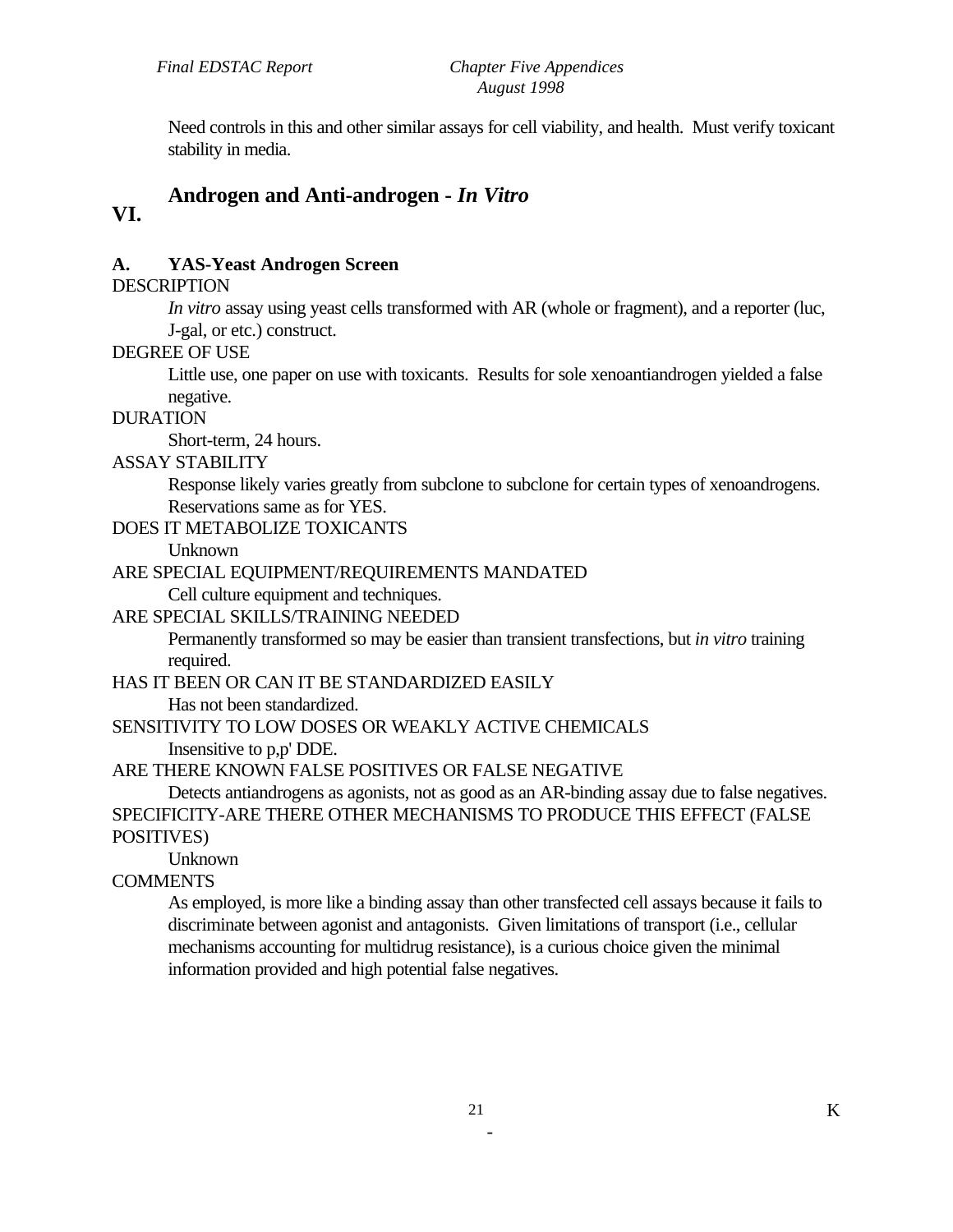#### **B. CV-1 Cell Assay. A hAR Transcriptional Activation Assay in Mammalian Cell**  DESCRIPTION

Transiently transfected assay measuring transcriptional activation using luciferase reporter and an hAR construct in a primate kidney cell line (CV-1).

#### DEGREE OF USE

Extensive use in reproductive medical field. Several publications now with fungicides and pesticides.

#### DURATION

A few days for entire assay, including cell culture preparation.

#### ASSAY STABILITY

Stable, with considerable experience.

#### DOES IT METABOLIZE TOXICANTS

These cells can activate some antiandrogenic fungicides.

#### ARE SPECIAL EQUIPMENT/REQUIREMENTS MANDATED

Yes, freezer, incubator, and luminometer, robot optional.

#### ARE SPECIAL SKILLS/TRAINING NEEDED

Reported to be a difficult assay to initially establish. Need to transfect cells.

#### HAS IT BEEN OR CAN IT BE STANDARDIZED EASILY

Can be standardized fairly easily, especially when stable cell lines have been established which will eliminate the need to transfect cells for each experiment.

### SENSITIVITY TO LOW DOSES OR WEAKLY ACTIVE CHEMICALS

Very sensitive.

#### ARE THERE KNOWN FALSE POSITIVES

Theoretically, cytotoxicity may induce apparent inhibition of DHT (this is true for many transfected cell reporter assays of antiandrogenicity,) hence, use constituitively active mutant receptor as a cytotoxicity control (decline in luc indicates cytotoxicity).

#### OR FALSE NEGATIVES

Some toxicants requiring activation may not be detected.

SPECIFICITY-ARE THERE OTHER MECHANISMS TO PRODUCE THIS EFFECT (FALSE POSITIVES)

Cell death

#### **COMMENTS**

Need controls in this and other similar assays for cell viability and health. Must verify toxicant stability in media.

#### **C. hAR Transactivation Assays Using Stable Cell Lines**

#### **DESCRIPTION**

Transcriptional activation assay using cells stably expressing a MMTV-luciferase reporter together with the hAR in a mammalian cell line such as a CV-1.

#### DEGREE OF USE

Under development, likely available in 6 months, could be automated for high throughput. DURATION

24 hours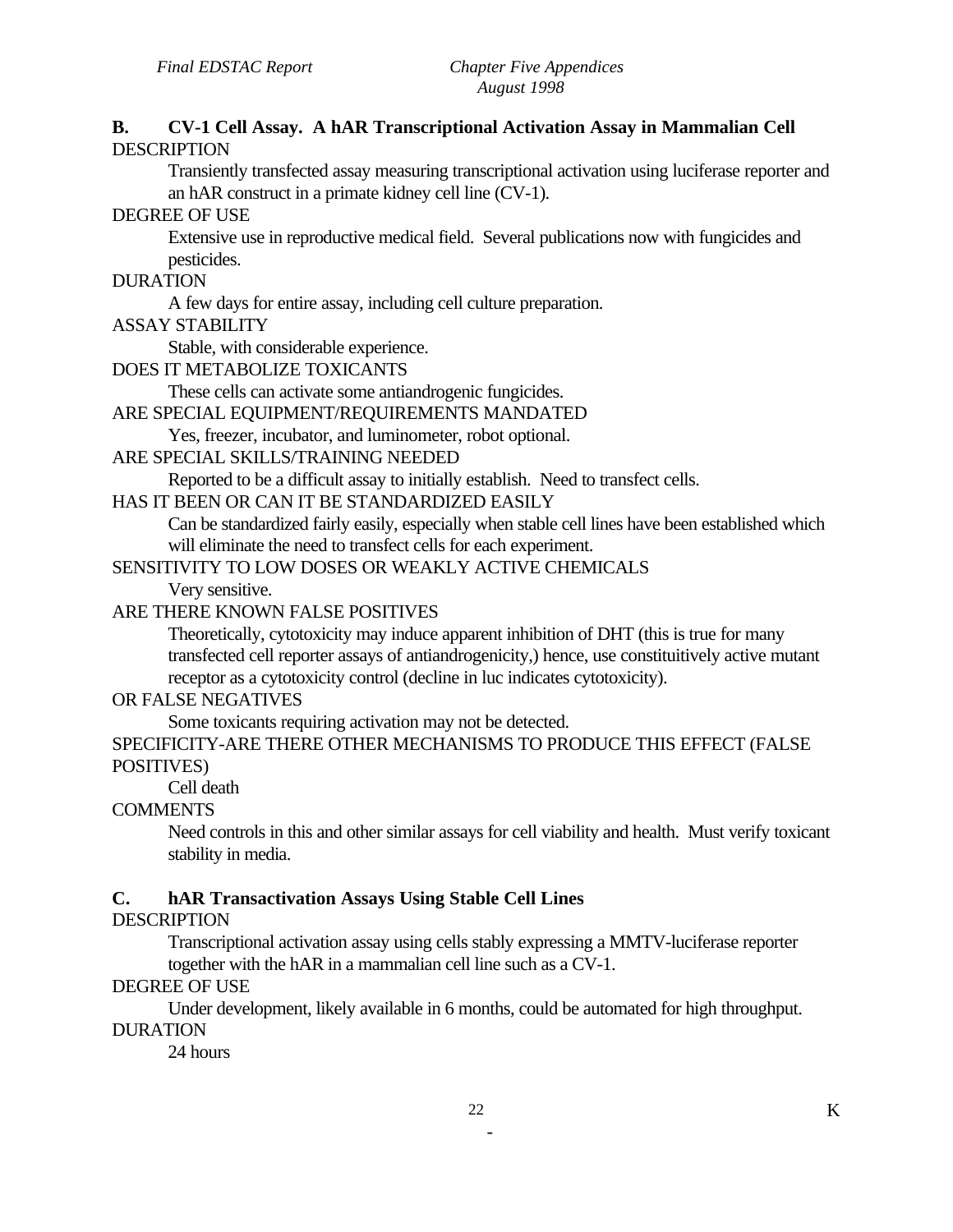ASSAY STABILITY

| Unknown to date, should be stable.                                                                                                                                                                                                                                              |
|---------------------------------------------------------------------------------------------------------------------------------------------------------------------------------------------------------------------------------------------------------------------------------|
| DOES IT METABOLIZE TOXICANTS                                                                                                                                                                                                                                                    |
| These cells can activate some antiandrogenic fungicides.                                                                                                                                                                                                                        |
| ARE SPECIAL EQUIPMENT/REQUIREMENTS MANDATED                                                                                                                                                                                                                                     |
| Yes, freezer, incubator, and luminometer, robot optional.                                                                                                                                                                                                                       |
| ARE SPECIAL SKILLS/TRAINING NEEDED                                                                                                                                                                                                                                              |
| Do not need to transfect cells, but training required and cell techniques needed.                                                                                                                                                                                               |
| HAS IT BEEN OR CAN IT BE STANDARDIZED EASILY                                                                                                                                                                                                                                    |
| Not yet, but can be easily standardized.                                                                                                                                                                                                                                        |
| SENSITIVITY TO LOW DOSES OR WEAKLY ACTIVE CHEMICALS                                                                                                                                                                                                                             |
| Should be as sensitive, or more sensitive, than transient transfection assays because all the cells<br>are responsive.                                                                                                                                                          |
| ARE THERE KNOWN FALSE POSITIVES                                                                                                                                                                                                                                                 |
| Theoretically, cytotoxicity may induce apparent inhibition of DHT-induced effects (this is true<br>for many cell reporter assays of antiandrogenicity), hence, use constituitively active mutant<br>receptor as a cytotoxicity control (decline in luc indicates cytotoxicity). |
| OR FALSE NEGATIVES                                                                                                                                                                                                                                                              |
| Toxicants requiring activation may not be detected.                                                                                                                                                                                                                             |
| SPECIFICITY-ARE THERE OTHER MECHANISMS TO PRODUCE THIS EFFECT (FALSE                                                                                                                                                                                                            |
| POSITIVES)                                                                                                                                                                                                                                                                      |
| Cell death.                                                                                                                                                                                                                                                                     |
| <b>COMMENTS</b>                                                                                                                                                                                                                                                                 |
| Need controls in this and other similar assays for cell viability and health. Must verify toxicant<br>stability in media.                                                                                                                                                       |
| <b>Leydig Cell Culture</b><br>D.<br><b>DESCRIPTION</b>                                                                                                                                                                                                                          |
| Determination of testosterone production in purified, isolated Leydig cells.                                                                                                                                                                                                    |
| DEGREE OF USE                                                                                                                                                                                                                                                                   |
| Limited to a several/few research laboratories.                                                                                                                                                                                                                                 |
| <b>DURATION</b>                                                                                                                                                                                                                                                                 |
| A few days                                                                                                                                                                                                                                                                      |
| <b>ASSAY STABILITY</b>                                                                                                                                                                                                                                                          |
| Variable from lab to lab on degree of purification of Leydig cells and T production per cell.                                                                                                                                                                                   |
| DOES IT METABOLIZE TOXICANTS                                                                                                                                                                                                                                                    |
| N <sub>o</sub>                                                                                                                                                                                                                                                                  |
|                                                                                                                                                                                                                                                                                 |

ARE SPECIAL EQUIPMENT/REQUIREMENTS MANDATED

Yes, quite a bit.

ARE SPECIAL SKILLS/TRAINING NEEDED

Requires skills that are not widely available.

HAS IT BEEN OR CAN IT BE STANDARDIZED EASILY

No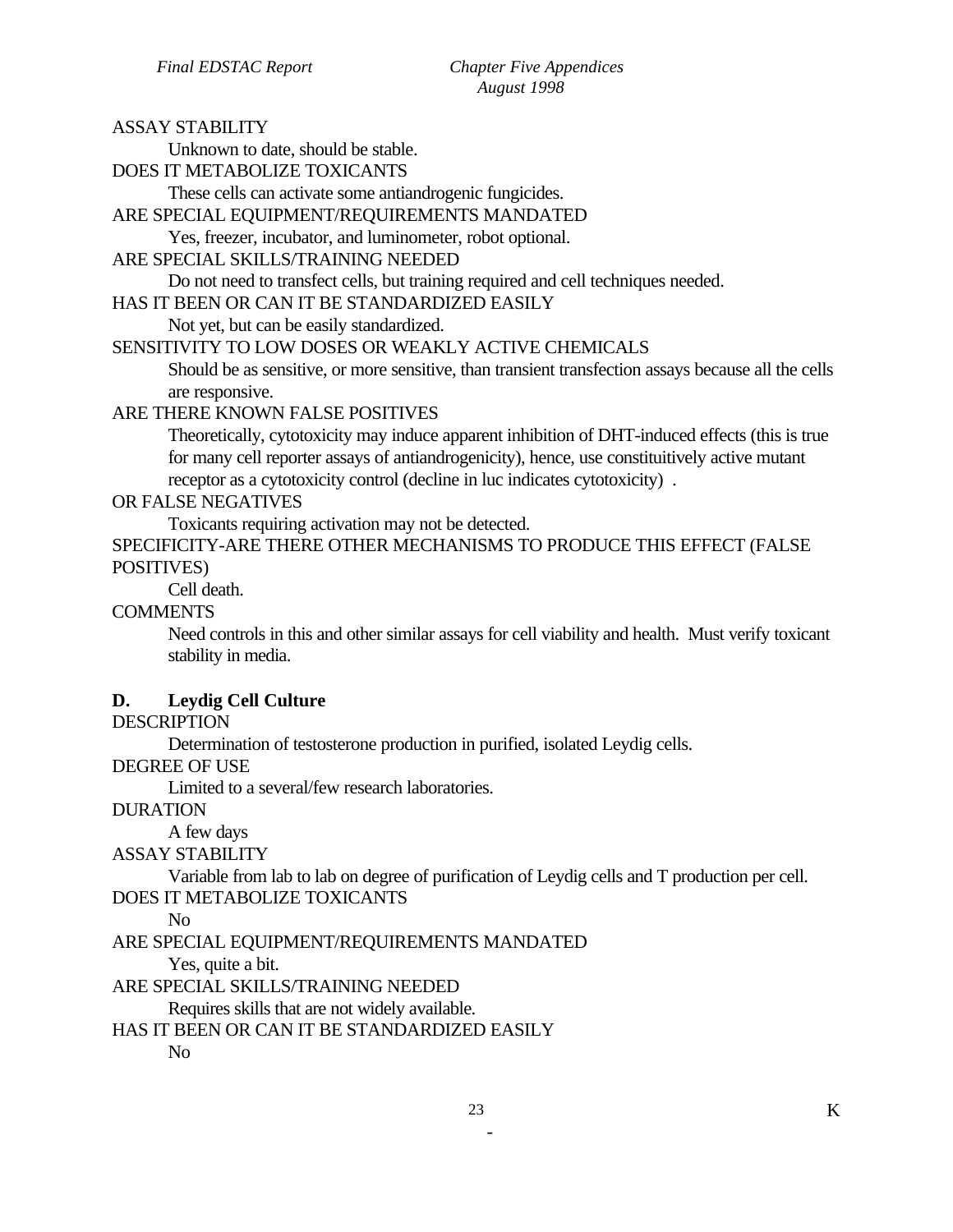### SENSITIVITY TO LOW DOSES OR WEAKLY ACTIVE CHEMICALS

Very sensitive to SIS, less sensitive, and to insensitive to estrogens.

ARE THERE KNOWN FALSE POSITIVES

Cell toxicants.

OR FALSE NEGATIVES

Toxicants that require metabolic activation.

SPECIFICITY-ARE THERE OTHER MECHANISMS TO PRODUCE THIS EFFECT (FALSE POSITIVES)

Cell membrane and second messenger effects.

#### **Androgen and Anti-androgen -** *In Vivo*  **VII.**

#### **A. Endocrine Challenge Test (Fail et al***.***, 1995)**

DESCRIPTION

Repeated observation of serum T, LH and other hormones (with and without LH or GnRH challenge) in catheterized animal. Clearly the best way to detect altered hormone secretion *in vivo*.

DEGREE OF USE

Limited

DURATION

Few weeks.

ASSAY STABILITY

Stable, once the animal is catheterized.

DOES IT METABOLIZE TOXICANTS

#### Yes

#### ARE SPECIAL EQUIPMENT/REQUIREMENTS MANDATED

Yes

ARE SPECIAL SKILLS/TRAINING NEEDED

Yes, quite difficult.

HAS IT BEEN OR CAN IT BE STANDARDIZED EASILY

Has not been standardized.

SENSITIVITY TO LOW DOSES OR WEAKLY ACTIVE CHEMICALS

More sensitive than single determination of serum hormones levels.

```
ARE THERE KNOWN FALSE POSITIVES
```
Stress reduces serum T, increases prolactin and corticosterone, effect that is rarely accounted for in most studies. Hormone levels are also subject to circadian effects. COMMENTS.

Excellent, but specialized. Tail bleeds can also be used for repeated sampling from the same animal if only a small amount of serum is needed. This method also is not standardized and requires a great deal of practice.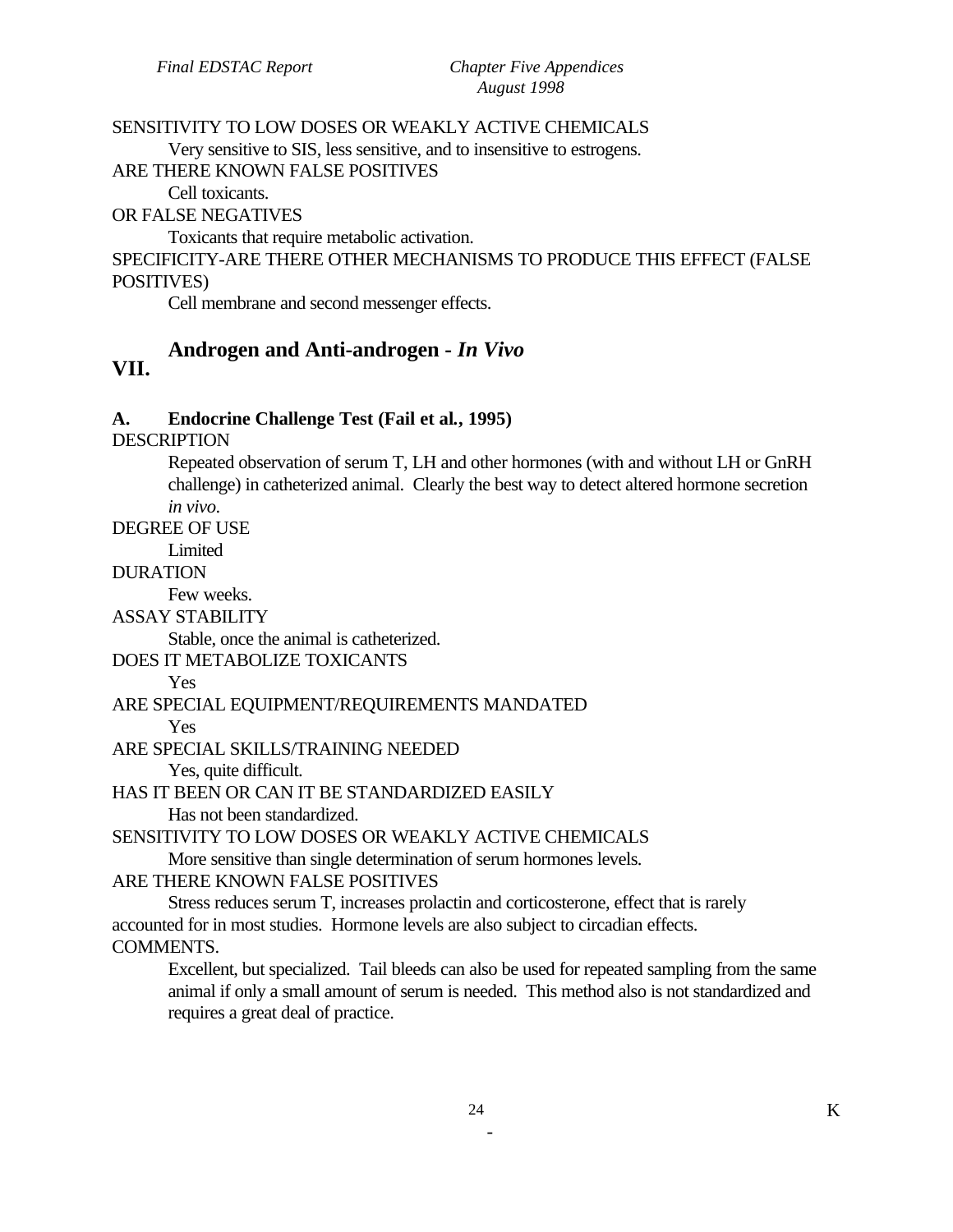# B. **Super Apical Developmental Toxicity Test**

#### **DESCRIPTION**

Expose pregnant/lactating dam and examine hormone (AR, ER, SIS, Ah, and T3) sensitive endpoints in progeny up to puberty.

### DEGREE OF USE

Such a protocol has been used at EPA, CIIT, NIEHS for xenoestrogens, environmental

antiandrogens, Ah receptor agonists, phthalates and antithyroidal toxicants (PCBs and PTU). DURATION

Relatively long (two to three months) as compared to other "screens," would need to determine if it is quicker and cheaper to run this as opposed to several more focused, shorterterm assays.

#### ASSAY STABILITY

Unknown, but should be as good as any developmental test.

### DOES IT METABOLIZE TOXICANTS

Yes

#### ARE SPECIAL EQUIPMENT/REQUIREMENTS MANDATED

Yes, similar to needs for new multigen tests.

#### ARE SPECIAL SKILLS/TRAINING NEEDED

Multiplicity of *in vivo* techniques are required that are currently not used in toxicology labs, but they should be coming up to speed to implement new test guidelines.

# HAS IT BEEN OR CAN IT BE STANDARDIZED EASILY

Not standardized as used in different labs with respect to dosing or some of the assessments. Some standardization is now taking place between different labs.

#### SENSITIVITY TO LOW DOSES OR WEAKLY ACTIVE CHEMICALS

Antiandrogencity via AR, or SIS. In male progeny, AGD, areolas, nipples, reduced weight of prostate. Higher doses of AR-mediated, but not SIS, produce agenesis of prostate, undescended testis and agenesis of epididymis. Altered T production by testis, *ex vivo*.

Estrogenicity. Neonatal Uterine weight and gland development (?), vaginal opening, age at first estrus, vaginal cornification. Prostate size in male (?), and sperm production (at high dosage levels). SIS or Antiestrogenicity. Pregnancy loss, delay in deliver by dam, delay in VO and possible altered ovarian hormone production *ex vivo*.

Antithyroid. Reduced perinatal growth and brain size. Lower serum T4 and possibly T3, elevated TSH. Also detects functional developmental alterations induced by phthalates, TCDD and etc. The following endpoints are considered to be insensitive because they take too long to assess in a screen and/or have never been detected with a pesticide or toxic substance following developmental exposure (i.e., for ER-mediated: cancer, reduced AGD, hypospadias in male of female, undescended testes or any malformations).

#### ARE THERE KNOWN FALSE POSITIVES.

Very Apical Test used to screen for several mechanisms at once. OR FALSE NEGATIVES.

Not likely, if designed properly.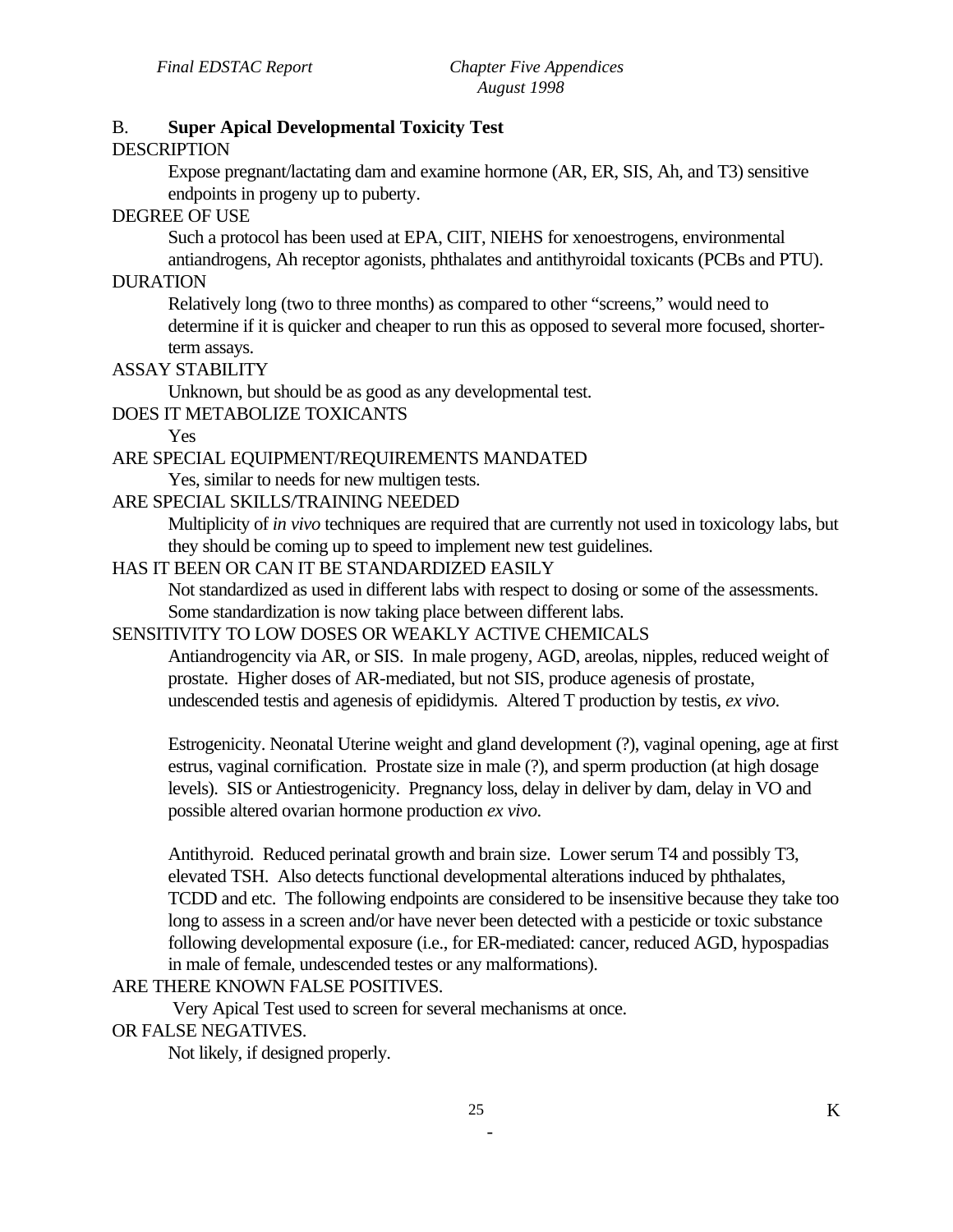# **C. Pubertal Development in Male Rodent (Preputial Separation)**

#### DESCRIPTION

*In vivo* determination of age at puberty in male rat.

DEGREE OF USE

Data base includes drugs and antiandrogens and estrogenic pesticides and toxic substance (vinclozolin, pp DDE, methoxychlor, phthalates, TCDD, PCBs). Required endpoint in new multigenerational test guidelines.

#### DURATION

20-30 days

# ASSAY STABILITY

Varies from block to block and from LE to SD by less than two days if designed carefully. Delays of two to three days are generally significant with sample sizes of 10-12/group.

#### DOES IT METABOLIZE TOXICANTS

Yes

#### ARE SPECIAL EQUIPMENT/REQUIREMENTS MANDATED

No

#### ARE SPECIAL SKILLS/TRAINING NEEDED

Some practice is required.

### HAS IT BEEN OR CAN IT BE STANDARDIZED EASILY

Has been, is almost as easy as puberty in female rat.

# SENSITIVITY TO LOW DOSES OR WEAKLY ACTIVE CHEMICALS

Slightly less sensitive than are some developmental AR-mediated alterations. Also moderately sensitive to xenoestrogens (for ER, PPS is less sensitive than growth, but much better than spermatogenesis and dosing duration is shorter).

# ARE THERE KNOWN FALSE POSITIVES

Yes, this is an apical assay so anti-AR, ER, SIS inhibition, altered hypothalamic-pituitary function and Leydig cell toxicants will all delay this developmental landmark.

#### OR FALSE NEGATIVES

Unknown

# SPECIFICITY-ARE THERE OTHER MECHANISMS TO PRODUCE THIS EFFECT (FALSE POSITIVES)

Nonspecific, apical test.

# **COMMENTS**

Noninvasive test that could be coupled with both Hershberger test and biochemical assays.

#### **D. Hershberger Assay (1953)**

#### **DESCRIPTION**

*In vivo* measurement of effects of antiandrogenic/androgenic toxicants of androgen-dependent tissues in peripubertal/adult male rat. Weigh sex accessory glands and levator ani/bulbocavernosus muscle in T-implanted, castrate adult or intact juvenile male rat four to seven days after start of study. Can also measure serum T and DHT (to discriminate ARmediated from SIS mechanisms and liver effects on metabolism), and biochemical indices (ODC) and tissue gene expression (TRPM2, C3).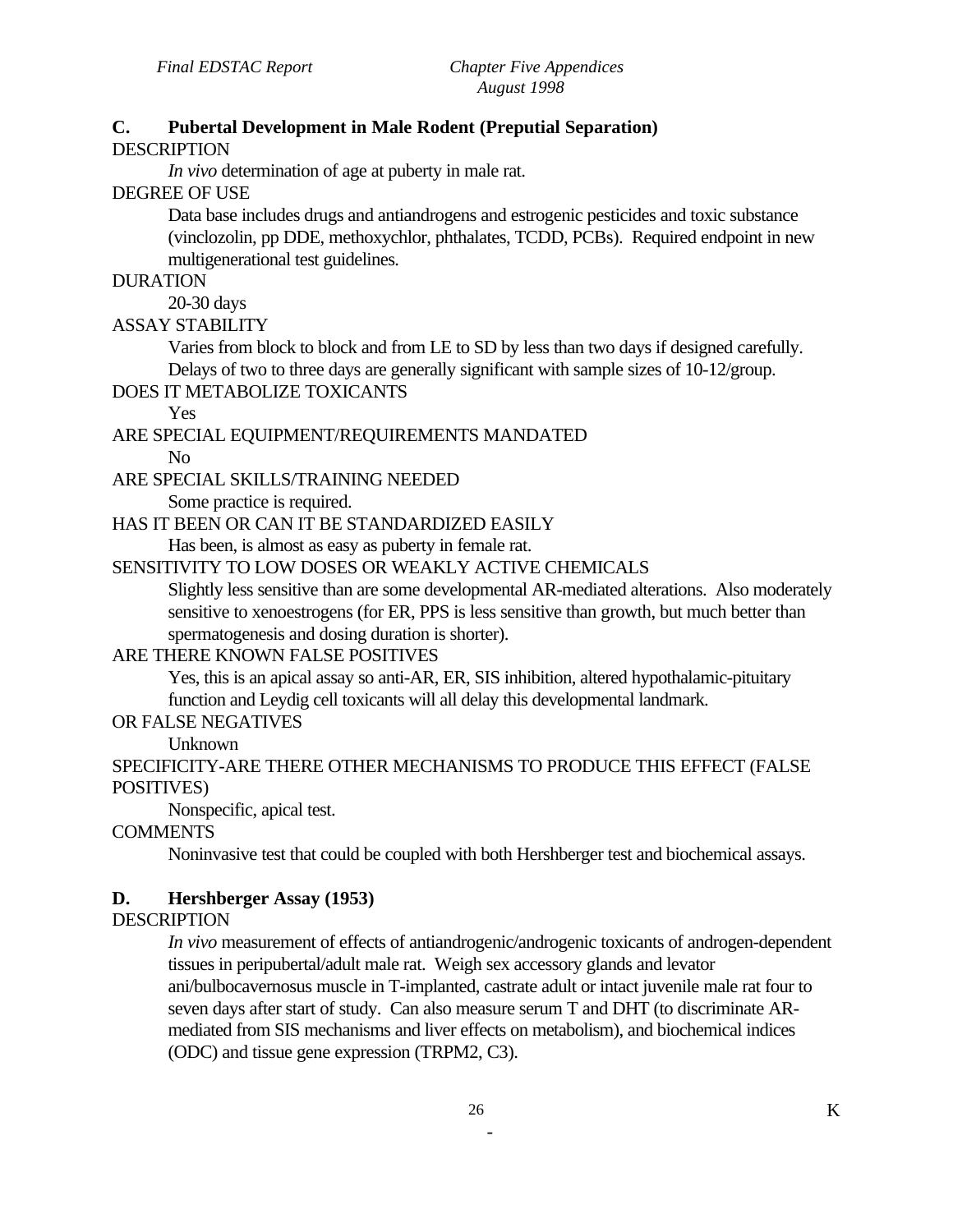#### DEGREE OF USE

Extensive in drug development and recently in toxicology of antiandrogens.

DURATION

One week.

ASSAY STABILITY

Stable

DOES IT METABOLIZE TOXICANTS

Yes

#### ARE SPECIAL EQUIPMENT/REQUIREMENTS MANDATED Balance, scissors.

ARE SPECIAL SKILLS/TRAINING NEEDED

Good necropsy and surgical skills.

# HAS IT BEEN OR CAN IT BE STANDARDIZED EASILY

Has been standardized and validated.

SENSITIVITY TO LOW DOSES OR WEAKLY ACTIVE CHEMICALS

Responds as expected to moderate dosage levels of antiandrogenic pesticides.

#### ARE THERE KNOWN FALSE POSITIVES

Yes, especially if conducted in intact peripubertal male. An apical test in intact animal. More specific in castrate but some endpoints are still affected by other mechanisms.

OR FALSE NEGATIVES

None known.

SPECIFICITY-ARE THERE OTHER MECHANISMS TO PRODUCE THIS EFFECT (FALSE POSITIVES)

Yes, prolactin, thyroid hormone, and estrogens affect some organ weights.

COMMENTS

One of the best short-term assays for antiandrogens, along with pubertal development.

# **VIII. Anti-androgen - Synthesis Metabolism**

# **A. Testis/Ovary Culture** *In Vitro* **or** *Ex Vivo*

#### **DESCRIPTION**

Determination of testosterone production from testicular tissue from animals treated *in vivo* (*ex vivo*) or using *in vitro* dosing. Used for EDS, estrogens, antiandrogens, several other testicular toxicants, and substances that inhibit steroidogenesis. In female, minced ovary culture can be used *ex vivo* from pregnant (i.e., GD 14-16) or cycling females (proestrus for estradiol production).

#### DEGREE OF USE

A few hundred publications over the last 25 years since the advent of RIAs for testosterone. Used in other vertebrates, as well as mammals. Used by several toxicology laboratories in addition to NHEERL-EPA.

#### DURATION

One day for *in vitro*, longer for *ex vivo* (duration depends upon dosing).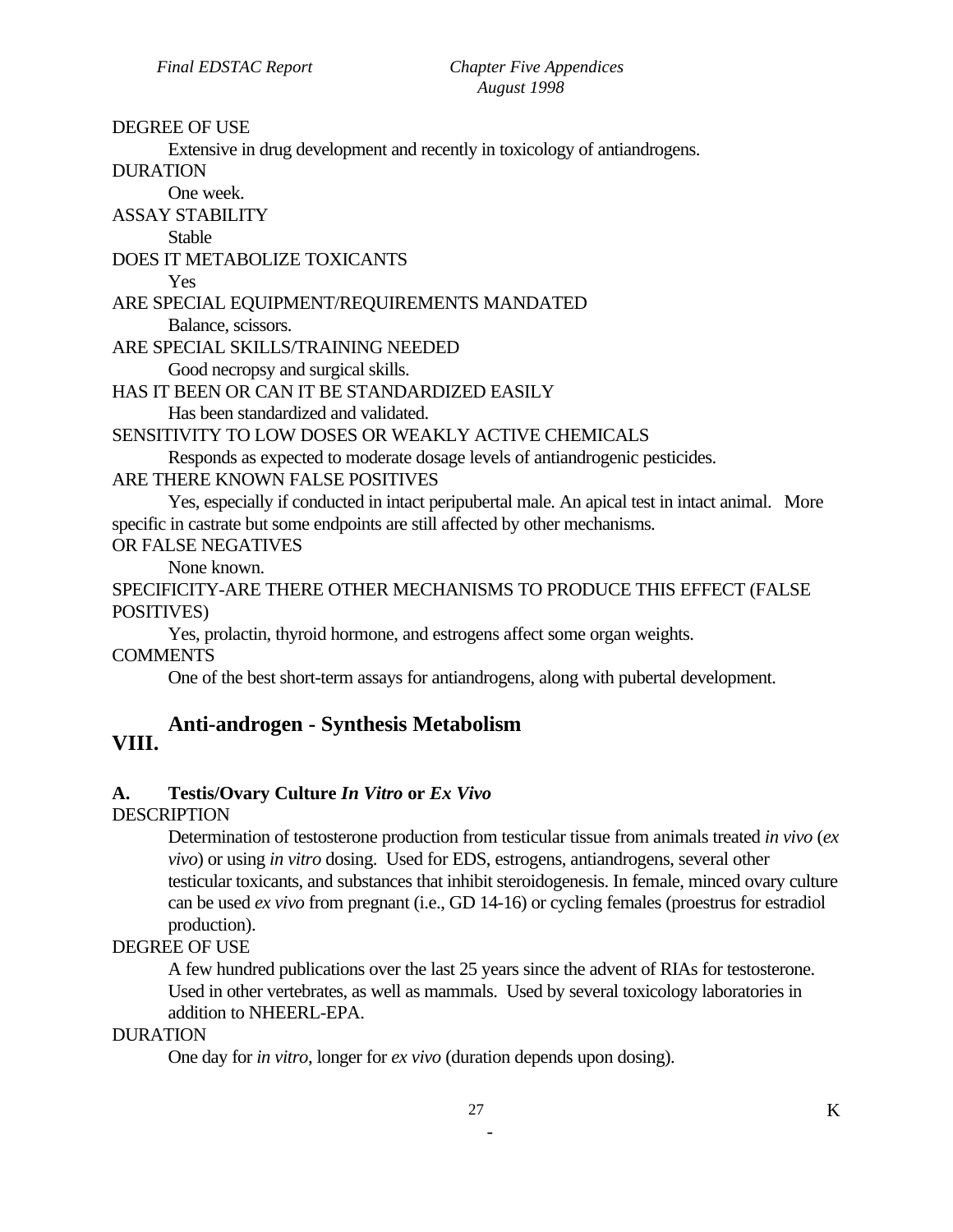# ASSAY STABILITY

Depends on methodology.

| DOES IT METABOLIZE TOXICANTS                                                               |
|--------------------------------------------------------------------------------------------|
| Yes, for ex vivo, little or no metabolism for in vitro.                                    |
| ARE SPECIAL EQUIPMENT/REQUIREMENTS MANDATED                                                |
| Incubator, freezer, necropsy equipment.                                                    |
| ARE SPECIAL SKILLS/TRAINING NEEDED                                                         |
| Some practice, but a rather simple assay that can be learned by competent technicians in a |
| week or less. Need to be able to conduct RIAs for T, estradiol, and progesterone.          |
| HAS IT BEEN OR CAN IT BE STANDARDIZED EASILY                                               |
| Has not been standardized between labs, but could be without too much difficulty.          |
| SENSITIVITY TO LOW DOSES OR WEAKLY ACTIVE CHEMICALS                                        |
| Fairly sensitive.                                                                          |
| ARE THERE KNOWN FALSE POSITIVES                                                            |
| Cell toxicants.                                                                            |
| OR FALSE NEGATIVES                                                                         |
| If metabolic activation is required then <i>in vitro</i> may not work.                     |
| <b>COMMENTS.</b>                                                                           |
| These assays could be used rapidly to screen chemicals for ability to inhibit              |
| steroidogenesis.                                                                           |

# **Thyroid - Intrinsic Activity IX.**

# **A. TR Binding Assay**

# **DESCRIPTION**

Determines whether a chemical can alter T3 binding to its nuclear receptor. Assay is performed on isolated nuclei. Nuclei can be isolated from liver of any species. In principal, these results would reveal competition for the binding site or an allosteric effect.

DEGREE OF USE

Extensive

# DURATION

Four hours.

ASSAY STABILITY

Prepared nuclei are stable at -80¡C for long periods. Assay is performed at RT.

DOES IT METABOLIZE TOXICANTS

No

ARE SPECIAL EQUIPMENT/REQUIREMENTS MANDATED Yes

ARE SPECIAL SKILLS/TRAINING NEEDED

Yes, but training period is not extensive.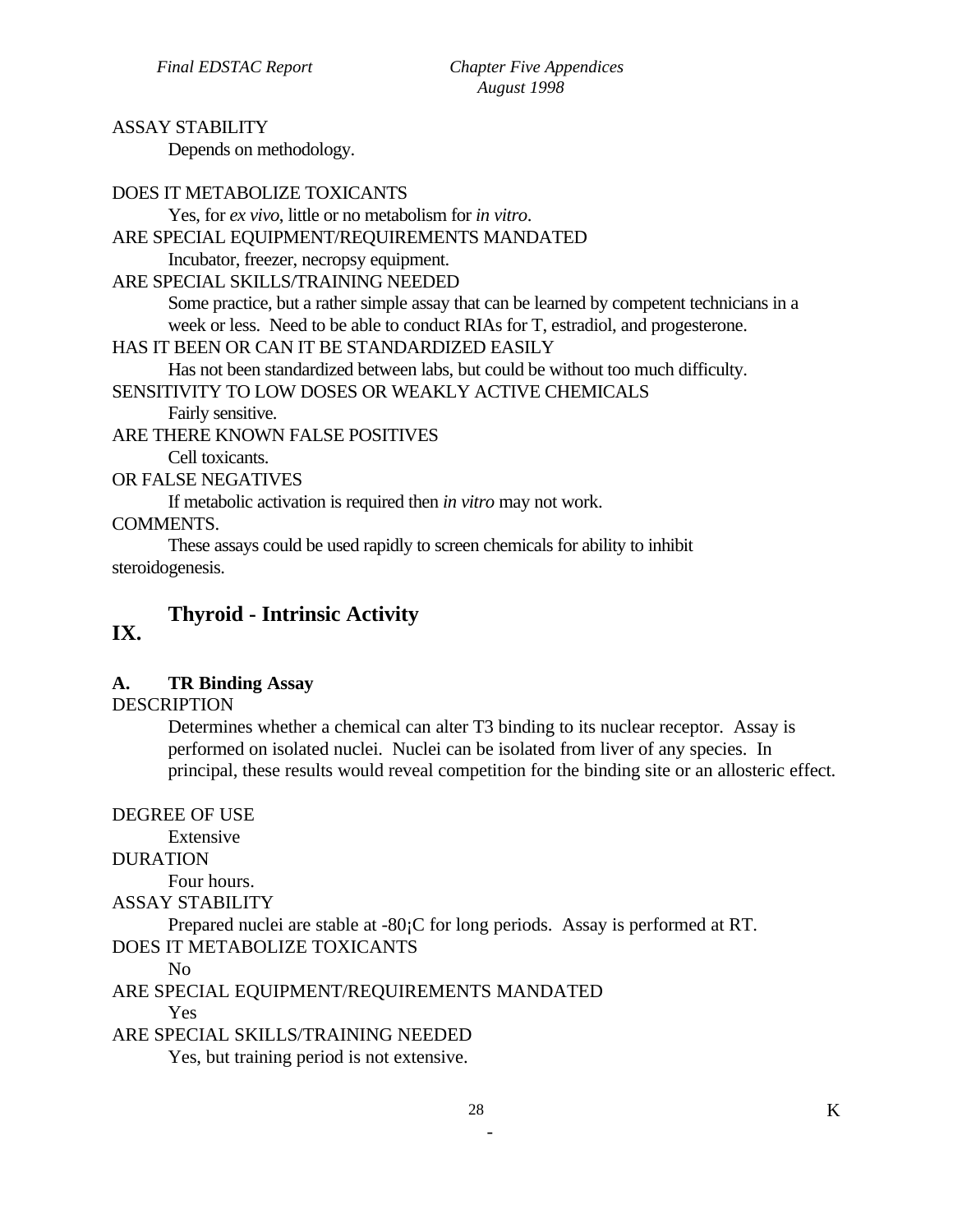#### HAS IT BEEN OR CAN IT BE STANDARDIZED EASILY Yes

# SENSITIVITY TO LOW DOSES OR WEAKLY ACTIVE CHEMICALS

Very sensitive; can be run over broad dose range.

### ARE THERE KNOWN FALSE POSITIVES

No, though chemicals that bind to TR *in vitro* may not affect TR signaling *in vivo*.

# OR FALSE NEGATIVES

Conditions of the assay must be standardize because a variety of factors (e.g., oxidation) blocks T3 binding to its receptor. In addition, solubility of lipophilic compounds may preclude binding in this *in vitro* system. Finally, chemicals that do not bind to the TR may still disrupt thyroid function or thyroid hormone action.

### **SPECIFICITY**

High

# COMMENTS

This assay should be practical to do with tissue (liver) from any vertebrate.

# **Thyroid -** *In Vitro*

# **X.**

# **A. Whole Cell Binding Assays.**

Cell lines that express the thyroid hormone receptor can be used as a whole-cell binding assay. Generally,  $^{125}I-T_3$  is added to the media and after a short incubation period, nuclei are isolated and counted. The difference between a whole-cell assay and other binding assays is that the ligand must be taken up into the cell by stereospecific uptake sites that can be blocked by xenobiotics. Thus, this type of screen could potentially detect a broader array of chemicals that affect thyroid hormone action (i.e., those that bind to the TR and/or those that affect cellular uptake).

Cell lines from a number of vertebrates have been described to express the thyroid hormone receptor and, therefore, may be suitable. However, cell lines often exhibit a number of growth/maintenance characteristics that would make them more or less suitable for large screens, and this type of information would require further research to obtain.

# **B. Stably Transfected Cell Lines.**

Cells that express the TR can also be stably transfected to provide a number of reporters that would respond to different kinds of thyroid responsive elements (TREs). An example would be  $GH<sub>3</sub>$  cells which have been used to study the role of thyroid hormone on the regulation of growth hormone gene expression. Because there are a number of TRE motifs, one goal would be to establish a cell line that would allow an easy screen of compounds that might affect the ability of TR to influence the expression of several types of regulatory elements. In principle, this type of assay could be established in cell lines from a variety of vertebrates with the same caveats listed above.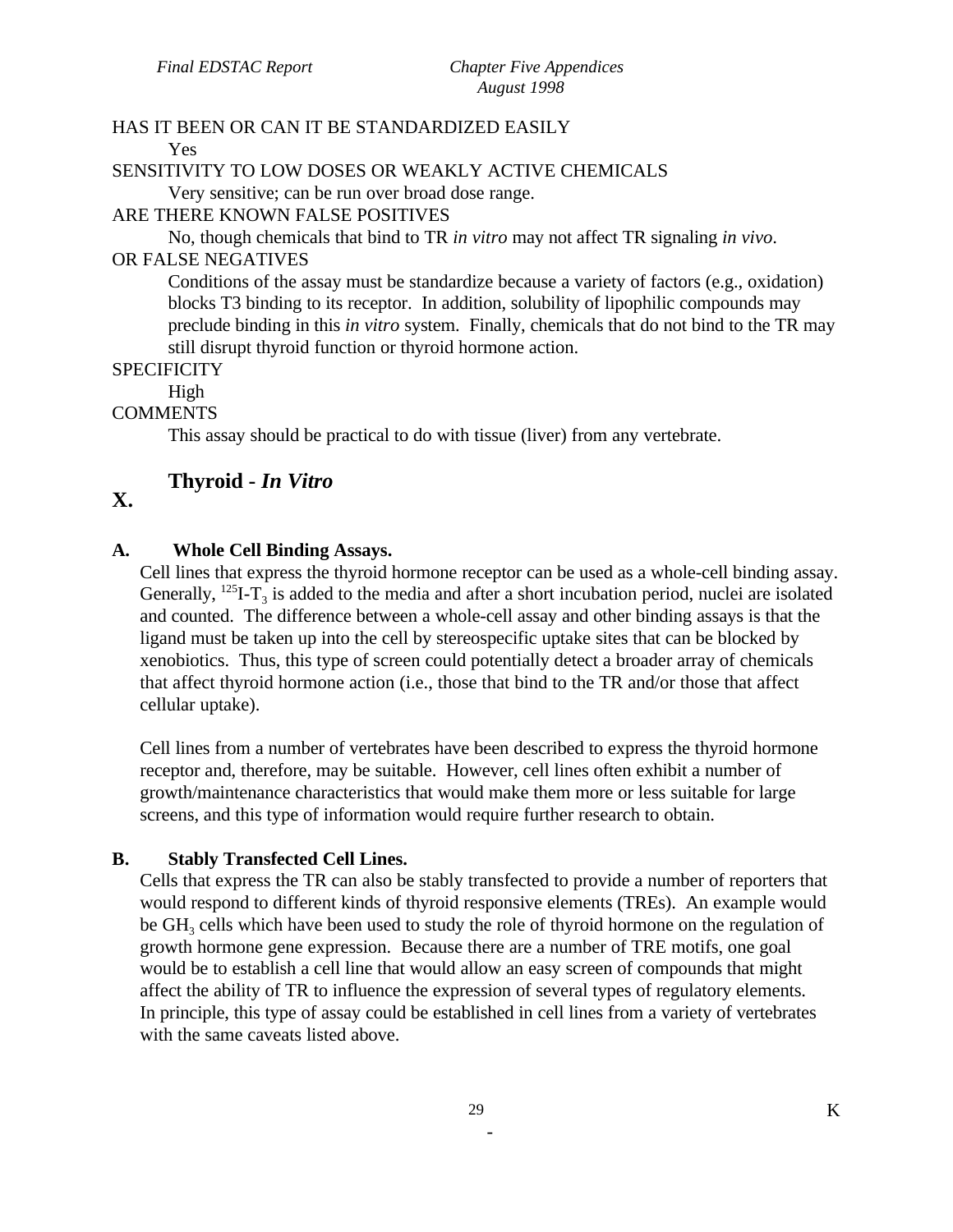# **C. Thyroid Hormone-Responsive Cells.**

Various cell lines change phenotype in response to thyroid hormone. PC12 cells are an example. This is a rat pheochromocytoma cell line which can be induced to become neuronlike in response to NGF. Thyroid hormone can block this change, but it requires transient transfection of the thyroid hormone receptor.

Another example is that of the XLT-15 cell line of Yaoita and Nakajima. These cells can be induced to undergo apoptosis by thyroid hormone. Thus, a screen may be developed to determine whether a compound can influence this induction.

### **D. Specialized Cells.**

Various cell lines exhibit unique features that can be recruited for development of a screen. For example, FRTL-5 cells are derived from a rat thyrocarcinoma. Marinovich et al. [Marinovich 1995; 1153] have reported a clonal line that is stably transfected with the human thyroid peroxidase which can be inhibited by a number of chemicals (e.g., ethylenethiourea, a metabolite of dithiocarbamate pesticides).

# **Thyroid** *In-vivo*

# **XI.**

# **A. Short-Term Serum T4**

**DESCRIPTION** 

Determines whether a chemical can alter circulating levels of thyroxine. Several mechanisms for this, including decreased half-life (displacing from serum carrier proteins, activating liver enzymes), or decreasing synthesis by effects on the thyroid itself.  $T_4$  is more sensitive than  $T_3$  or TSH.  $T_3$  and TSH can be measured if  $T_4$  is affected but there are a number of compounds that affect  $T_4$  without affecting  $T_3$  or TSH. Other indices would be required.

DEGREE OF USE

Extensive

DURATION

24 hours or more

ASSAY STABILITY

 $N/A$ 

DOES IT METABOLIZE TOXICANTS

Yes

ARE SPECIAL EQUIPMENT/REQUIREMENTS MANDATED

Yes, but  $T_4$  kits are widely used clinically.

ARE SPECIAL SKILLS/TRAINING NEEDED

Yes, but training period is not extensive.

HAS IT BEEN OR CAN IT BE STANDARDIZED EASILY

Yes

SENSITIVITY TO LOW DOSES OR WEAKLY ACTIVE CHEMICALS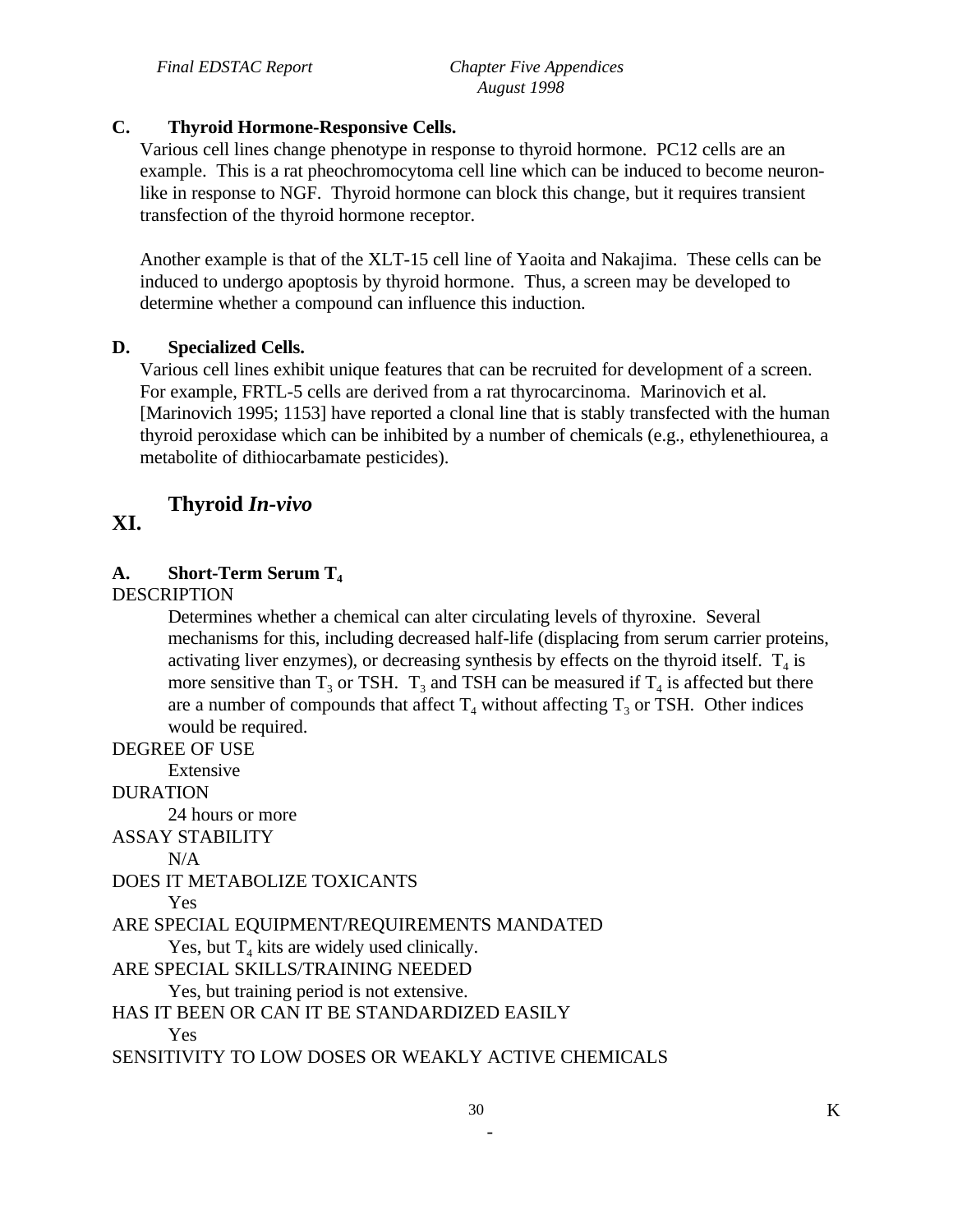$T<sub>4</sub>$  is not very sensitive in a short-term assay, though others may have more extensive knowledge on this.

ARE THERE KNOWN FALSE POSITIVES

No

#### OR FALSE NEGATIVES

Because the half-life of thyroid hormone in blood is long (~120h) and because some compounds may interfere with thyroid hormone synthesis (e.g., iodide uptake), short-term exposure may not be indicative of thyroid affects.

**SPECIFICITY** 

High

# **COMMENTS**

This could be coupled to a screen for reproductive effects.

#### **B. Long-Term Serum T4**

# **DESCRIPTION**

Determines whether a chemical can alter circulating levels of thyroxine within a longer time-course. This could be performed on animals being evaluated for reproductive effects (see RTP proposal).

#### DEGREE OF USE

Extensive

# DURATION

48 hours or more.

ASSAY STABILITY

 $N/A$ 

DOES IT METABOLIZE TOXICANTS

#### Yes

ARE SPECIAL EQUIPMENT/REQUIREMENTS MANDATED

Yes, but  $T_4$  kits are widely used clinically.

ARE SPECIAL SKILLS/TRAINING NEEDED

Yes, but training period is not extensive.

#### HAS IT BEEN OR CAN IT BE STANDARDIZED EASILY

Yes

SENSITIVITY TO LOW DOSES OR WEAKLY ACTIVE CHEMICALS

**Unclear** 

ARE THERE KNOWN FALSE POSITIVES

No

# OR FALSE NEGATIVES

None that are known.

#### **SPECIFICITY**

Unknown

#### **COMMENTS**

This assay can be included in an experiment for reproductive effects.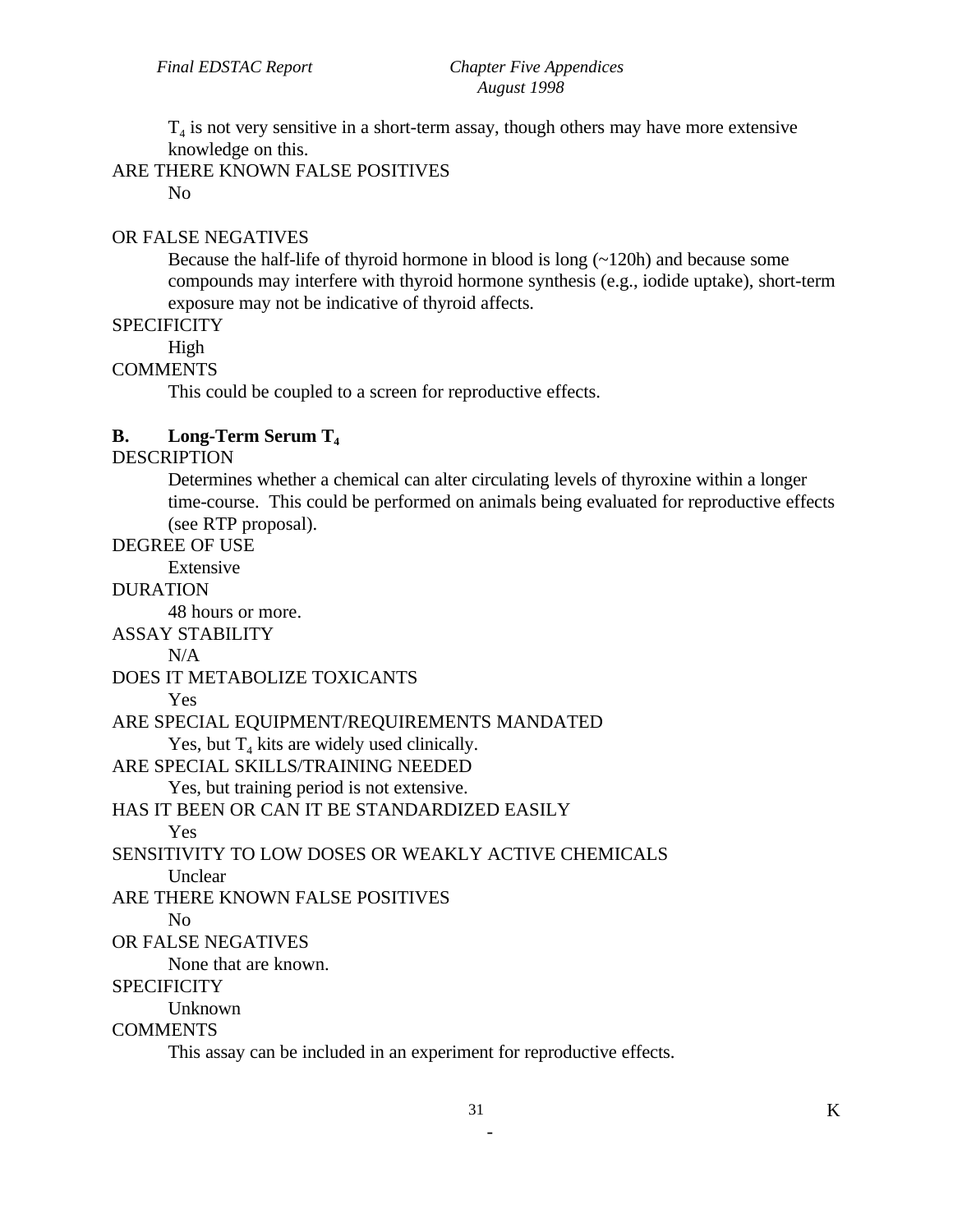*Final EDSTAC Report Chapter Five Appendices August 1998* 

# **C. Thyroid Peroxidase**

# **DESCRIPTION**

This description was contributed by Dan Sheehan (excerpted by TZ). The thyroid peroxidase has a broad substate specificity, for all phenolic chemicals essentially. One group of prototypical ED's is the flavones and isoflavones; they inhibit thyroid peroxidase with IC0's in the low micromolar range and can act as either competitive inhibitors or as suicide substrate inhibitors which inactivate the peroxidase. Either or both of these actions could lower T3/T4 production, increase TSH and lead to goiter/carcinoma. A population of human infants consuming soy infant formula, which has a high isoflavone content, has been identified with Graves disease or Hashimotos thyroiditis, both autoimmune thyroid diseases diagnosed by goiter. The prevalence of soy formula consumption was twice as high in these patients as in controls who had consumed cows milk formula. The assay for inhibition is simpler, quicker, and cheaper than a receptor assay. It is a colorimetric assay of peroxidase activity in the presence of various concentrations of a chemical followed by graphical or computer solutions for IC50's. It seems likely to me that other chemicals may act via the same mechanism. Also note that the phenolic "A" ring (or its equivalent) is crucial for estrogen receptor binding. Chemicals with a low ER RBA (?) (i.e., 1/1000 tha of E2) and a phenolic group would be active estrogens in the micromolar range AND would also possibly be active on the peroxidase. Given the co-occurence of thyroid and reproductive problems in some geographical areas, this may be due to estrogenic activity of low affinity ER ligands which also have peroxidase inhibiting activity. While this assay does not account for all mechanisms leading to thyroid toxicity, just as an ER RBA assay does not, it is cheap, simple, and quick; and , I think, should be in the *in vitro* battery for the thyroid.

DEGREE OF USE Extensive DURATION  $\gamma$ ASSAY STABILITY  $N/A$ ? DOES IT METABOLIZE TOXICANTS Yes ARE SPECIAL EQUIPMENT/REQUIREMENTS MANDATED Modest ARE SPECIAL SKILLS/TRAINING NEEDED Yes, but training period is not extensive. HAS IT BEEN OR CAN IT BE STANDARDIZED EASILY Yes SENSITIVITY TO LOW DOSES OR WEAKLY ACTIVE CHEMICALS **Unclear** ARE THERE KNOWN FALSE POSITIVES No OR FALSE NEGATIVES Compounds may interfere with thyroid hormone action without affecting TPO. **SPECIFICITY**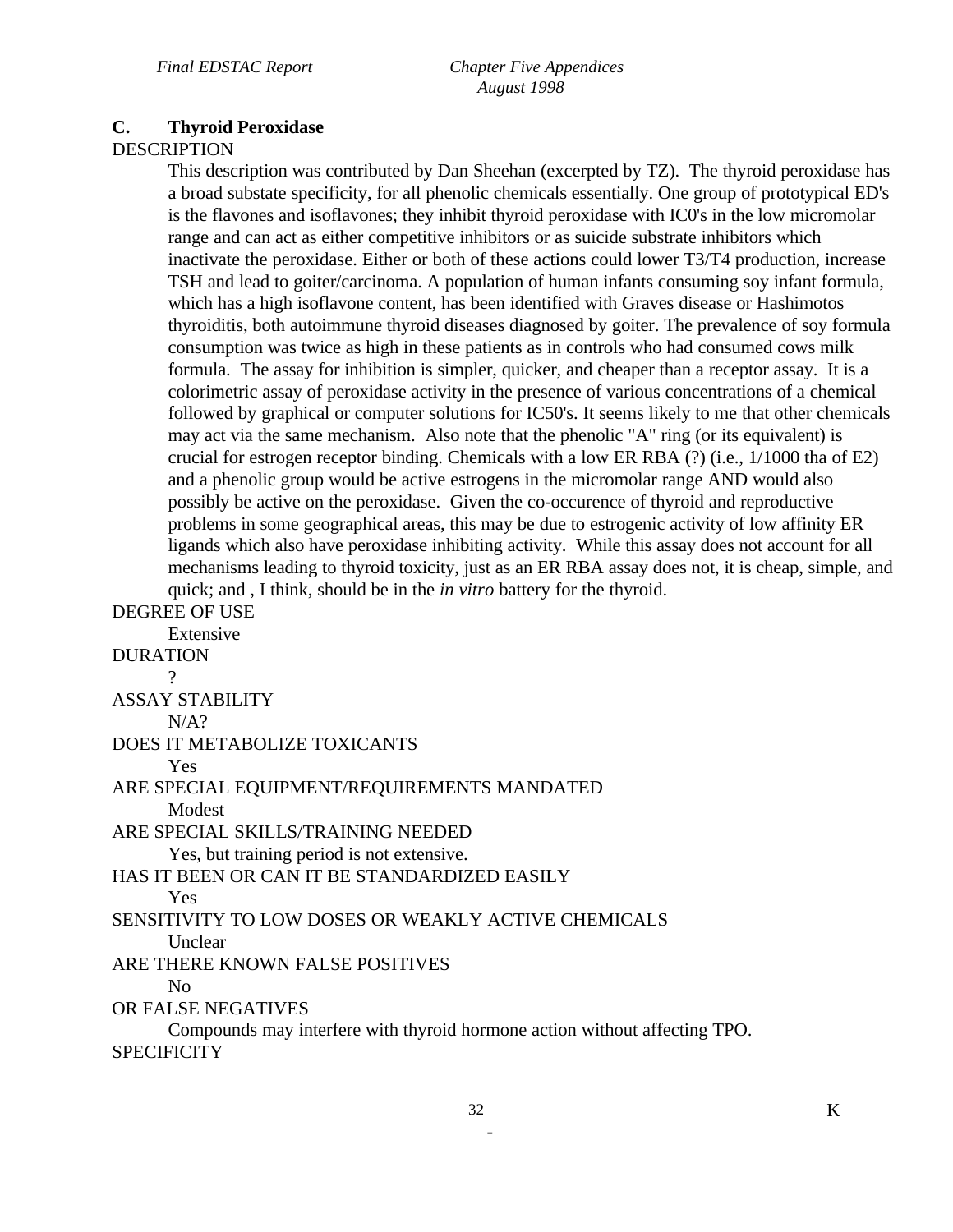Unknown

#### **D. Malic Enzyme**  DESCRIPTION

DEGREE OF USE Extensive DURATION  $\gamma$ ASSAY STABILITY  $N/A$ ? DOES IT METABOLIZE TOXICANTS Yes ARE SPECIAL EQUIPMENT/REQUIREMENTS MANDATED Modest ARE SPECIAL SKILLS/TRAINING NEEDED Yes, but training period is not extensive. HAS IT BEEN OR CAN IT BE STANDARDIZED EASILY Yes SENSITIVITY TO LOW DOSES OR WEAKLY ACTIVE CHEMICALS **Unclear** ARE THERE KNOWN FALSE POSITIVES No OR FALSE NEGATIVES Compounds may interfere with thyroid hormone action without affecting TPO. **SPECIFICITY** Unknown

COMMENTS

See above

# **E. Mammal Development**

#### DESCRIPTION

This assay can be performed on animals in which screens for reproductive effects are being evaluated as described in the RTP proposal. Simplest measures would be circulating  $T_{4}$ , and brain weight.

## DEGREE OF USE

Brain weight is not used as an index of thyroid hormone action during development, though brain weight is clearly affected by thyroid hormone action.

#### DURATION

?

ASSAY STABILITY

 $N/A$ ?

DOES IT METABOLIZE TOXICANTS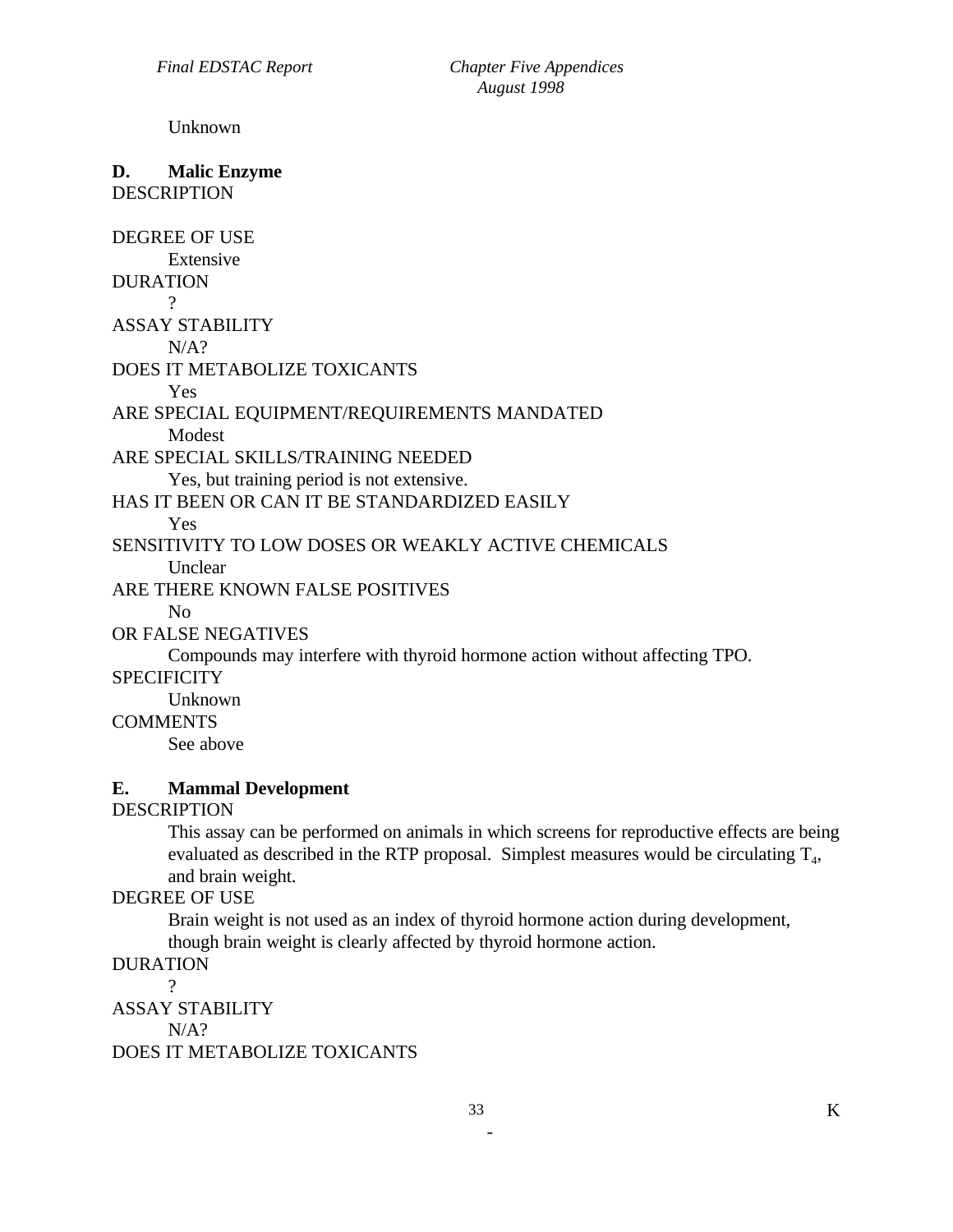# Yes ARE SPECIAL EQUIPMENT/REQUIREMENTS MANDATED Modest ARE SPECIAL SKILLS/TRAINING NEEDED Yes, but training period is not extensive. HAS IT BEEN OR CAN IT BE STANDARDIZED EASILY Unclear SENSITIVITY TO LOW DOSES OR WEAKLY ACTIVE CHEMICALS **Unclear** ARE THERE KNOWN FALSE POSITIVES Yes, compounds that affect nutritional status or eating. However, these may also influence thyroid hormone levels which are linked to nutritional status. OR FALSE NEGATIVES No? **SPECIFICITY** Unknown

# **COMMENTS**

See above.

# **Three Alternative Overviews XII.**

*The following three overviews were submitted as alternatives to existing overviews and are included here as an addendum. (submitted by Dr. Soto)* 

# **A. MCF7 Proliferation Assay (E-SCREEN)**

# **DESCRIPTION**

Measures proliferation of cells in culture in response to estrogens.

# DEGREE OF USE

Used in various laboratories in the U.S.A., Europe and Japan. Many chemicals studied; several toxicants were discovered to have estrogenic properties using this method. Extensive published data on toxicants with estrogenic activity.

# DURATION

From seeding the cells to harvesting cells=5 to 7 days. It requires 4 manipulations only: (1) seeding, (2) changing to test medium 24 hours later, (3) single-step harvesting (or staining in situ) and (4) counting (or reading in an ELISA plate reader).

# ASSAY STABILITY

Very stable in the labs that started with a line/subline of proven sensitivity. Clones reported to have stable activity for over ten years.

# DOES IT METABOLIZE TOXICANTS?

Not thoroughly characterized. However, some proestrogens (methoxychlor, bisphenol-A dimethacrylate, alkylphenol-monoethoxylates, non-hydroxylated PCBs) were reported to have activity in this assay.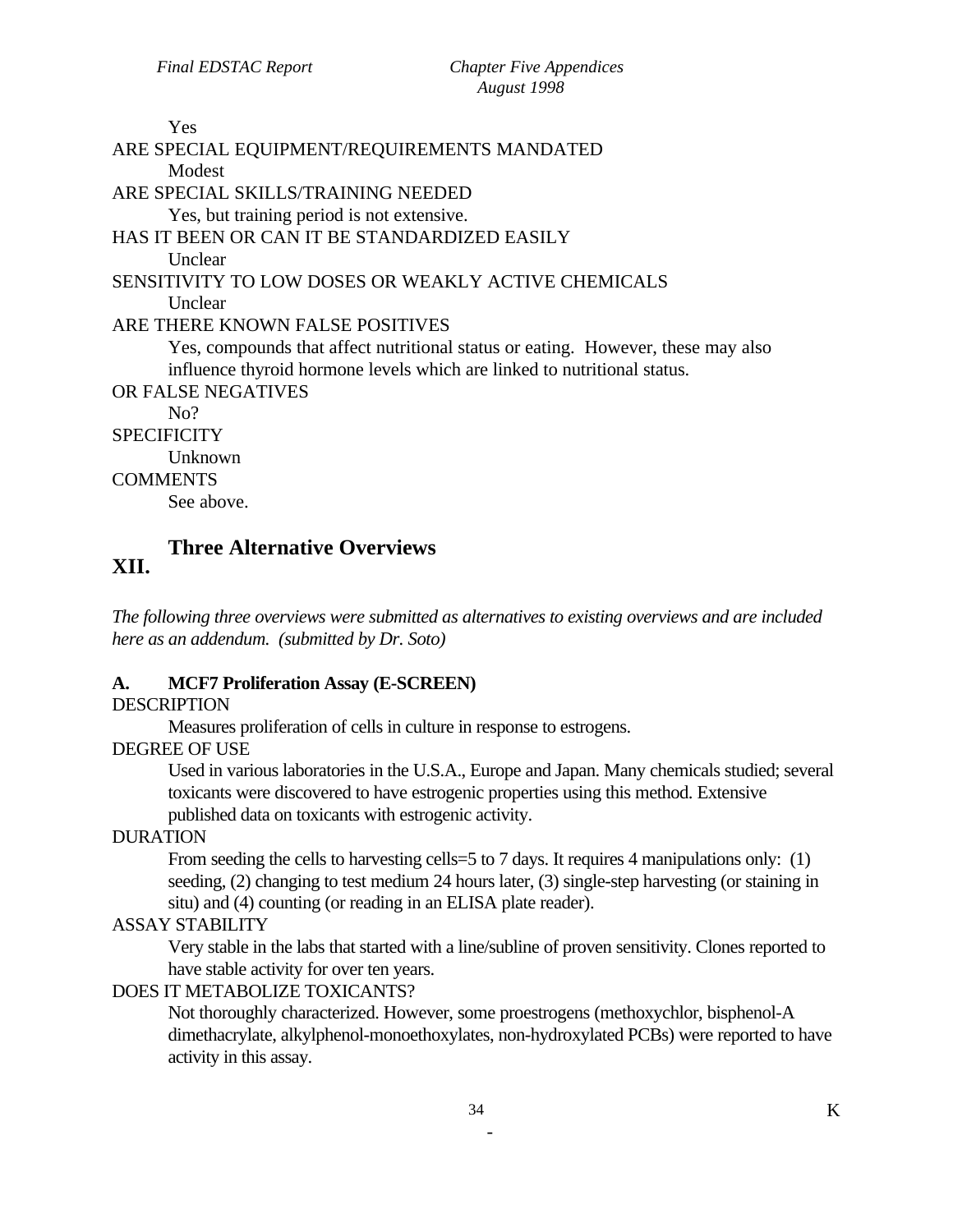#### ARE SPECIAL EQUIPMENT/REQUIREMENTS MANDATED?

Like all assays performed with vertebrate cell cultures, it requires laminar flow hood,  $CO<sub>2</sub>$ incubator, cell freezing storage, inverted microscope, cell counting devise, and a detector for the specific end point measured (it may use an electronic cell counter or an ELISA plate reader if using sulforhodamine-B assay or other colorimetric assay).

### ARE SPECIAL SKILLS/TRAINING NEEDED?

Like all assays using cell culture, it requires the ability of maintaining the culture stocks, periodic freezing after several passages to maintain the cultures in case of infections or other mishaps. The assay itself is very easy to perform.

### HAS IT BEEN STANDARDIZED EASILY?

It is highly reproducible from assay to assay. It is used in several labs in the USA and Europe. By using responsive cells to begin with, it has provided comparable results when a battery of 20 coded chemicals were tested by several labs (manuscript in preparation; Project Coordinator: Philip Grandjean, Odense University, Denmark). Competent labs appear to get similar results. Cell of appropriate phenotype can be easily distributed.

#### SENSITIVITY TO LOW DOSES OR WEAKLY ACTIVE CHEMICALS

Very sensitive; one of the most sensitive assays (E2 EC50=10-15 pM range; maximal activity 100 pM).

# ARE THERE KNOWN FALSE POSITIVES?

In competent labs no false positives were found among growth factors. Testosterone is the only steroid that shows activity at TM concentrations. When assaying for antagonists, endocrinologists have used a two-step method to assess whether or not the effect is truly antiestrogenic regardless of whether the end point is inhibition of estrogen-induced cell proliferation or inhibition of estrogen induction of a gene product: 1) assess the effect of a range of doses of the test compound together with the minimal estrogen dose needed for maximal induction of the gene product (inhibition), and 2) assess the effect of increasing doses of estradiol administered together with the dose of toxicant found to induce maximal inhibition (estradiol rescue).

# OR FALSE NEGATIVES?

False negatives due to toxicity were not found using GLP (it only takes looking at the cells with the inverted microscope to detect unspecific toxicity). TCDD does have toxic effects both in the presence and absence of estrogens. Various substances that require metabolic activation like alkylphenols polyethoxylates may be missed.

# SPECIFICITY-ARE THERE OTHER MECHANISMS OF ACTION TO PRODUCE THIS EFFECT (FALSE POSITIVES)?

So far, all substances found to be estrogenic with the E-SCREEN assay that were also tested using gene activation assays were found to be consistently estrogenic.

#### **COMMENTS**

As with all bioassays, it requires obvious good laboratory practices. In the case of rodent bioassays it is important to work with healthy animals, appropriate light cycles, using feeds that do not contain estrogens, etc. When working with cells in culture, one has to start with a subline that expresses the appropriate phenotype. To maintain the phenotype, serum used for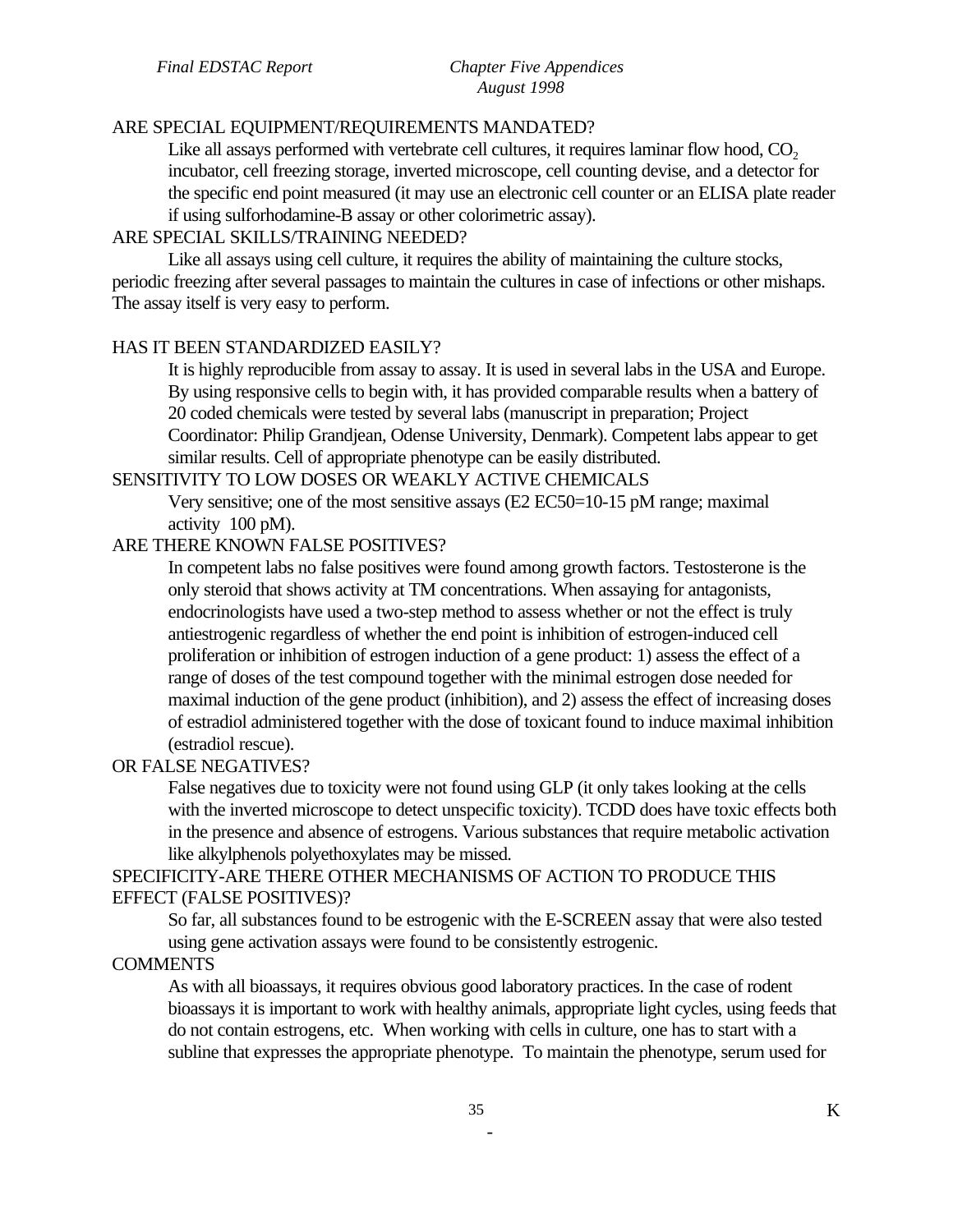cell propagation has to be checked before using it for propagation (therefore, laboratories stock "good serum" to last for one year). Similarly, stocks have to be frozen periodically, and the charcoal-dextran stripped serum (which can be stored frozen in aliquots for up to one year, should be checked once before use). Recently, it was shown that recombinant serum albumin may be used instead of charcoal-dextran stripped serum.

The assay can be automated, and different labs use 12-, 24- or 96-well plates, depending on whether one uses cell numbers, sulforhodamine-B staining or MTT reaction as the end point). Also, cells can be fixed in situ at the end of the experiment and stained days or weeks later.

### **B. MVLN Assay. Stably Transfected Reporter Gene Assay in Mammalian Cells**

*(submitted by Dr. Soto)* 

#### **DESCRIPTION**

The assay utilizes a mammalian cell line (MCF7 with endogenous ER) that has been stably transfected with an ER-specific reporter gene (Vit-luc).

#### DEGREE OF USE

Used in various laboratories for pharmaceutical and environmental research. No publications are listed in Medline as yet attesting its use for estrogenic toxicants.

#### DURATION

From seeding the cells to harvesting lysate and Luc activity takes two to three days. The following manipulations are required: (1) seeding and exposure to charcoal-dextran stripped serum containing tamoxifen for 24-48 hours; (2) changing the medium to tamoxifen-free for 12 hours (or, treat for 1-2 weeks with charcoal-dextran stripped serum,); (3) incubate with test substance for 24 or more hours; (4) finally harvest cells; (5) homogenize them; (6) read assay; and (7) run a protein assay.

#### ASSAY STABILITY

Like the parent cell line MCF7, it should be stable when good laboratory practices are followed. It has been stable for 30 passages. Exposure to tamoxifen renders these cells unable to express estrogen induction of the reported gene.

## DOES IT METABOLIZE TOXICANTS?

Not thoroughly characterized. It may maintain same capabilities as those of the parental cell line.

#### ARE SPECIAL EQUIPMENT/REQUIREMENTS MANDATED?

Like all assays performed with vertebrate cell cultures, it requires laminar flow hood,  $CO<sub>2</sub>$ incubator, cell freezing storage, inverted microscope, cell counting devise, and a detector for the specific end point measured (luminometer to measure Luc activity).

## ARE SPECIAL SKILLS/TRAINING NEEDED?

Like all assays using cell culture, it requires the ability of maintaining the culture stocks, periodic freezing after several passages to maintain the cultures in case of infections or other mishaps. The assay itself is easy to perform.

#### HAS IT BEEN STANDARDIZED EASILY?

No published results are available on the performance of this assay to detect estrogenic toxicants. Stably transfected cells can be easily distributed.

## SENSITIVITY TO LOW DOSES OR WEAKLY ACTIVE CHEMICALS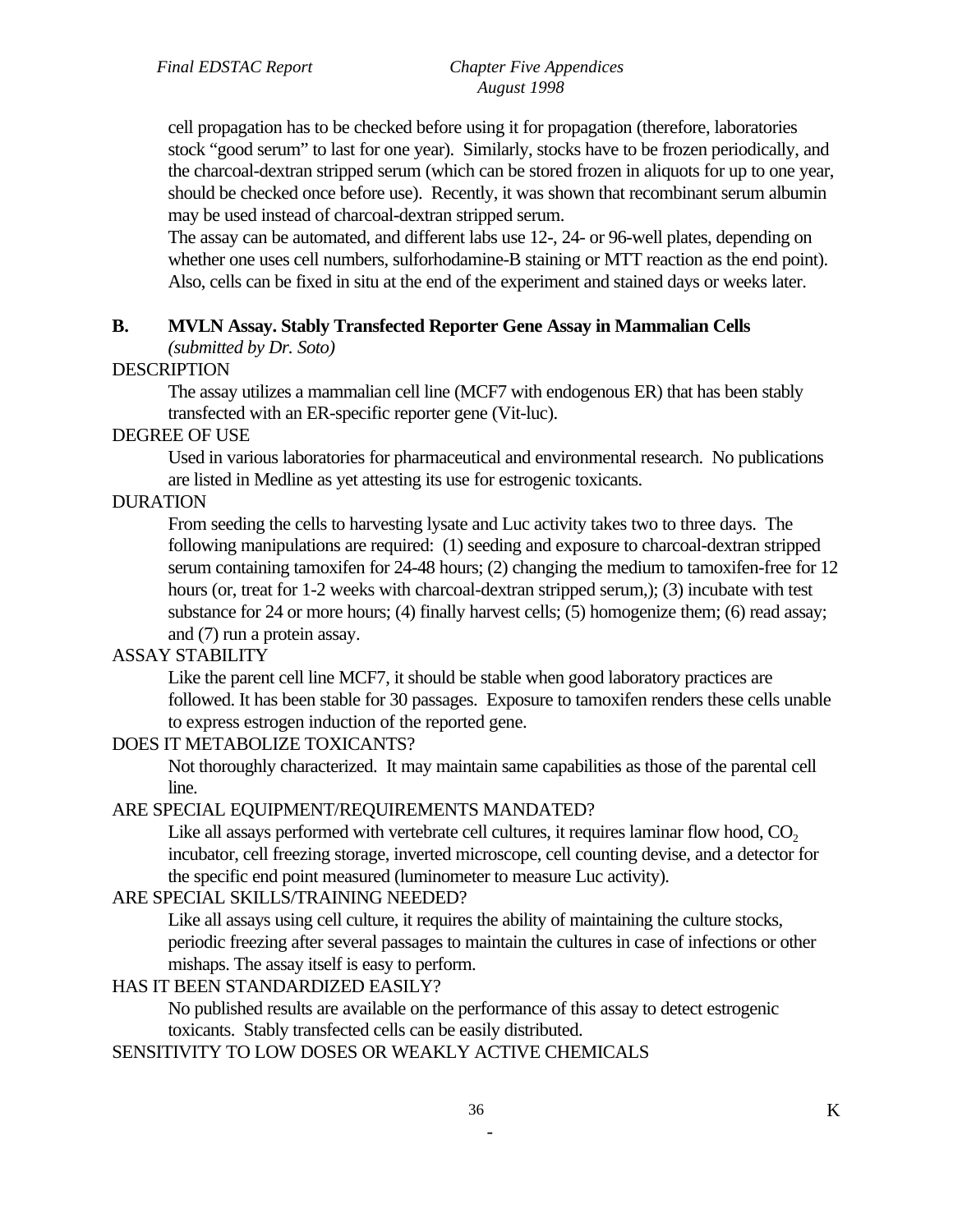Very sensitive; EC50 for E2 in the 20 pM range; maximal activity of E2 was reported at 1 nM. ARE THERE KNOWN FALSE POSITIVES?

Hypothetically, ER may be activated by non-estrogenic agents through phosphorylation pathways. When assaying for antagonists, endocrinologists have used a two-step method to assess whether or not the effect is truly antiestrogenic regardless of whether the end point is cell proliferation or inhibition of estrogen induction of a gene product: (1) assess the effect of a range of doses of the test compound together with the minimal estrogen dose needed for maximal induction of the gene product (inhibition); and (2) assess the effect of increasing doses of estradiol administered together with the dose of toxicant found to induce maximal inhibition (estradiol rescue).

### OR FALSE NEGATIVES?

Similarly to the parental cell line, false negatives due to toxicity should be excluded by GLP (it only takes looking at the cells with the inverted microscope to detect unspecific toxicity). It is suspected that like in the parent cell line TCDD may have toxic effects both in the presence and absence of estrogens. Various substances that require metabolic activation like alkylphenols polyethoxylates may be missed.

#### SPECIFICITY-ARE THERE OTHER MECHANISMS OF ACTION TO PRODUCE THIS EFFECT (FALSE POSITIVES)?

Hypothetically, ER may be activated by non-estrogenic agents through phosphorylation pathways.

### **COMMENTS**

Specific ER activation. As with all bioassays, it requires obvious good laboratory practices. In the case of rodent bioassays it is important to work with healthy animals, appropriate light cycles, using feeds that do not contain estrogens, etc. When working with cells in culture, one has to start with a subline that expresses the appropriate phenotype. To maintain the phenotype, serum used for cell propagation has to be checked before use (therefore, laboratories stock "good serum" to last for at least one year). Similarly, cell stocks have to be frozen periodically.

The assay can be automated; can be done in 12-, 24- or 96-well plates.

### **C. MCF7-AR1 Assay. MCF7 Cells Stably Transfected With "Wild Type" Androgen Receptor***. (submitted by Dr. Soto)*

#### **DESCRIPTION**

The assay utilizes a mammalian cell line (MCF7) stably transfected AR. These cells proliferate maximally in serumless medium supplemented with insulin and transferrin. Androgens inhibit their proliferation; antiandrogens abolish the inhibitory effect of androgens.

#### DEGREE OF USE

This method was just published.

#### DURATION

From seeding cells to harvesting them, it takes 5 days.

#### ASSAY STABILITY

Like the parent cell line MCF7, it should be stable when good laboratory practices are followed. It has been stable for 4 years.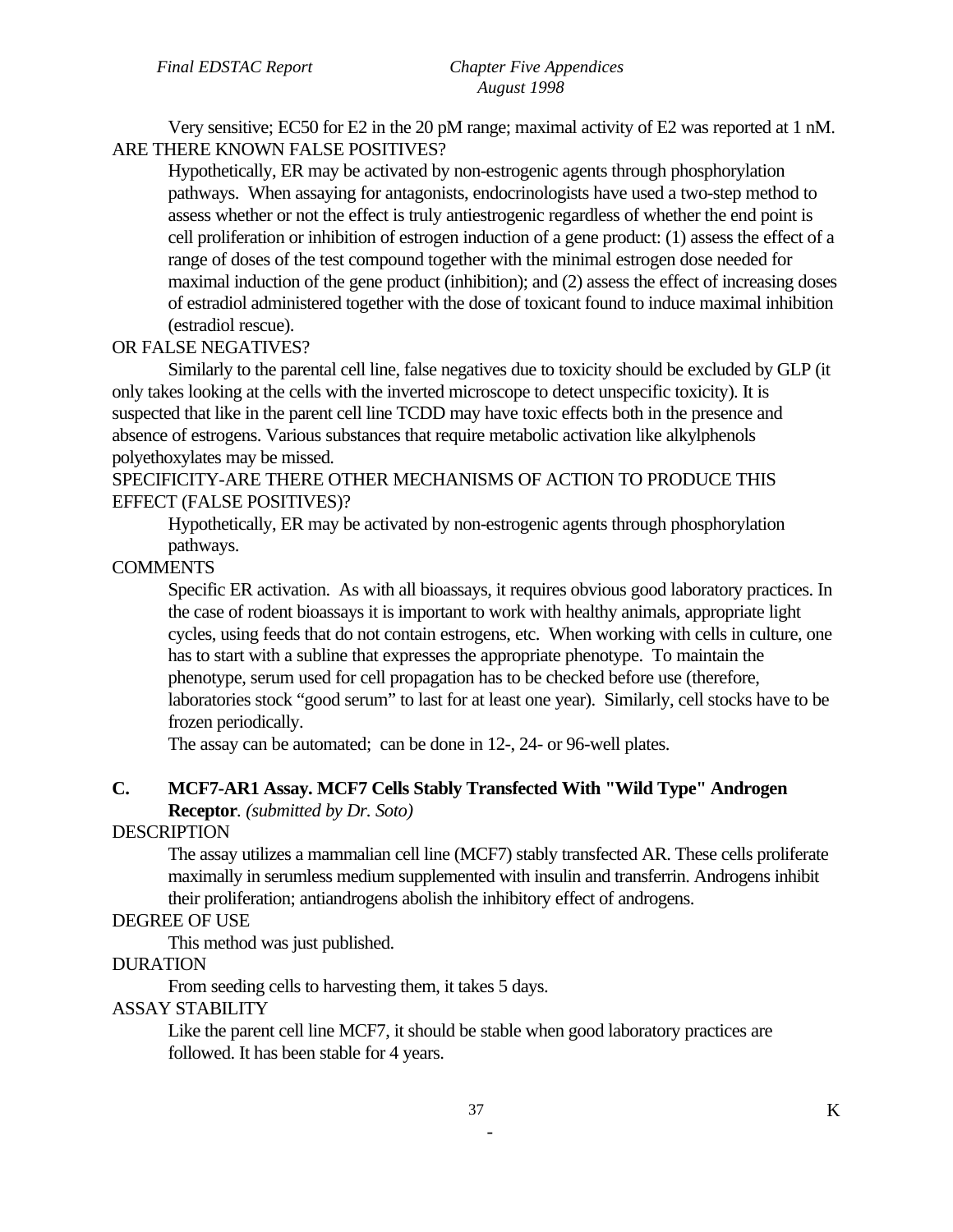# DOES IT METABOLIZE TOXICANTS?

Not thoroughly characterized. It should keep the same capabilities as those of the parental cell line.

# ARE SPECIAL EQUIPMENT/REQUIREMENTS MANDATED?

Like all assays performed with vertebrate cell cultures, it requires a laminar flow hood,  $CO<sub>2</sub>$ incubator, cell freezing storage, inverted microscope, cell counting devise, and a detector for the specific end point measured (it may use an electronic cell counter or an ELISA plate reader when using sulforhodamine-B assay or other colorimetric assay).

# ARE SPECIAL SKILLS/TRAINING NEEDED?

Like all assays using cell culture, it requires the ability of maintaining culture stocks, periodic freezing after several passages to maintain the cultures in case of infections or other mishaps. The assay itself is easy to perform.

# HAS IT BEEN STANDARDIZED EASILY?

It can be standardized easily, since cells express AR constitutively. No published results are available on the performance of this assay to detect toxicants that are androgen agonists or antagonists. Stably transfected cells can be easily distributed.

### SENSITIVITY TO LOW DOSES OR WEAKLY ACTIVE CHEMICALS

Very sensitive; EC50 for DHT in the pM range.

### ARE THERE KNOWN FALSE POSITIVES?

In theory, hyperphysiological doses of glucocorticoids may bind to the AR and this may activate AREs.

# OR FALSE NEGATIVES?

As with the parental cell line, false negatives due to toxicity should be excluded by GLP (it only takes looking at the cells with the inverted microscope to detect unspecific toxicity). In addition, since androgens inhibit cell proliferation, "rescue" from inhibition by an antiandrogen may help differentiating toxicity from androgenicity. Substances that require metabolic activation may be missed.

# SPECIFICITY-ARE THERE OTHER MECHANISMS OF ACTION TO PRODUCE THIS EFFECT (FALSE POSITIVES)?

Probably hyperphysiological doses of glucocorticoids.

# **COMMENTS**

Like all bioassays, it require good laboratory practices. In the case of rodent bioassays it is important to work with healthy animals, appropriate light cycles, using feeds that do not contain estrogens, etc. When working with cells in culture, the cell line should express the appropriate phenotype. To maintain the phenotype, serum used for cell propagation has to be checked before use (therefore, laboratories stock "good serum" lots for at least one year). Similarly, cell stocks have to be frozen periodically.

The assay can be automated; can be done in 12-, 24- or 96-well plates.

### **Overview of Non-Mammalian Screens XIII.**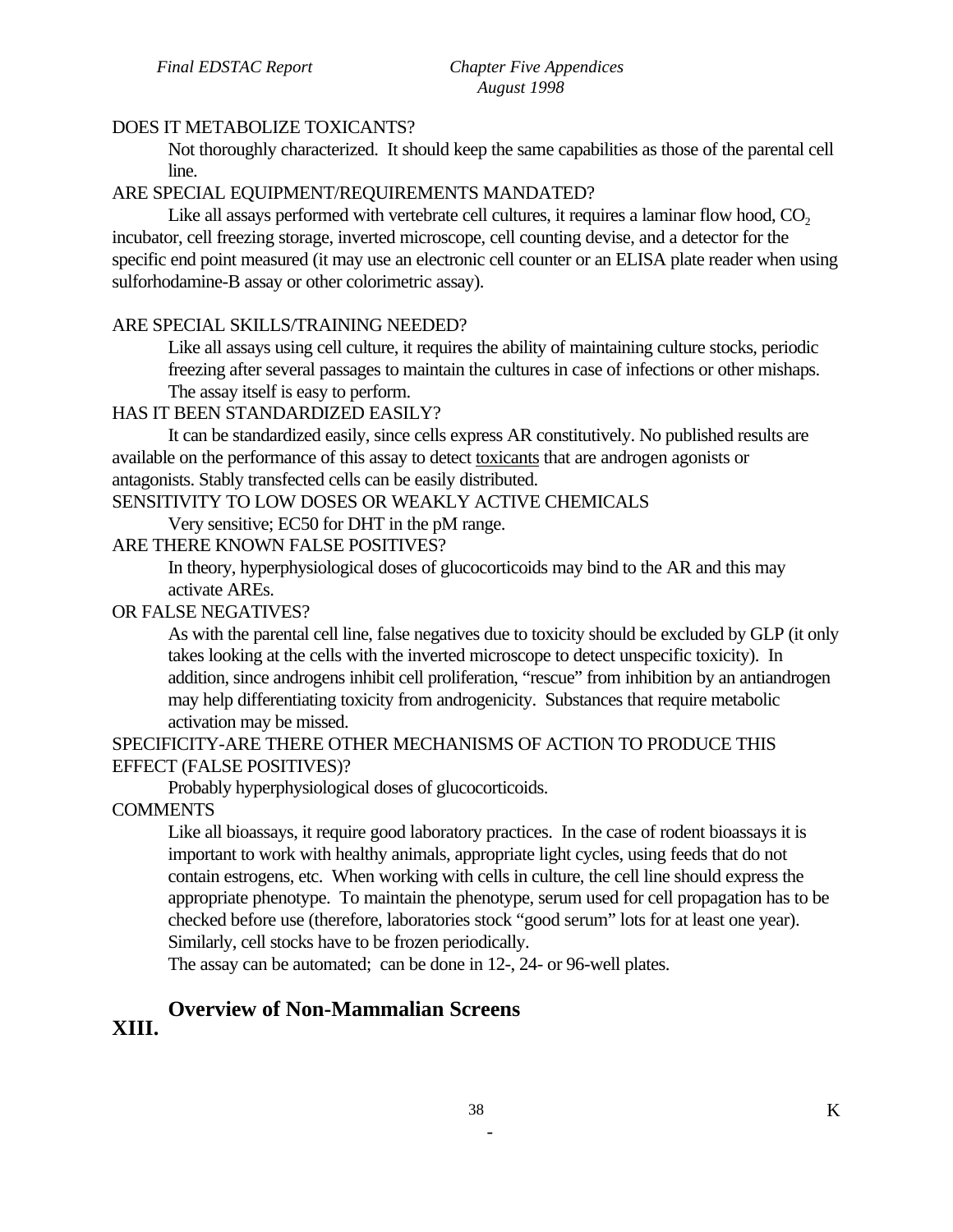# **A. Procedures Using Birds and Reptiles to Determine Endocrine Disruptive Action**

The number of procedures available are limited for taxa other than mammals. In part, this is because many procedures used in mammals have just not been tried in other taxa, as well as because they are not appropriate for egg-producing vertebrates or any phyla other than Vertebrata. Hence, the procedures below have been divided into two matrices with identical structure as the mammalian matrix, but including both birds and reptiles as subjects. The first matrix contains procedures that have already been used to determine endocrine action of contaminants, and the second contains procedures that could be used, but have not. The procedures in the second matrix need varying amounts of development to be ready for inclusion in a screening and testing program. The amount of development needed is estimated in the "comments" section.

Also, the number and variety of *in vitro* procedures that have been applied to wildlife is orders of magnitude smaller than used with mammalian material. This may be a particular problem for the design of a comprehensive set of **screening** procedures, because the screening battery is intended to cull out from a list of chemicals to be tested, all those chemical that have no intrinsic endocrine activity. Hence, the screening battery should be comprehensive for all types of endocrine action (or as many as possible). Thus the availability of short duration procedures using non-mammalian material that could be used as screens would seem crucial as the screening and testing program is intended to be protective of all taxa, not just humans and other mammals. The issue of the homology of steroid hormone and receptor structure across vertebrates classes needs to be explored more fully to help design an adequately comprehensive program, especially for the screening phase. At this date, there is no real choice to be made as there are very few if any procedures using non-mammalian material that could be used as a screening tool. This area needs thoughtful development. In addition to development of non-mammalian vertebrate *in vitro*  procedures, invertebrates in whole animal "biological activity" tests could be exploited, which by dint of the very short life cycle, of *Daphnia* for instance, could be economically used in a screening battery.

# **B. Overview of Endocrine Disruptor Relevant Screens to the Lower Vertebrates and Invertebrates**

Unlike the many and wide array of screens available for mammalians, few exist for the animals outside that taxonomic group. Some assays do exist which can be employed with differing degrees of specificity and sensitivity. Predominantly, the assays available for these animals will be *in vivo* and somewhat apical. Although this means these assays will not provide detailed mode of action information, the endpoints will be relevant for interpreting "adverse" effects.

For the non-mammalian vertebrates, vitellogenin assays are available and will generally provide suggestive evidence of estrogen-related disruptions. However, there is some evidence of thyroid hormone involvement with vitellogenin production which may compromise any conclusive evidence of an estrogen specific action. Nonetheless, compounds which affect a change in normal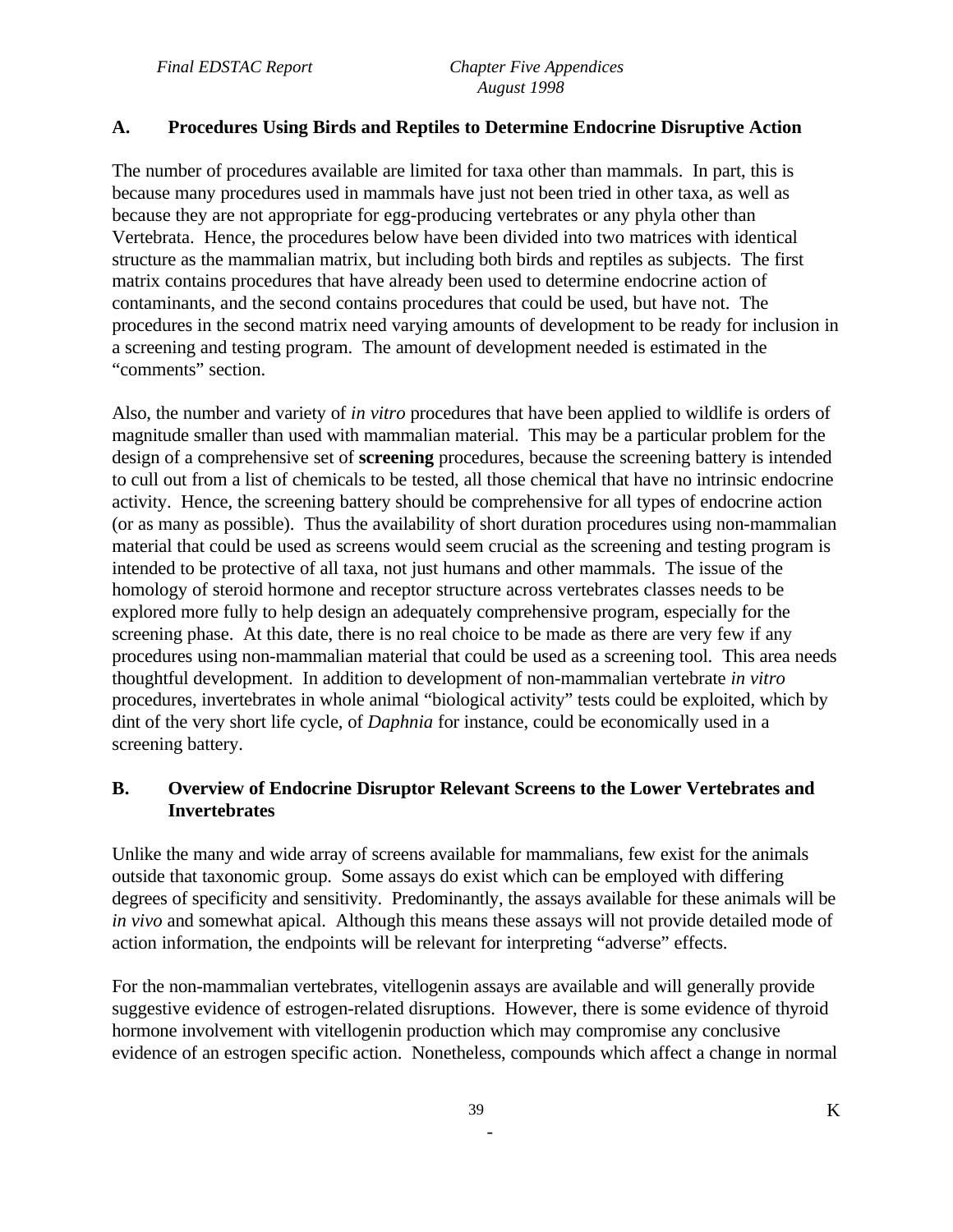vitellogenin levels should be captured in a screening program for more definitive investigation of the effect and its relevance.

Existing standardized tests for evaluating conventional toxicities are also included here because of the availability of such information for certain compounds (e.g., pesticides). Information from these tests can be used to screen for suggestive endocrine mediated effects to be flagged for further investigation.

# **XIV. Amphibian Screens**

#### **A. Vitellogenin Assay**

DESCRIPTION

An assay which measures the amount of an egg yolk protein precursor in males as an indicator of estrogenic activity.

**REFERENCES** 

Selcer, "Vitellogenin induction in frogs by immersion in xenobiotic estrogens," *Am. Zool*., 36, 1996, p. 5. Peterson, G.L., *Determination of total protein: Methods of Enzymology*, 91, 1993, pp. 95-121.

DURATION

 $>$  72 hours

EQUIPMENT

Wet lab, antibody, immunology lab

STAFF SKILLS

Can be trained

# **COST**

Modest

#### AVAILABILITY

Limited by specificity of antibody, but Heppell et al*.* efforts at developing a "universal" antibody appear promising

**SENSITIVITY** 

Good

**SPECIFICITY** 

Good for estrogen activity, but thyroid hormones may also be involved

#### STANDARDIZATION

Not yet, but could be made without undue difficulties

#### RELATEDNESS

Primarily estrogen box, more research is needed to ascertain whether thyroid or androgen activity is or is not connected

#### **B. Frog Embryo Teratogenesis Assay Xenopus (FETAX) DESCRIPTION**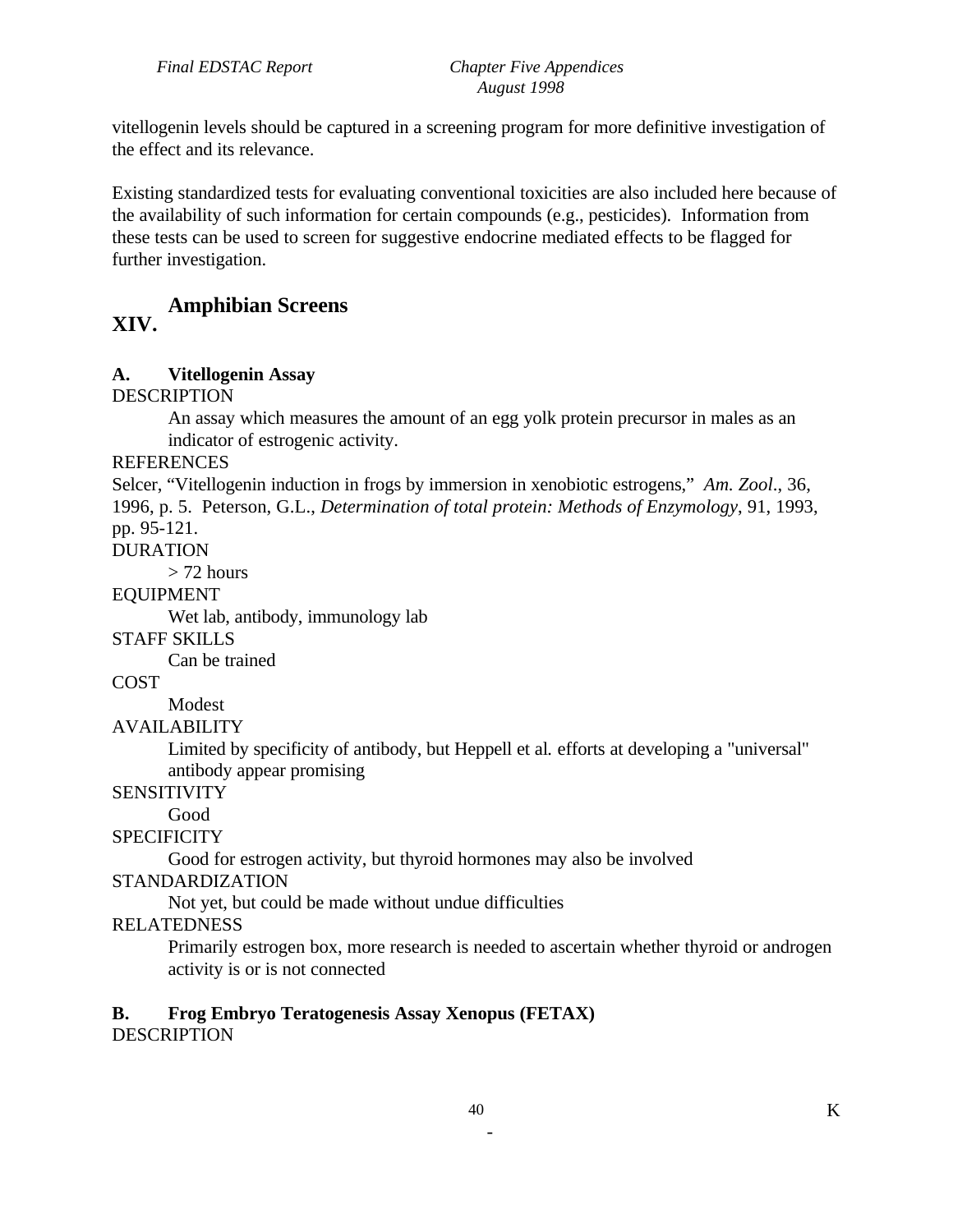A 96-hour whole embryo teratogenesis screening assay. Because the exposure is through primary organogenesis all developmentally important processes are taken into account.

# **REFERENCES**

Dumont et al., "Frog Embryo Teratogenesis Assay - Xenopus (FETAX)," *Shortterm Bioassays in the Analysis of Complex Environmental Mixtures III*, 1983. Plenum, ASTM, *Standard guide for conducting the Frog Embryo Teratogenesis Assay - Xenopus (FETAX*), E, 1991, pp. 1439-91.

### DURATION

96 hours

# EQUIPMENT

General wet lab and microscopy lab

### STAFF SKILLS

Specialized knowledge of amphibian embryology and histology

### **COST**

Modest

AVAILABILITY

# Fair

### **SENSITIVITY**

Fair, not fully comprehensive for all estrogenic, androgenic, or thyroid related effects

### **SPECIFICITY**

Does not distinguish hormonal from non-hormonal developmental effects

# STANDARDIZATION

Yes through ASTM

# RELATEDNESS

Apical for some estrogenic, androgenic, and thyroid related effects other

# **C. Amphibian Metamorphosis Assay (Conceptual)**

# **COMMENTS**

Similar to a FETAX like assay but focused on tadpole metamorphosis, perhaps specifically on tail resorption. Apical for thyroid related effects.

# **D. Frog** *In Vivo* **Screening Assay (Conceptual)**

# **COMMENTS**

Similar in concept to what is proposed for fishes evaluating endpoints such as gonadosomatic index, secondary sex characteristics, oocyte maturation, plasma steroids, and plasma vitellogenin. Apical for estrogen, androgen, and thyroid related effects.

# **E. Metamorphosis**

# **DESCRIPTION**

Determines whether a chemical can affect the thyroid hormone-dependent process of metamorphosis.

# DEGREE OF USE

Extensive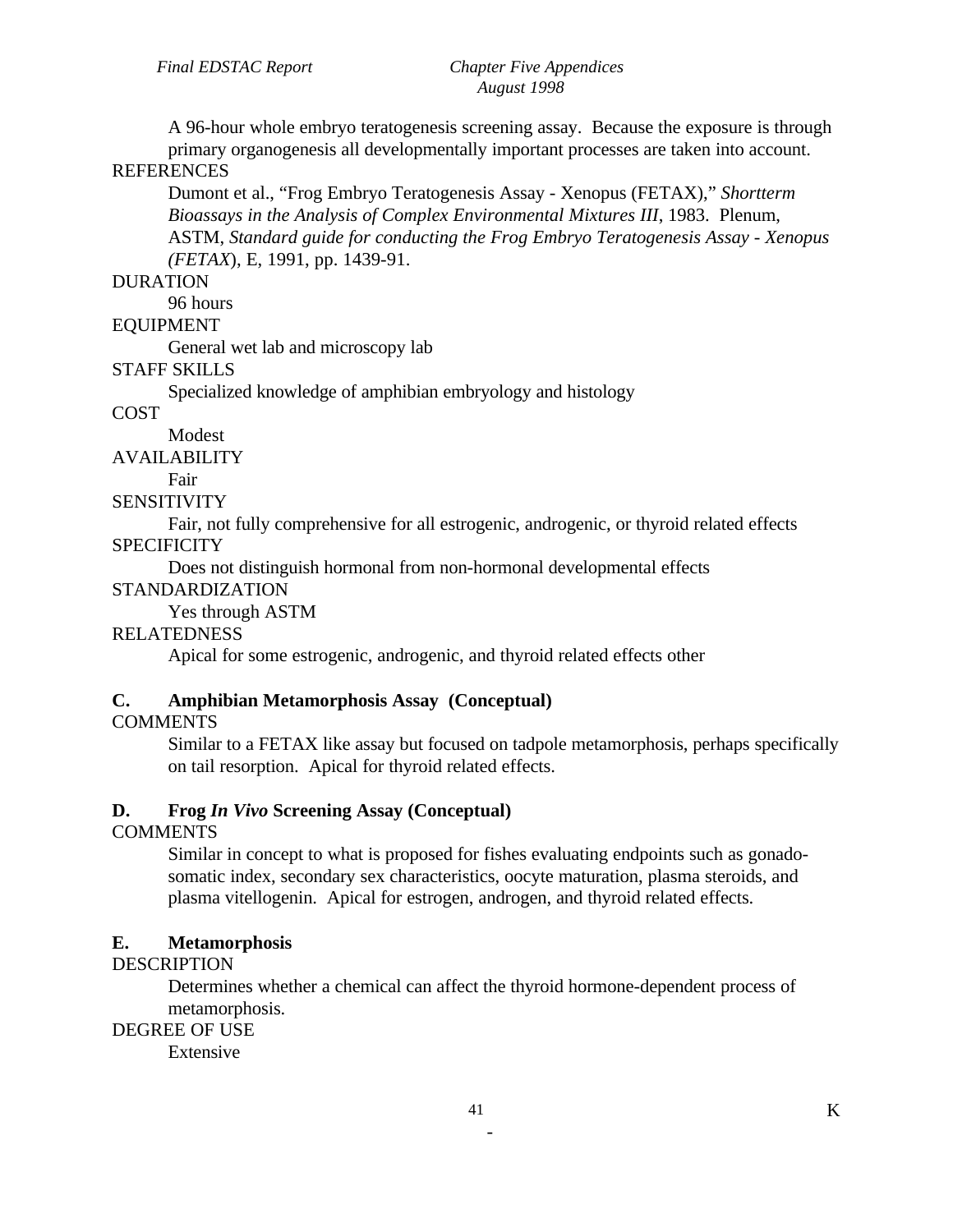#### DURATION

Depends on species available. *Xenopus* or *Rana* would require about a week of treatment. *Scaphiopus* would require less time (24 hours), but may not be widely available.

ASSAY STABILITY  $N/A$ ?

DOES IT METABOLIZE TOXICANTS Yes ARE SPECIAL EQUIPMENT/REQUIREMENTS MANDATED Modest

ARE SPECIAL SKILLS/TRAINING NEEDED

Yes, but training period is not extensive

HAS IT BEEN OR CAN IT BE STANDARDIZED EASILY

Yes

SENSITIVITY TO LOW DOSES OR WEAKLY ACTIVE CHEMICALS

yes

ARE THERE KNOWN FALSE POSITIVES

 $N_{\Omega}$ 

OR FALSE NEGATIVES

**Unclear** 

#### **SPECIFICITY**

Unknown

#### COMMENTS

The ease of compound administration may make this attractive. The use of  $\pm$  T3/T4 paradigm would allow for identification of thyroid action disruption. Endpoints (e.g., hind-limb growth rate) are OintegratedÓ measures; thus, the screen would detect compounds that affect thyroid hormone action along the entire pathway. There are clearly a number of endpoint which may be more or less sensitive or reliable. Structure of internal organs (liver, pronephros), and production of urea are two.

# **Bird Screens**

# **XV.**

#### **A. Avian Egg-Injection Assay**

TEST AND FUNCTION:

The effects of steroids (and EDCs) on development of the reproductive tract and steroid concentrations. Subject are various species of wildlife. Exposure is by egg-injection before organogenesis; responses are measured at hatching and include the morphology histology of the reproductive tract of males (females may be useful also), and plasma steroid concentrations. It can be extended into the breeding age of the affected animal to look check for functional impairment.

REFERENCES: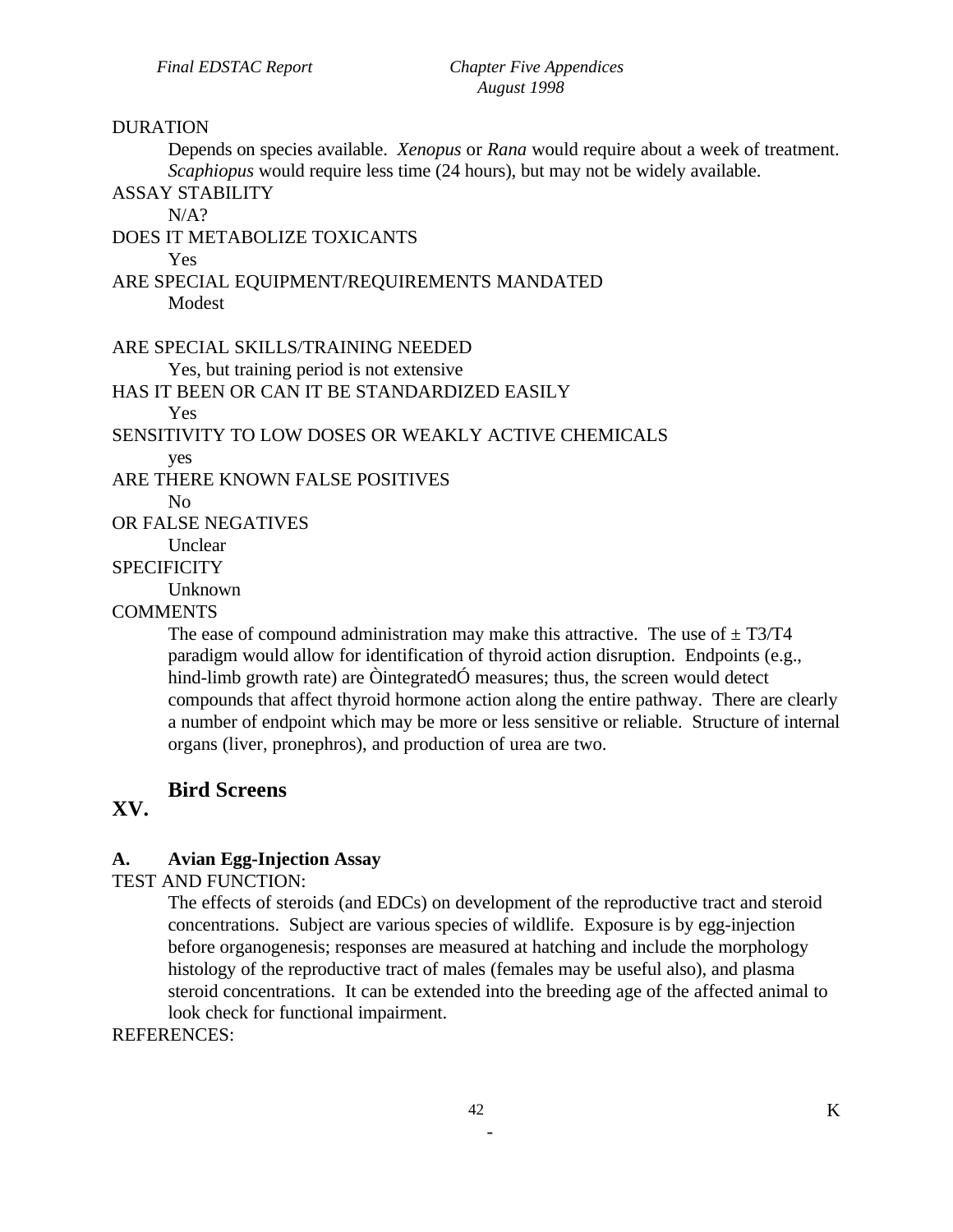Fry, D.M., C.K. Toone, S.M. Speich, and R.J. Peard, "Sex ratio skew and breeding patterns of gulls: demographic and toxicological considerations," *Studies in Avian Biology* 10, 1987, pp. 26-43.

Nisbet et al., 1996.

Several other studies now in progress using similar methodology with other species.

#### DURATION:

Depends on the length of incubation  $(\sim$  three weeks minimum), and availability of eggs: wild birds usually not easily available unless a breeding colony exists.

# EQUIPMENT:

Incubator, hatchabator, general lab facilities and facilities for RIAs.

#### STAFF SKILLS:

Animal husbandry skills, general dissection and microscope skills, tissue handling and preparation for sectioning, biochemical expertise for RIA work.

AVAILABILITY:

# Wide.

SENSITIVITY:

Good for estrogens.

#### SPECIFICITY:

Estrogenic effects in males: possibly non-aromatizable androgen effects in females.

#### STANDARDIZATION:

Needs work, especially in preparation and analysis of histological responses.

OTHER:

The choice of subject species is crucial for operational ease, practicality and cost control. Embryos must be large enough at hatching to get a gonad that is easily handled and that has enough blood to collect for RIA on the plasma. Very similar responses to procedure R2. Compare to A2.

#### **B. Japanese Quail Early Life Stage**

TEST AND FUNCTION:

The effects of steroids (and EDCs) on development of sexual maturity in Japanese quail, and, if desired, of the reproductive tract and plasma steroid concentrations in siblings. This tests the time to onset of maturity as measured by secondary sex characters (cloacal or foam gland size) and behavior (crowing) in males; all are testosterone dependent. Exposure varies, see below.

#### REFERENCES:

Ottinger, M.A. and H.J. Brinkley, "Testosterone and sex related behavior and morphology: Relationship during maturation in the adult Japanese quail," *Hormones and Behavior* 11, 1978, pp. 175-182; and other references.

#### DURATION:

 $\sim$ 18 days incubation + 60 days to maturity.

#### EQUIPMENT:

Avian husbandry, general lab, tape recorder.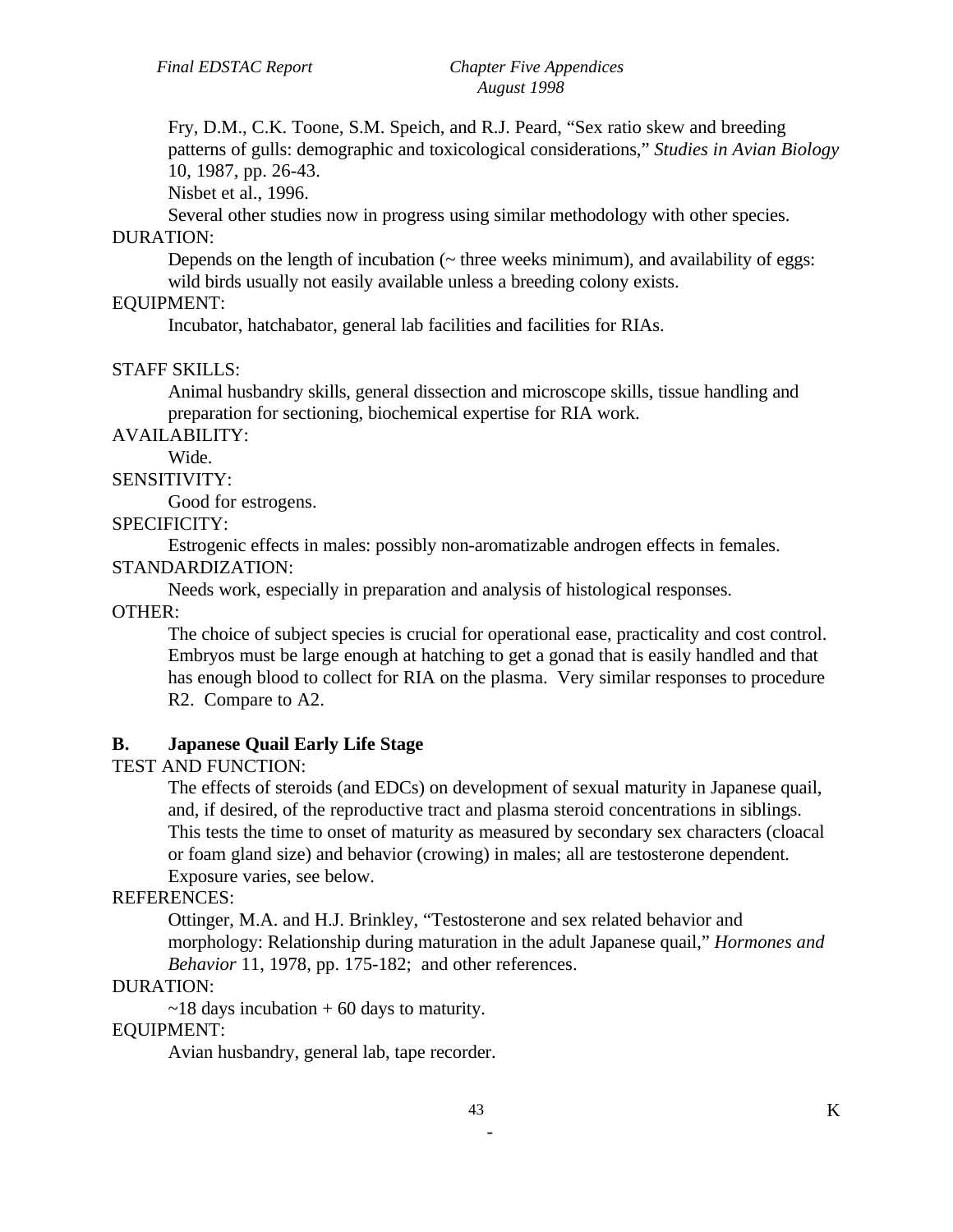# STAFF SKILLS:

Husbandry, general lab.

# AVAILABILITY:

Quail are widely available; strains can be different, recommend out bred line.

# SPECIFICITY:

Depending on the timing of exposure it can be made specific to estrogen OR androgens:

- if chicks are implanted or injected with EDC, male time to maturity is androgen sensitive;
- if eggs are injected, the gonadal development of male offspring is impaired by estrogens (and possibly non-aromatizable androgens in female offspring, although this has not been demonstrated [ matrix 2]); this is similar to procedure A1. Estrogenic effects on time to maturity in males is not known.

# STANDARDIZATION:

This test has been used widely and can be easily standardized further .

### OTHER:

Excellent background information on the endocrinology of Japanese quail; this procedure might be developed into an Androgen *antagonist* assay in males with co-administration of EDC and androgen, and androgen alone as control [matrix 2].

# **C. Japanese Quail Androgenicity Screen**

TEST AND FUNCTION:

Foam gland size and crowing behavior in photo-regressed adult males to look at the Androgenic effect of EDCs on peripheral targets, using Japanese quail. This procedure uses individuals that are not secreting GNRH, and thus the HPG axis is shut down.

REFERENCES:

[Matrix 2]

# DURATION:

Two weeks to regress; expose for two days, responses in five to seven days.

EQUIPMENT:

Animal husbandry, photoperiod control, general lab.

# SPECIFICITY:

Measures androgenic effects only.

# STANDARDIZATION:

Good potential.

# RELATEDNESS:

Could be made into an Androgen *antagonist* procedure, with the co-administration of testosterone + EDC, and using testosterone treatment alone as a control; may not be very sensitive, and there is likely to be a threshold effect of the administered testosterone, making the test for an antagonist less sensitive.

#### OTHER:

Almost ready to go; needs testing with EDCs.

# **D. Vitellogenin Production in Female Japanese Quail**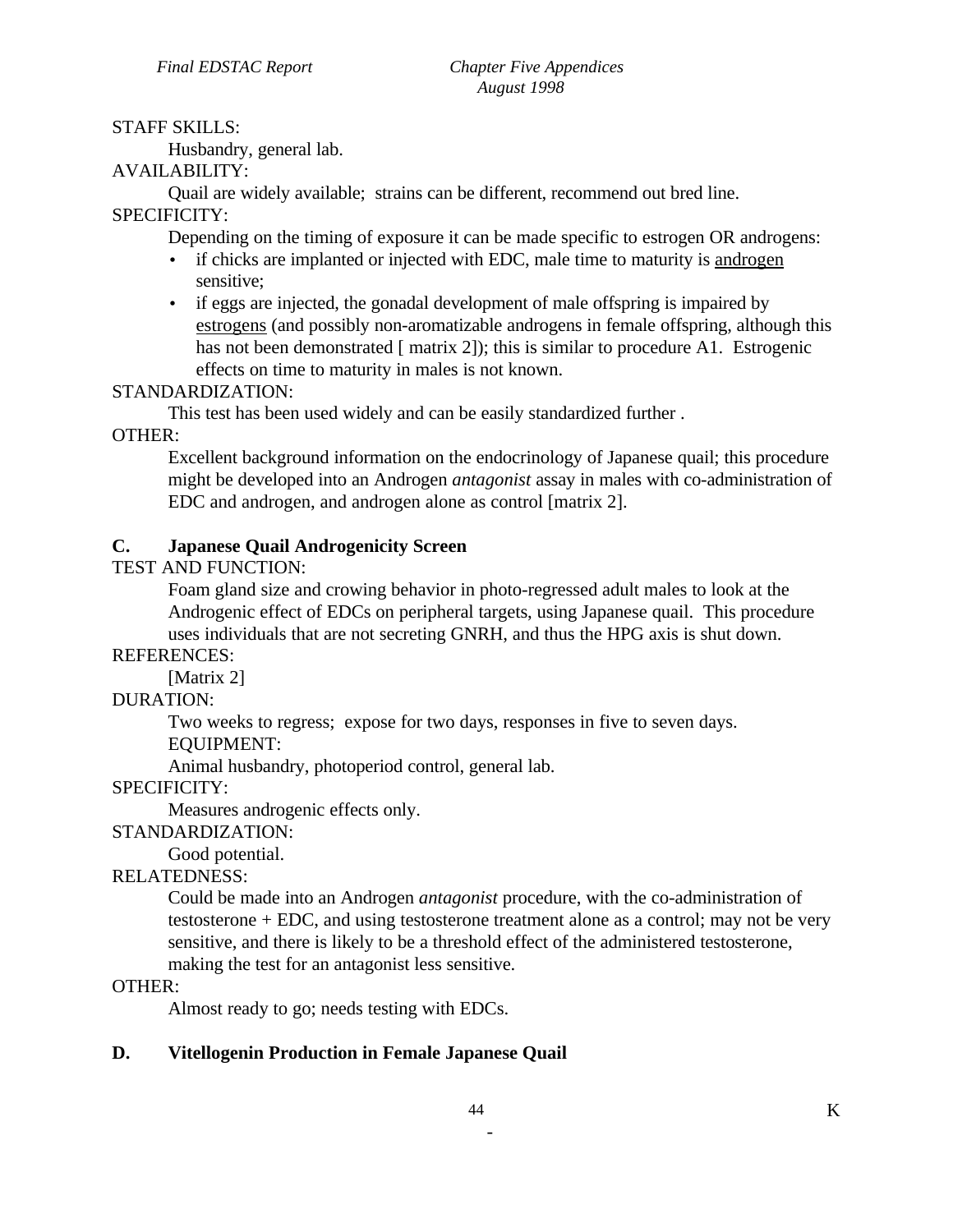#### TEST AND FUNCTION:

Vitellogenenin production in photo-regressed adult females to look at the estrogenic effect of EDCs on peripheral targets, using Japanese quail.

#### REFERENCES:

[Matrix 2]

# DURATION:

Two weeks to regress; expose for two days, vitellogenin response in 24 hours. EQUIPMENT:

Animal husbandry, photoperiod control, electrophoresis lab.

#### STAFF SKILLS:

As above.

#### SPECIFICITY:

Specific for estrogen binding peripherally; could be made into a test for the E-antagonist with co-administration of E2 and the potential EDC, along with E2 to the controls.

#### STANDARDIZATION:

Good potential: husbandry can be made standard, but a common source of antibody is needed; ring testing probably needed for electrophoresis

# OTHER:

Needs more development than A3. Could be used as a procedure for estrogen antagonists with co-administration of estrogen and using estrogen alone as a control.

#### **E. Vitellogenin Production in Adult Male Birds: Japanese Quail, Chickens.**  REFERENCES:

Robinson, G.A. and A.M.V. Gibbins, "Induction of vitellogenesis in Japanese quail as a sensitive indicator of the estrogen mimetic effect of a variety of environmental contaminants," *Poultry Science,* 63, 1984, pp. 1529-1536. (and other references ) Heppell, S.A., M.D. Denslow, L.C. Folmar and C.V. Sullivan, "Universal assay of vitellogenin as a biomarker of environmental estrogens," *Environ. Health Perpsectives,*  103 (Suppl 7), 1996, pp. 9-15.

[see also: Matter, J.M., A.B. Anthony, K. Alonso, and R.L. Dickerson, "TCDD suppression of vitellogenin synthesis in female hens," Abstract. 17th Annual meeting of SETAC, 1996.]

#### DURATION:

Eight to ten days.

## EQUIPMENT:

Animal facilities, electrophoresis equipment.

STAFF SKILLS:

Animal husbandry, electrophoresis, general lab.

#### AVAILABILITY:

Depends on antibody: birds widely available.

#### SENSITIVITY:

"High", but o,p-DDT did not induce vitellogenesis.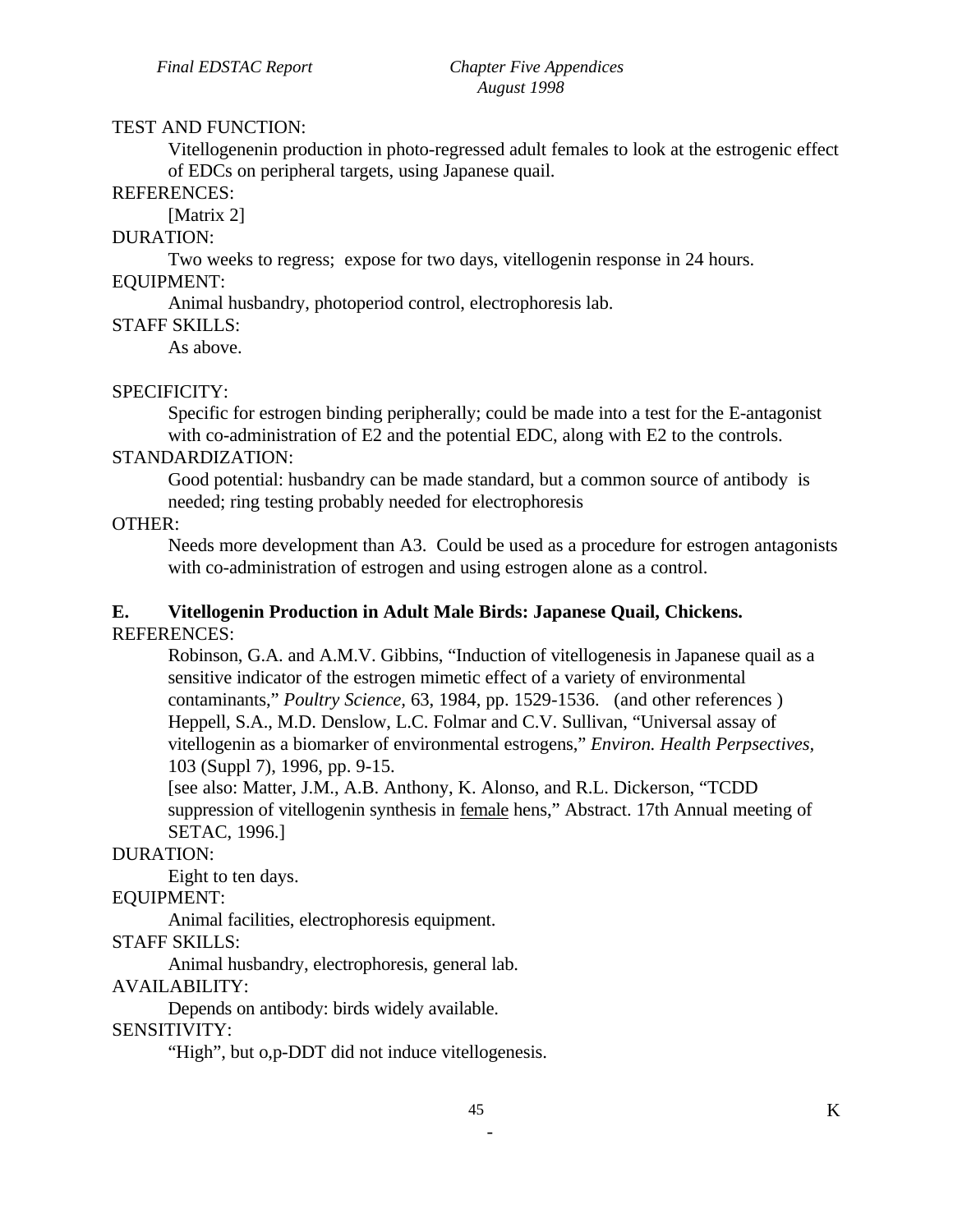# SPECIFICITY:

High.

#### OTHER:

Looks pretty good; a little shorter duration than A5 (photo-regressed females) but relative sensitivity is unknown. Lots of current work on different species of wildlife that is not published

# **F. Avian "Plaque Assay"**

# TEST AND FUNCTION:

Avian "Plaque assay"; slices of brain are prepared *in vitro* and infused with steroids, peptides or EDCs and GNRH production is measured. Exploits the negative feedback control of steroids on GNRH production.

### REFERENCES:

Personal communication; Tom Porter's lab at Texas A&M; reprints in the mail for more details.

### AVAILABILITY:

Only this lab uses the technique, as far as can be told.

### OTHER:

This assay should be explored as it is one of the only *in vitro* assays for birds. Drawbacks include killing birds for brains, independence of different slices from the same brain is questionable, and the expertise rather local, I believe. Needs development.

# **G. Avian Cell Culture**

# TEST AND FUNCTION:

To test the action of steroids and EDCs on the handful of immortalized avian cell lines. In general, steroidogenic endpoints have not been identified, much less evaluated for sensitivity. Further only one avian cell line (fibroblasts) is spontaneously immortal and not chemically or virally transformed, hence is probably the best for results relevant to an intact animal. Again, steroidogenic responses are have not been identified in these fibroblasts (are any expected in a fibroblast?).

#### REFERENCES:

Personal communication, Doug Foster, U Minn.

#### AVAILABILITY:

Patented, but is willing to license for this use.

# OTHER:

Needs development, but promising.

# **H. Chicken Early Life Stage**

#### TEST AND FUNCTION:

Coxcomb size, vent sex and gonadal morphology and histology of chickens; EDCs or steroid administered by injecting the eggs before organogenesis; similar to B1 and B2. REFERENCES: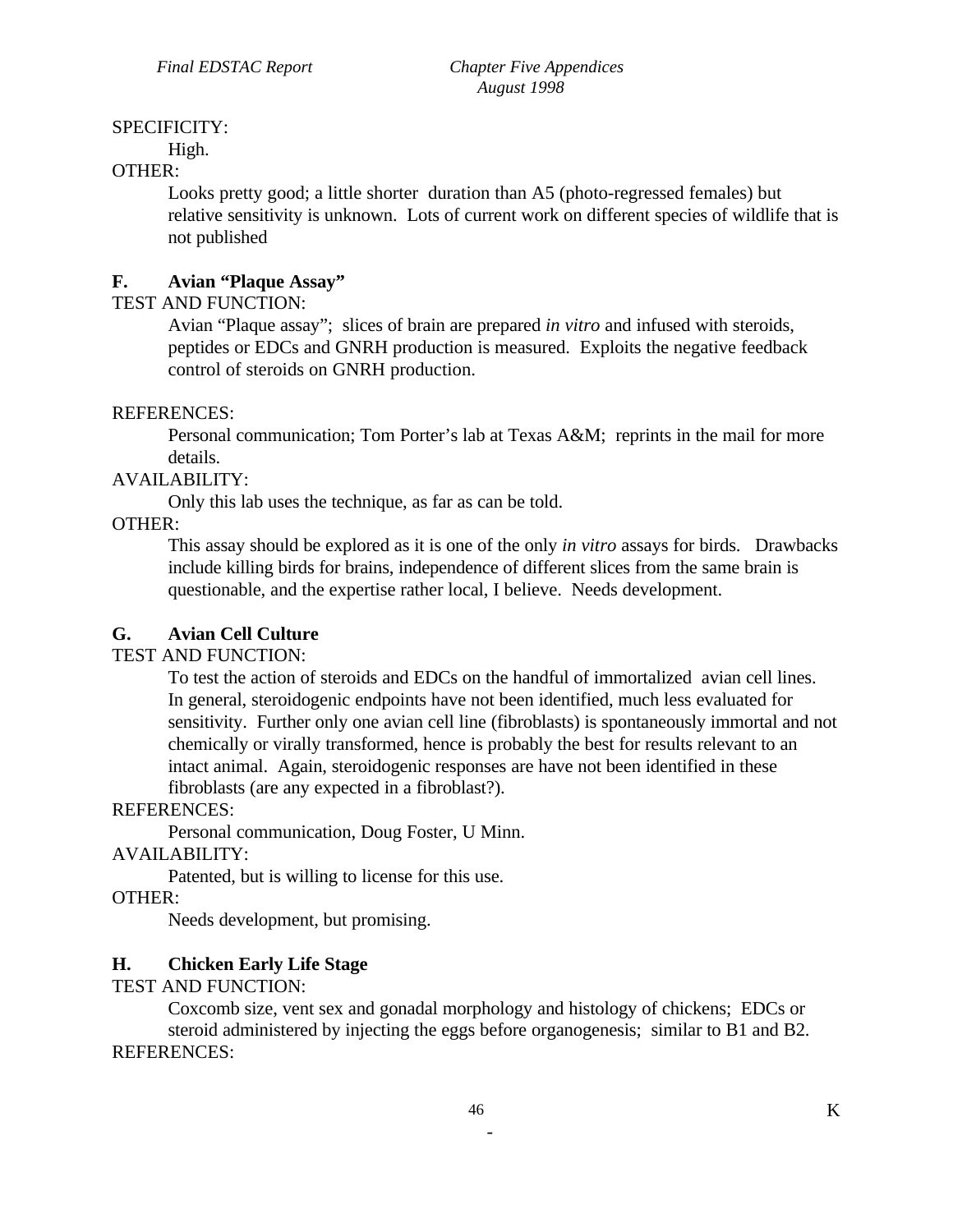Elbrecht, A., R.G. and Smith, "Aromatase enzyme activity and sex determination in chickens," *Science,* 225, 1992, pp. 467-470.

Snedecor, J.G., "A study of some effects of sex hormones on the embryonic reproductive system and comb of the white leghorn chick," *J. Exptl. Zool.,* 110, 1949, pp. 205-246. - and others..

#### DURATION:

Long: 23 weeks to maturity, but for morphology of the reproductive tract, can collect material from hatchlings after 21 day incubation.

#### EQUIPMENT:

Animal facilities, RIA, tissue handling.

# STAFF SKILLS:

Husbandry, RIA techniques, histological imbedding and slicing.

#### AVAILABILITY:

No problem.

#### SPECIFICITY:

For Estrogenic activity in males chicks, and for aromatase inhibition in females; aromatizable androgen has no effect (but DHT, and hence other non- aromatizable androgens ?). Needs development for possible A+ procedure.

#### STANDARDIZATION:

Easy for coxcomb, subjective assessments of gonadal morphology can be made more quantitative.

#### OTHER:

Coxcomb assay is a classic and has been widely used in the past, but it is very time consuming as maturity is reached not until five months; however, differences can be seen in the incompletely mature cock and may be useful. A nice twist exploited by Elbrecht and Smith is to use a cross that produced sexual dimorphism in feather color which was independent of steroid dependent characters, thus revealing genetic sex. In some studies the EDC has been topically applied to the comb directly. Needs development for possible A+ procedure.

#### **I. Cartilage Growth in Chick**

#### DESCRIPTION

Determines whether a chemical can alter the response of chick cartilage to thyroid hormone. DEGREE OF USE

Extensive. ASSAY STABILITY  $N/A$ ? DOES IT METABOLIZE TOXICANTS Yes. ARE SPECIAL EQUIPMENT/REQUIREMENTS MANDATED **Modest** ARE SPECIAL SKILLS/TRAINING NEEDED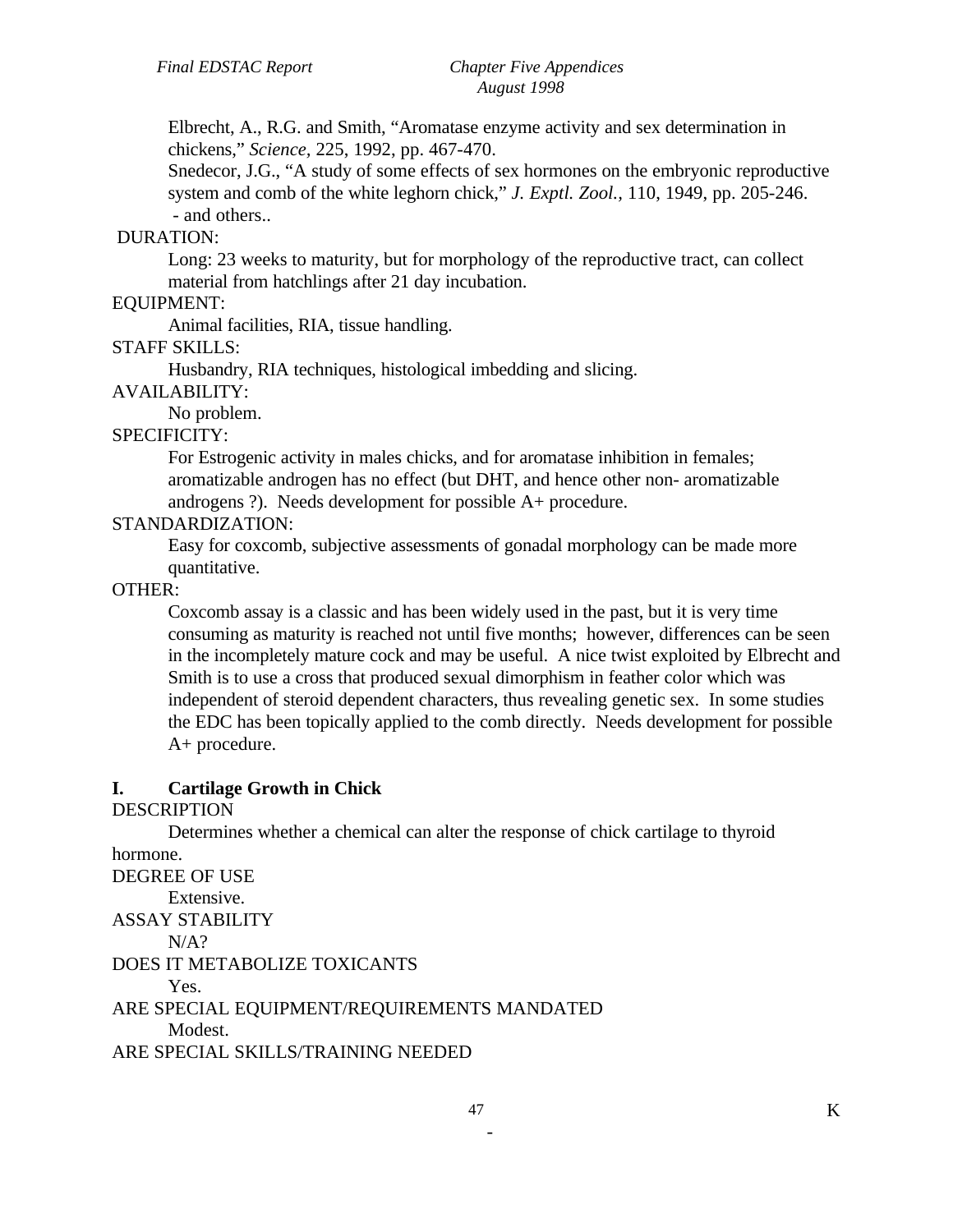Yes, but training period is not extensive.

#### HAS IT BEEN OR CAN IT BE STANDARDIZED EASILY Yes.

SENSITIVITY TO LOW DOSES OR WEAKLY ACTIVE CHEMICALS

Unclear.

ARE THERE KNOWN FALSE POSITIVES

No.

#### OR FALSE NEGATIVES

Compounds may interfere with thyroid hormone action without affecting cartilage.

# **SPECIFICITY**

Unknown.

#### **Fish Screens XVI.**

# **A. Vitellogenin Assay**

#### DESCRIPTION

An assay which measures the amount of an egg yolk protein precursor in males as an indicator of estrogenic activity.

### **REFERENCES**

Sumpter, J. P., "The purification, radioimmunoassay and plasma levels of vitellogenin from the rainbow trout. Salmo gairdneri.," *Proceedings of the Ninth International Symposium on Comparative Endocrinology*, Hong Kong University Press, Hong Kong, 1985, pp. 335-357.

Peterson, G. L., *Determination of total protein: Methods of Enzymology*, 99, 1993, pp. 95-121.

# DURATION

 $>$  72 hours.

# EQUIPMENT

Wet lab, antibody, immunology lab.

#### STAFF SKILLS

Can be trained.

#### COST

Modest.

#### AVAILABILITY

limited by specificity of antibody although Heppell *et al.* are developing a "universal" antibody.

#### **SENSITIVITY**

Good.

#### **SPECIFICITY**

Good for estrogen activity, but thyroid hormones may also be involved.

#### STANDARDIZATION

Not yet, but could be made without undue difficulties.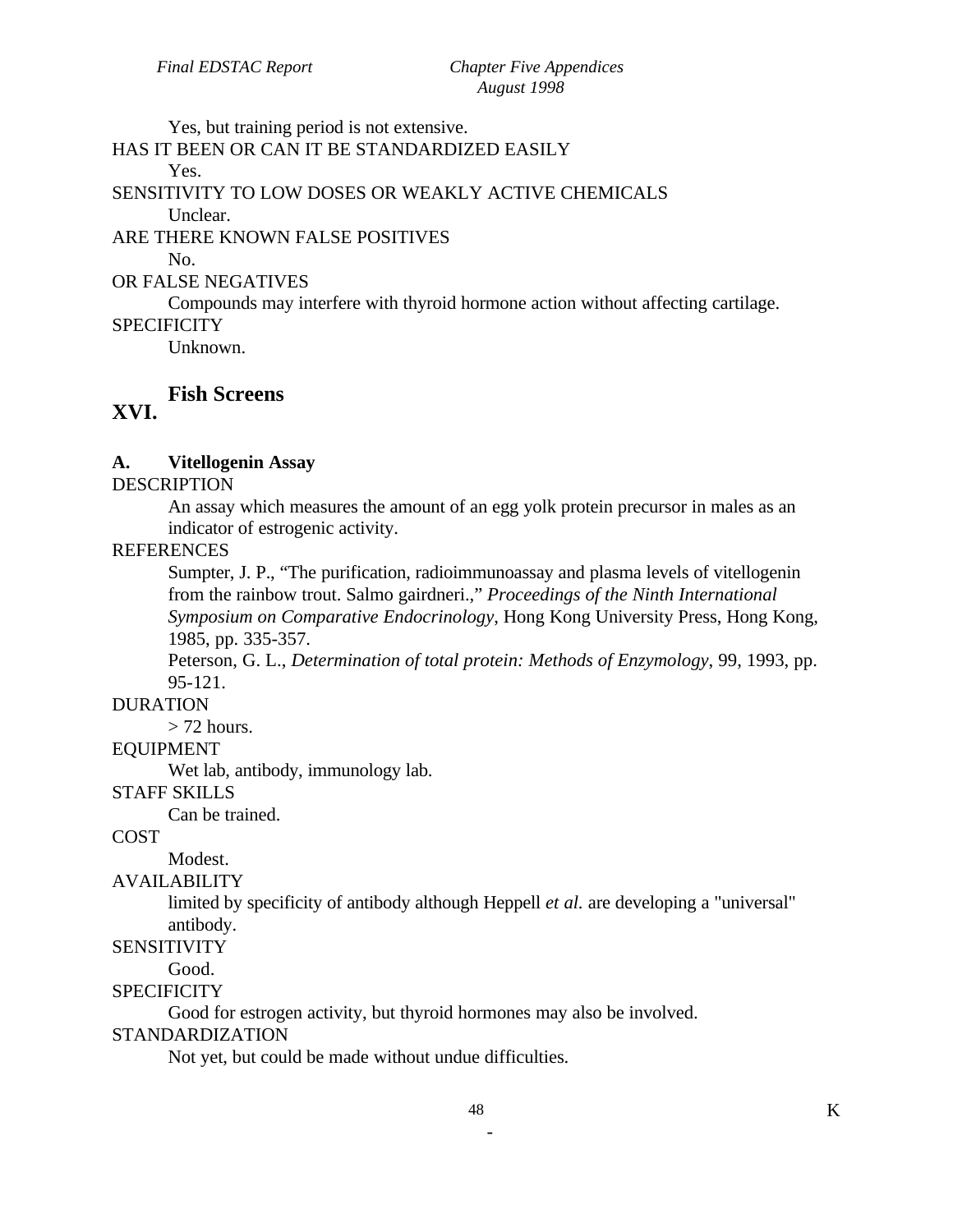### RELATEDNESS

Primarily estrogen box, more research is needed to ascertain whether thyroid or androgen activity is or is not connected.

# *B. In Vitro* **Vitellogenin Assay**

#### **DESCRIPTION**

A procedure isolating trout hepatocytes, treating them with a xenobiotic, and then measuring the amount of vitellogenin secreted into the culture medium.

#### **REFERENCES**

Pelissero et al., "Vitellogenin synthesis in cultured hepatocytes: an *in vitro* test for the estrogenic potency of chemicals," *J. Steroid Biochemistry and Molecular Biology* 44, 1993, pp. 263-272.

#### EQUIPMENT

Immunology lab.

# STAFF SKILLS

Moderate, can be trained.

AVAILABILITY

Fair.

**SENSITIVITY** 

Good.

# **SPECIFICITY**

Good for estrogen activity.

STANDARDIZATION

Practical.

# RELATEDNESS

Applicable to estrogen boxes .

# *C. In Vivo* **Screening Assay**

Refer to Peter Thomas' write up.

# **D. Early Life Stage Test**

#### DESCRIPTION

Newly fertilized eggs are exposed to a test chemical through hatching and early development and growth of the juvenile fish. Endpoints measured are hatching success, survival, and growth.

#### **REFERENCES**

OECD 210, EPA 850.1400, ASTM E 1241-92.

# DURATION

31 - 72 days.

#### EQUIPMENT

Wet lab sufficient for flow-through studies.

#### STAFF SKILLS

General.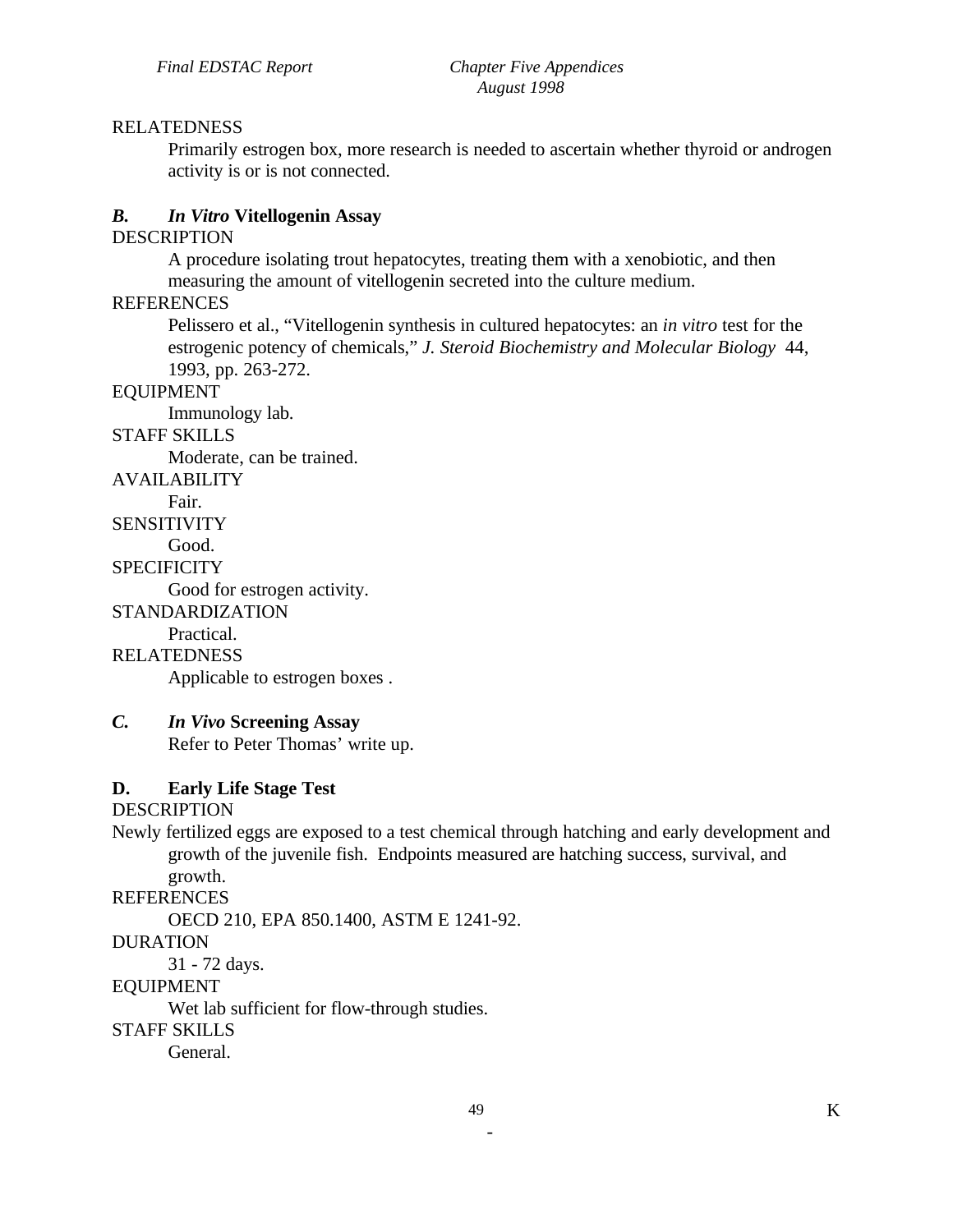#### AVAILABILITY

Commercially available.

SENSITIVITY

Good.

**SPECIFICITY** 

Poor.

STANDARDIZATION

Yes.

RELATEDNESS

Apical for all boxes, but does not differentiate hormonal from non-hormonal driven effects and is not fully comprehensive.

#### **E. Embryo and Sac Fry Test**

### DESCRIPTION

This is a short-term test in which the life stages from the newly fertilized egg to the end of the sac-fry stage are exposed. OECD 212.

#### DURATION

8 to 55 days.

EQUIPMENT

Wet lab.

STAFF SKILLS

General.

AVAILABILITY

Commercially available.

**SENSITIVITY** 

Unknown.

#### **SPECIFICITY**

None.

STANDARDIZATION

Yes.

RELATEDNESS

Apical for general fish health.

# **F. Partial Life Cycle Test**

#### **REFERENCES**

Standard Methods for the Examination of Water and Wastewater, APHA, AWWA, and WPCF 810B, 1985, p. 2.

#### DURATION

Long term, >250 days.

#### EQUIPMENT

Wet lab.

#### STAFF SKILLS

Experienced.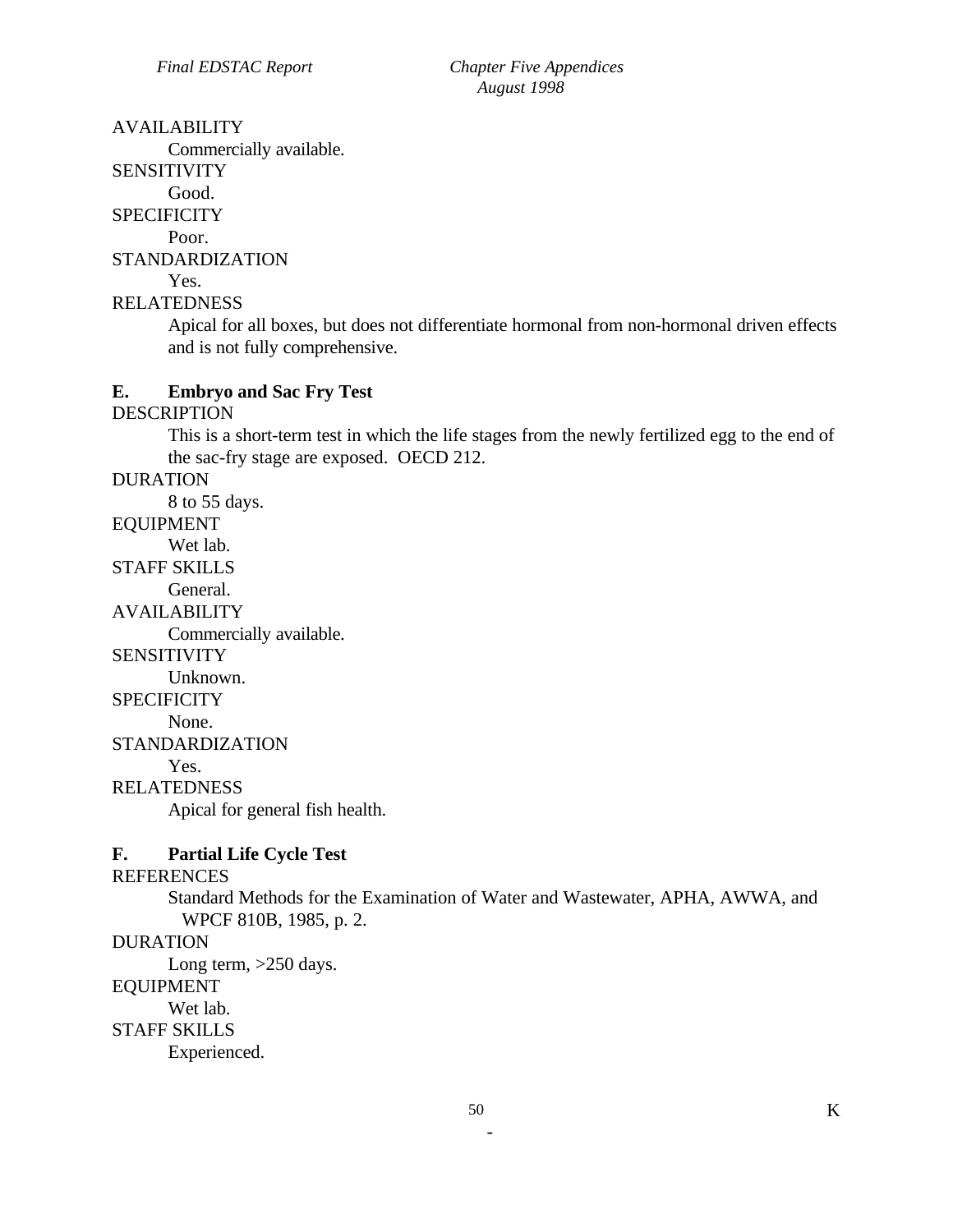# **COST**

High. AVAILABILITY

Commercially available.

**SENSITIVITY** 

Good.

# **SPECIFICITY**

Apical, but does not address transgenerational effects.

STANDARDIZATION

# Fair.

# RELATEDNESS

Applicable to all boxes, but more appropriate in definitive testing as a screen it should only be used if the test has already been completed.

# **G. Full Life Cycle Test**

#### REFERENCE

Standard Methods for the Examination of Water and Wastewater, APHA, AWWA, and WPCF, 810B, 1985, p. 3.

# DURATION

Long term, >250 days.

#### EQUIPMENT

Wet lab.

STAFF SKILLS

Experienced.

#### **COST**

High.

# AVAILABILITY

Commercially available.

#### **SENSITIVITY**

Good.

# **SPECIFICITY**

Apical, but does not address transgenerational effects.

#### STANDARDIZATION

Fair.

# RELATEDNESS

Applicable to all boxes, but more appropriate in definitive testing as a screen it should only be used if the test has already been completed.

# **H. Flounder Metamorphosis**

# **DESCRIPTION**

Determines whether a chemical can affect the thyroid hormone-dependent process of metamorphosis.

#### DEGREE OF USE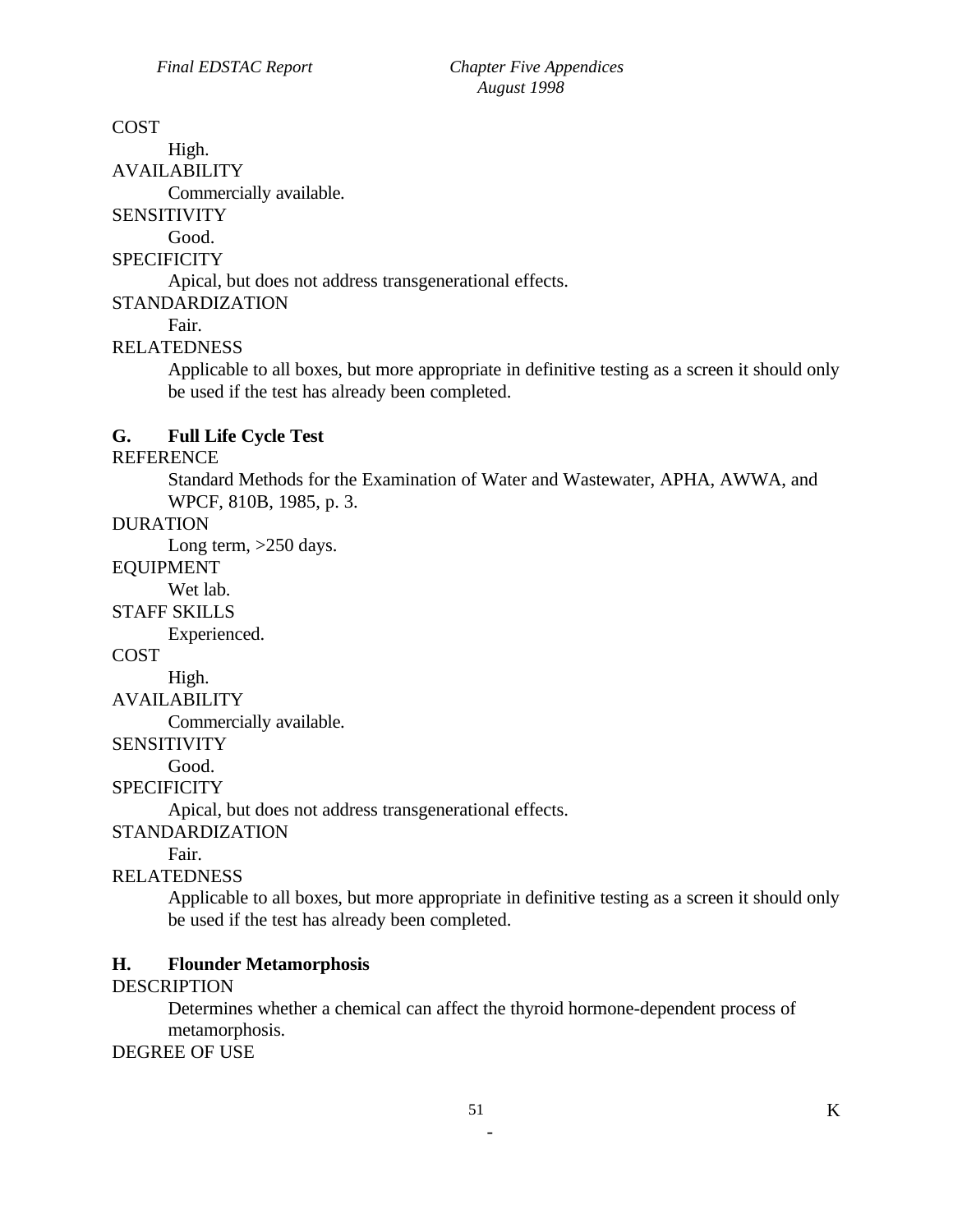Extensive. DURATION Seven days. ASSAY STABILITY  $N/A$ ? DOES IT METABOLIZE TOXICANTS Yes. ARE SPECIAL EQUIPMENT/REQUIREMENTS MANDATED Modest. ARE SPECIAL SKILLS/TRAINING NEEDED Yes, but training period is not extensive. HAS IT BEEN OR CAN IT BE STANDARDIZED EASILY Yes. SENSITIVITY TO LOW DOSES OR WEAKLY ACTIVE CHEMICALS Yes. ARE THERE KNOWN FALSE POSITIVES No. OR FALSE NEGATIVES Unclear. **SPECIFICITY** Unknown. **COMMENTS** 

The ease of compound administration may make this attractive. The use of  $\pm$  T3/T4 paradigm would allow for identification of thyroid action disruption. Endpoints (e.g., eye migration) are ÒintegratedÓ measures; thus, the screen would detect compounds that affect thyroid hormone action along the entire pathway.

# *I. In Vitro* **Steroid Receptor Competition Assay**

No information submitted.

# *J. In Vitro* **Steroid Production Bioassay**

No information submitted.

# *K. In Vitro* **Germinal Vesicle Breakdown (GVBD) Bioassay**

No information submitted.

# **Invertebrate Screens XVII.**

# **A. Daphnia Reproduction (Life Cycle) Test**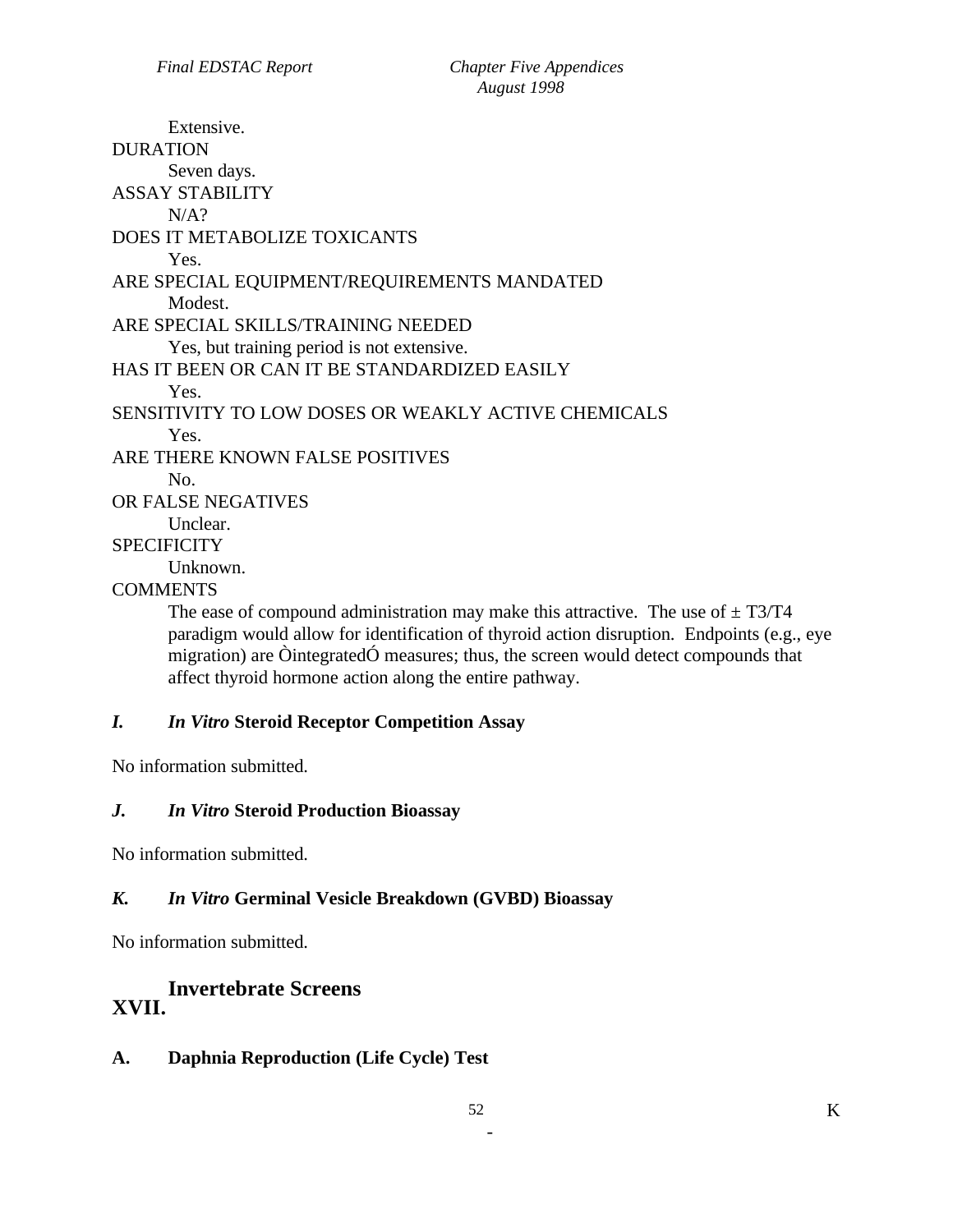#### DESCRIPTION

The objective of this test is to assess the effect of a chemical on the reproductive output of Daphnia magna. Information on growth is also obtained.

# **REFERENCES**

EPA 850.1300, OECD 211, ASTM E 1193-93.

DURATION

21 days.

EQUIPMENT

Wet lab.

STAFF SKILLS

Basic.

COST

Moderate.

AVAILABILITY

Commercially available.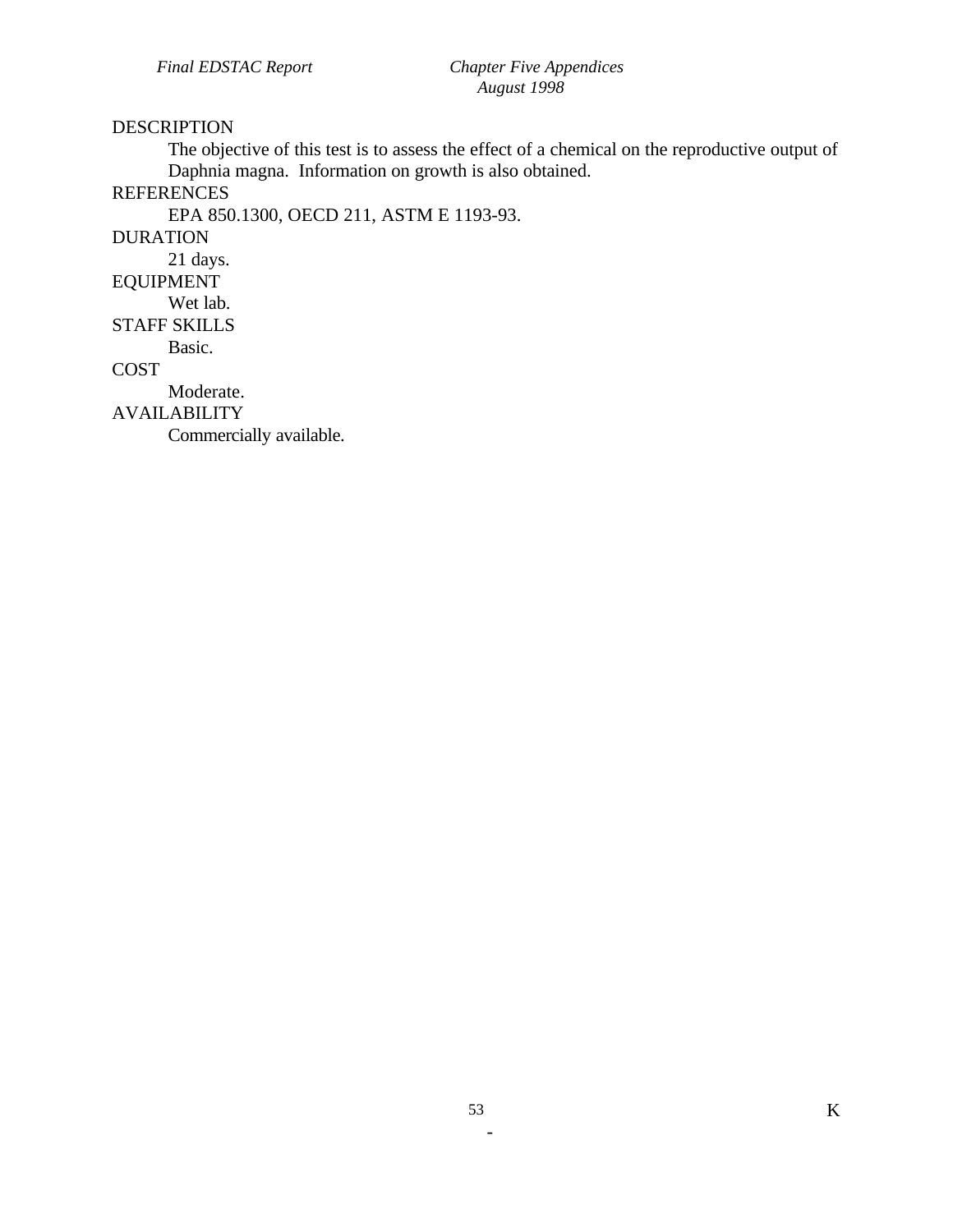#### **SENSITIVITY**

Unknown.

# **SPECIFICITY**

Apical for invertebrate endocrine related effects, unknown as far as vertebrates are concerned.

STANDARDIZATION

Yes.

RELATEDNESS

# **B. Mysid Life Cycle Test**

### **DESCRIPTION**

The objective of this test is to assess the survival, growth, and reproduction of mysids through a complete life cycle.

REFERENCES

EPA 850.1350, ASTM E 1191-90

#### DURATION

28 days.

EQUIPMENT

Wet lab, saltwater capability.

# STAFF SKILLS

Basic.

**COST** 

Moderate.

AVAILABILITY

Commercially available.

#### SENSITIVITY

Unknown.

**SPECIFICITY** 

Apical for invertebrate endocrine related effects, unknown as far as vertebrates are concerned.

STANDARDIZATION

Yes.

RELATEDNESS

 $N/A$ 

# **Reptilian Screens XVIII.**

**A. Vitellogenin Production In Adult Male Turtles** 

TEST AND FUNCTION: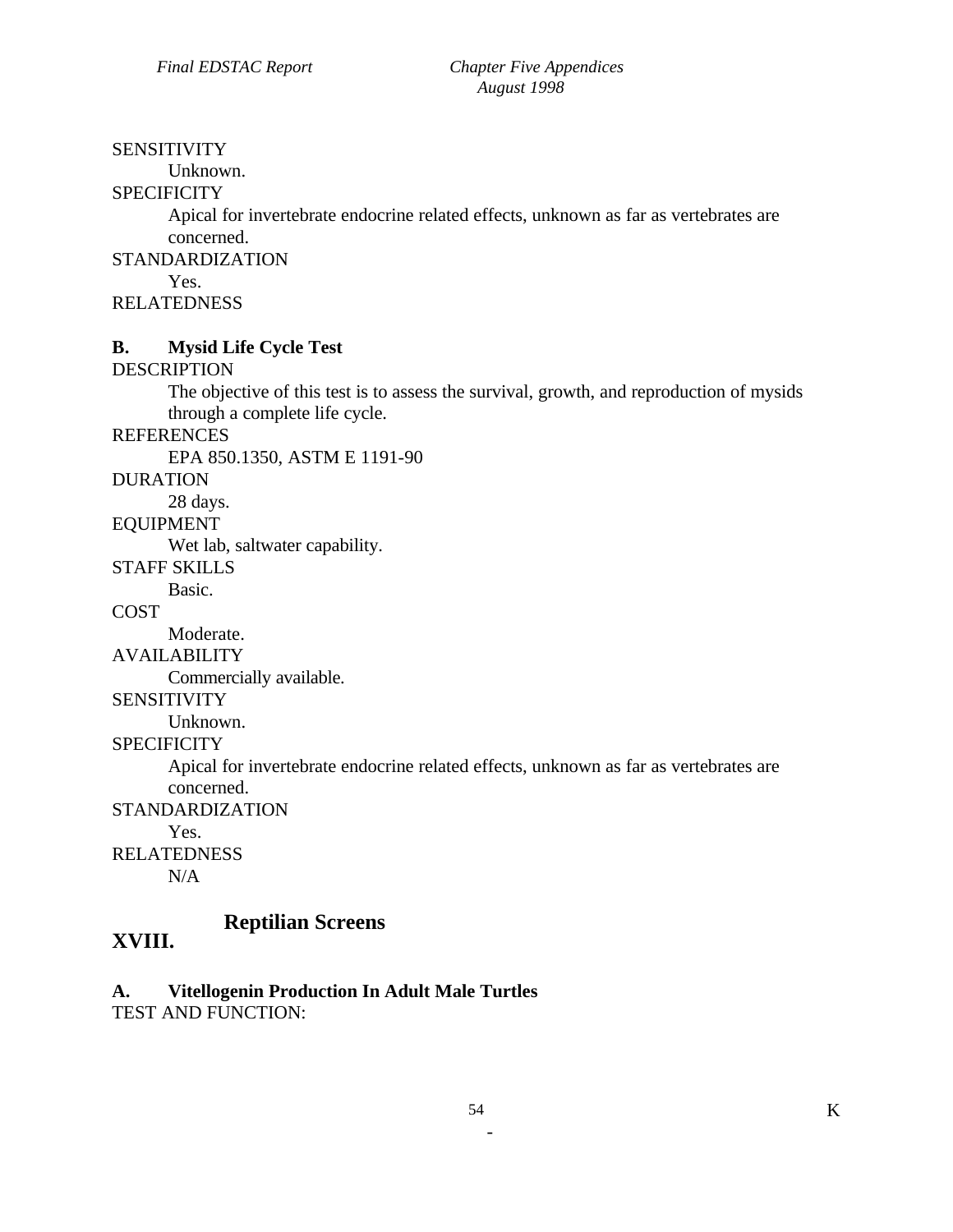Vitellogenin production in adult male turtles (Red-eared slider, *Trachemys scripta)* and male frogs (*Xenopus laevis)*; indicates estrogen receptor binding in the liver and/or estrogen receptor production.

# REFERENCES:

Palmer, B.D. and S.K. Palmer, "Vitellogenin induction by xenobiotic estrogens in the Redeared turtle and African clawed frog," *Environ. Health Perspectives,* 103 (suppl 4), 1995, pp. 19-25. (and others in the bibliography)

### DURATION:

Injection daily for seven days, plasma collected on day 14.

### EQUIPMENT:

General lab space for animals, equipment for ELISA.

#### STAFF SKILLS:

ELISA.

# COST:

Not high; turtles and frogs purchased.

# AVAILABILITY:

Animals easily obtainable.

# SENSITIVITY:

Sliders more sensitive than frogs when comparing DDT-exposed to estradiol controls, but frogs equally as sensitive as sliders when comparing the absolute of vitellogenin produced in response to DDT.

### SPECIFICITY:

Estrogen-dependant response.

# STANDARDIZATION:

Good potential, depends on common source of antibody .

# OTHER:

Exact same protocol used for amphibians; possibly useful as E- procedure with coadministration of estrogen.

# **B. Sex Determination in Turtles**

# TEST AND FUNCTION:

Sex determination in turtles; the red-eared slider (*Trachemys scripta*) and snapping turtles (*Chelydra serpentina*) have be used; responses measured are the morphology of the gonads and genital ducts and the histology of the gonads.

# REFERENCES:

Bergeron, J.M., D. Crews, and J.A. McLaughlin, "PCBs as environmental estrogens: Turtle sex determination as biomarker of environmental contamination," *Environ Health Perspectives,* 102, 1994, pp. 780-781.

Crews, D., J.M. Bergeron, and J.A. McLaughlin, "The role of estrogen in turtle sex determination and the effects of PCBs," *Environ Health Perpectives* 103 (suppl 7), 1994, pp. 73-77.